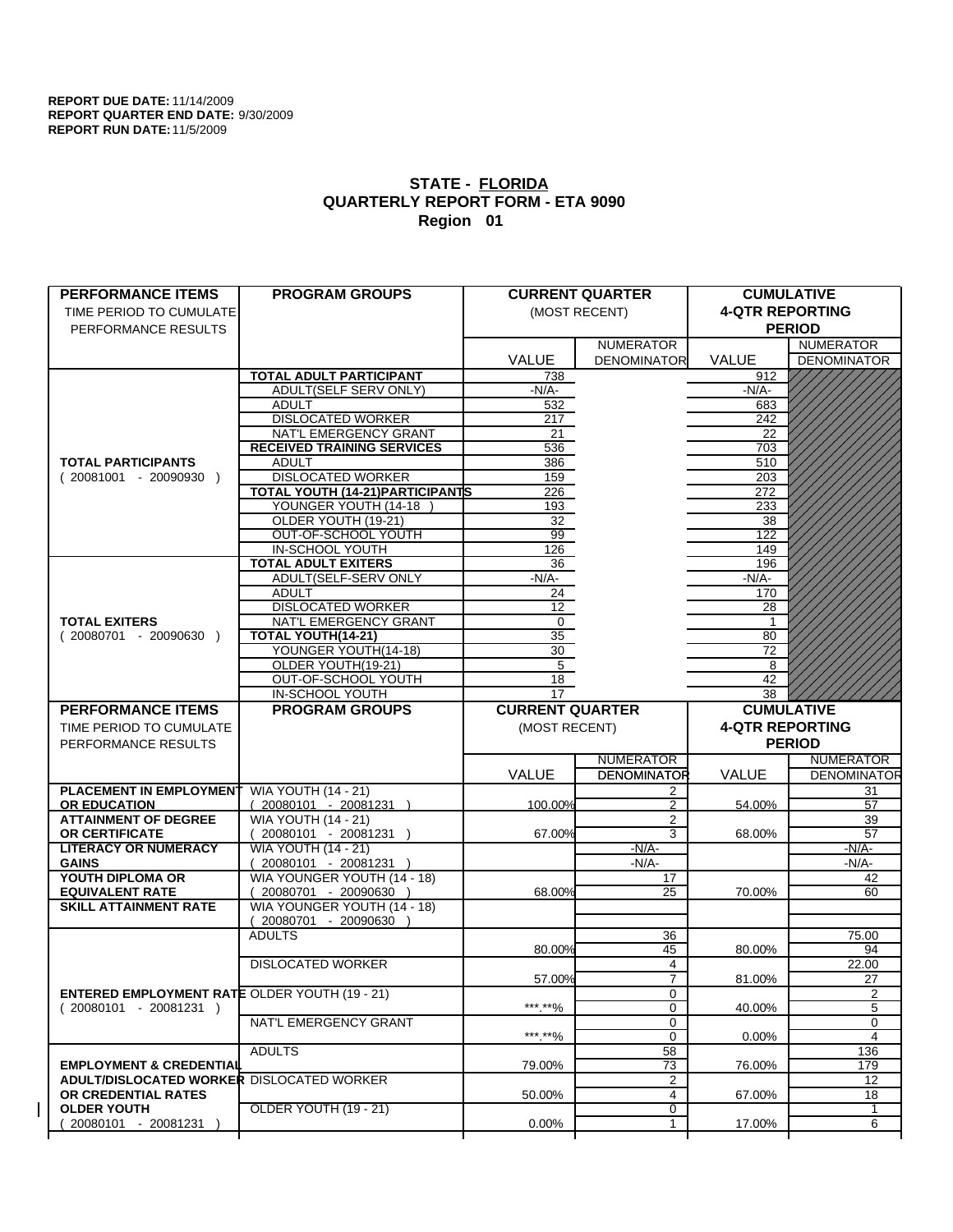$\mathbf I$ 

 $\Gamma$ 

# **STATE - FLORIDA QUARTERLY REPORT FORM - ETA 9090 Region 01**

|                            | <b>ADULTS</b>            |              | 35           |             | 265            |
|----------------------------|--------------------------|--------------|--------------|-------------|----------------|
|                            |                          | 90.00%       | 39           | 97.00%      | 273            |
|                            | <b>DISLOCATED WORKER</b> |              | 9            |             | 18             |
| <b>RETENTION RATE</b>      |                          | 90.00%       | 10           | 95.00%      | 19             |
| $-20080630$<br>20070701    | OLDER YOUTH (19 - 21)    |              |              |             | 4              |
|                            |                          | 100.00%      |              | 80.00%      | 5              |
|                            | YOUNGER YOUTH (14 - 18)  |              | 5            |             | 40             |
|                            |                          | 38.00%       | 13           | 65.00%      | 62             |
|                            | NAT'L EMERGENCY GRANT    |              | 0            |             | 0              |
|                            |                          | *** **%      | 0            | *** **%     | 0              |
|                            | <b>ADULTS</b>            |              | \$476,107.39 |             | \$6,756,962.89 |
|                            |                          | \$9.918.90   | 48           | \$23,543.42 | 287            |
| <b>SIX MONTHS EARNINGS</b> | <b>DISLOCATED WORKER</b> |              | \$30,858.00  |             | \$155,425.00   |
| <b>INCREASE</b>            |                          | \$2,805.27   |              | \$7,771.25  | 20             |
| $-20080630$<br>20070701    | OLDER YOUTH (19 - 21)    |              | \$0.00       |             | \$18,877.00    |
|                            |                          | $S*********$ | 0            | \$4,719.25  |                |
|                            | NAT'L EMERGENCY GRANT    |              | \$0.00       |             | \$0.00         |
|                            |                          | \$0.00       | 4            | \$0.00      | 6              |
|                            |                          |              |              |             |                |

 $\bar{\Gamma}$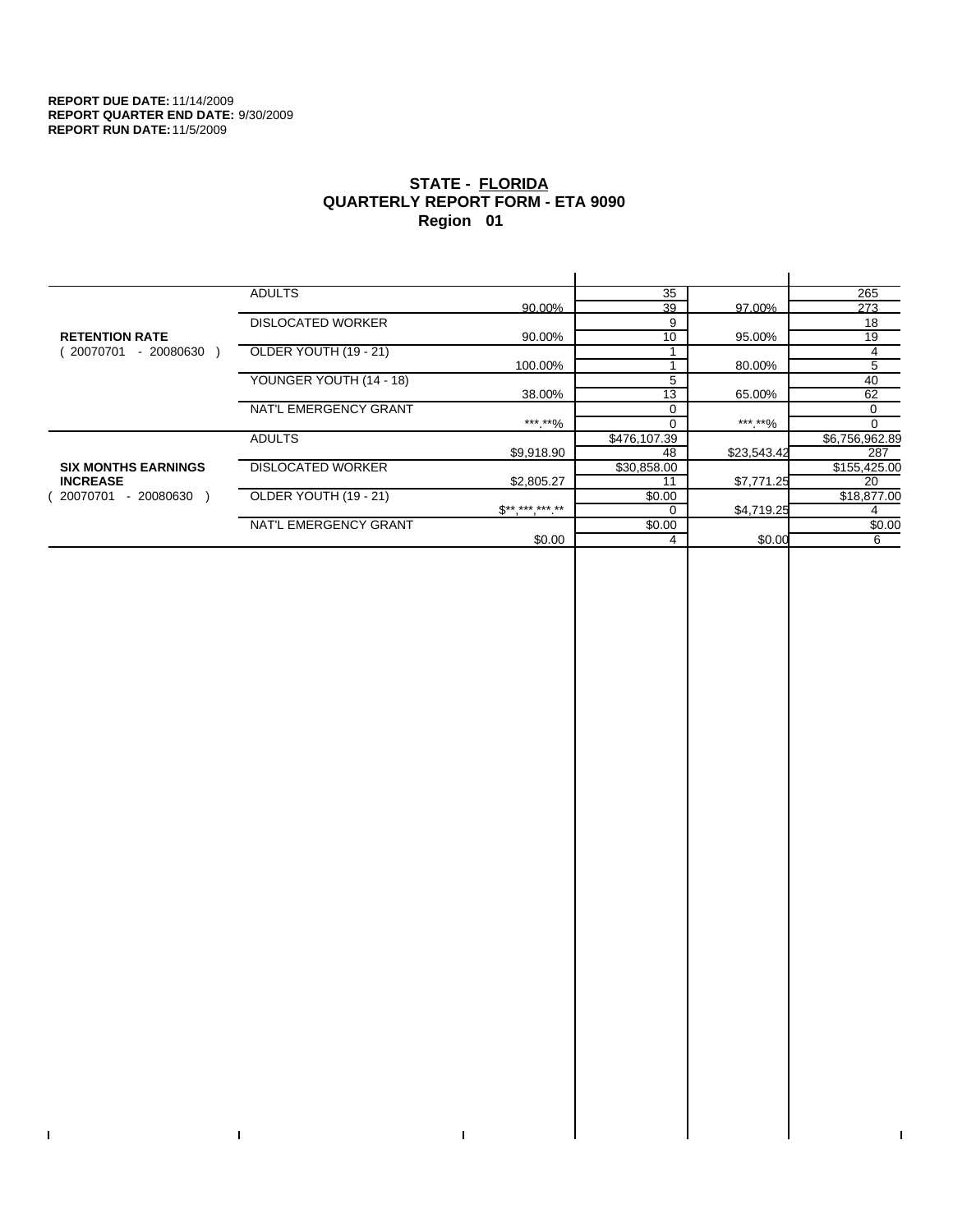| <b>PERFORMANCE ITEMS</b>                                                        | <b>PROGRAM GROUPS</b>                         |                        | <b>CURRENT QUARTER</b>           |                        | <b>CUMULATIVE</b>      |
|---------------------------------------------------------------------------------|-----------------------------------------------|------------------------|----------------------------------|------------------------|------------------------|
| TIME PERIOD TO CUMULATE                                                         |                                               |                        | (MOST RECENT)                    | <b>4-QTR REPORTING</b> |                        |
| PERFORMANCE RESULTS                                                             |                                               |                        |                                  |                        | <b>PERIOD</b>          |
|                                                                                 |                                               |                        | <b>NUMERATOR</b>                 |                        | <b>NUMERATOR</b>       |
|                                                                                 |                                               | <b>VALUE</b>           | <b>DENOMINATOR</b>               | VALUE                  | <b>DENOMINATOR</b>     |
|                                                                                 | TOTAL ADULT PARTICIPANT                       | 250                    |                                  | 565                    |                        |
|                                                                                 | ADULT(SELF SERV ONLY)                         | -N/A-                  |                                  | -N/A-                  |                        |
|                                                                                 | <b>ADULT</b>                                  | 221                    |                                  | 534                    |                        |
|                                                                                 | <b>DISLOCATED WORKER</b>                      | 37                     |                                  | 42                     |                        |
|                                                                                 | NAT'L EMERGENCY GRANT                         | 69                     |                                  | 102                    |                        |
|                                                                                 | <b>RECEIVED TRAINING SERVICES</b>             | 195                    |                                  | 500                    |                        |
| <b>TOTAL PARTICIPANTS</b>                                                       | <b>ADULT</b>                                  | 174                    |                                  | 478                    |                        |
| $(20081001 - 20090930)$                                                         | <b>DISLOCATED WORKER</b>                      | 23                     |                                  | 25                     |                        |
|                                                                                 | <b>TOTAL YOUTH (14-21) PARTICIPANTS</b>       | 32                     |                                  | 126                    |                        |
|                                                                                 | YOUNGER YOUTH (14-18                          | 31                     |                                  | 116                    |                        |
|                                                                                 | OLDER YOUTH (19-21)                           | $\mathbf{1}$           |                                  | 10                     |                        |
|                                                                                 | OUT-OF-SCHOOL YOUTH                           | $\overline{2}$         |                                  | $\overline{30}$        |                        |
|                                                                                 | IN-SCHOOL YOUTH<br><b>TOTAL ADULT EXITERS</b> | 30<br>258              |                                  | 96<br>333              |                        |
|                                                                                 | ADULT(SELF-SERV ONLY                          | $-N/A-$                |                                  | $-N/A-$                |                        |
|                                                                                 | <b>ADULT</b>                                  | 258                    |                                  | 331                    |                        |
|                                                                                 | <b>DISLOCATED WORKER</b>                      | 1                      |                                  | 8                      |                        |
| <b>TOTAL EXITERS</b>                                                            | NAT'L EMERGENCY GRANT                         | 23                     |                                  | 33                     |                        |
| $(20080701 - 20090630)$                                                         | TOTAL YOUTH(14-21)                            | 45                     |                                  | 104                    |                        |
|                                                                                 | YOUNGER YOUTH(14-18)                          | 37                     |                                  | 94                     |                        |
|                                                                                 | OLDER YOUTH(19-21)                            | 8                      |                                  | 10                     |                        |
|                                                                                 | OUT-OF-SCHOOL YOUTH                           | 18                     |                                  | 35                     |                        |
|                                                                                 | IN-SCHOOL YOUTH                               | 27                     |                                  | 69                     |                        |
|                                                                                 |                                               |                        |                                  |                        |                        |
| <b>PERFORMANCE ITEMS</b>                                                        | <b>PROGRAM GROUPS</b>                         | <b>CURRENT QUARTER</b> |                                  |                        | <b>CUMULATIVE</b>      |
| TIME PERIOD TO CUMULATE                                                         |                                               | (MOST RECENT)          |                                  | <b>4-QTR REPORTING</b> |                        |
| PERFORMANCE RESULTS                                                             |                                               |                        |                                  |                        | <b>PERIOD</b>          |
|                                                                                 |                                               |                        | <b>NUMERATOR</b>                 |                        | <b>NUMERATOR</b>       |
|                                                                                 |                                               | <b>VALUE</b>           | <b>DENOMINATOR</b>               | <b>VALUE</b>           | <b>DENOMINATOR</b>     |
| PLACEMENT IN EMPLOYMENT                                                         | <b>WIA YOUTH (14 - 21)</b>                    |                        | 3                                |                        | 37                     |
| <b>OR EDUCATION</b>                                                             | $(20080101 - 20081231)$                       | 75.00%                 | 4                                | 88.00%                 | 42                     |
| <b>ATTAINMENT OF DEGREE</b>                                                     | <b>WIA YOUTH (14 - 21)</b>                    |                        | 3                                |                        | 18                     |
| <b>OR CERTIFICATE</b>                                                           | $(20080101 - 20081231)$                       | 75.00%                 | 4                                | 46.00%                 | 39                     |
| <b>LITERACY OR NUMERACY</b>                                                     | <b>WIA YOUTH (14 - 21)</b>                    |                        | $-N/A$ -                         |                        | -N/A-                  |
| <b>GAINS</b>                                                                    | 20080101 - 20081231                           |                        | $-N/A-$                          |                        | $-N/A-$                |
| YOUTH DIPLOMA OR                                                                | WIA YOUNGER YOUTH (14 - 18)                   |                        | 21                               |                        | 32                     |
| <b>EQUIVALENT RATE</b>                                                          | 20080701 - 20090630 )                         | 64.00%                 | 33                               | 67.00%                 | 48                     |
| <b>SKILL ATTAINMENT RATE</b>                                                    | WIA YOUNGER YOUTH (14 - 18)                   |                        |                                  |                        |                        |
|                                                                                 | (20080701 - 20090630                          |                        |                                  |                        |                        |
|                                                                                 | <b>ADULTS</b>                                 |                        | 10                               |                        | 36.00                  |
|                                                                                 |                                               | 91.00%                 | 11                               | 97.00%                 | 37                     |
|                                                                                 | <b>DISLOCATED WORKER</b>                      | 100.00%                | $\overline{2}$<br>$\overline{2}$ | 100.00%                | 7.00<br>$\overline{7}$ |
|                                                                                 |                                               |                        | 1                                |                        | 4                      |
| <b>ENTERED EMPLOYMENT RATE OLDER YOUTH (19 - 21)</b><br>$(20080101 - 20081231)$ |                                               | 100.00%                | 1                                | 100.00%                | 4                      |
|                                                                                 | NAT'L EMERGENCY GRANT                         |                        | 0                                |                        | 0                      |
|                                                                                 |                                               | ***.**%                | 0                                | *** **%                | 0                      |
|                                                                                 | <b>ADULTS</b>                                 |                        | 11                               |                        | 114                    |
| <b>EMPLOYMENT &amp; CREDENTIAL</b>                                              |                                               | 85.00%                 | 13                               | 77.00%                 | 149                    |
| <b>ADULT/DISLOCATED WORKER DISLOCATED WORKER</b>                                |                                               |                        | 0                                |                        | 2                      |
| OR CREDENTIAL RATES                                                             |                                               | $0.00\%$               | $\mathbf{1}$                     | 67.00%                 | 3                      |
| <b>OLDER YOUTH</b><br>20080101 - 20081231                                       | OLDER YOUTH (19 - 21)                         | 0.00%                  | 0<br>1                           | 40.00%                 | 2<br>5                 |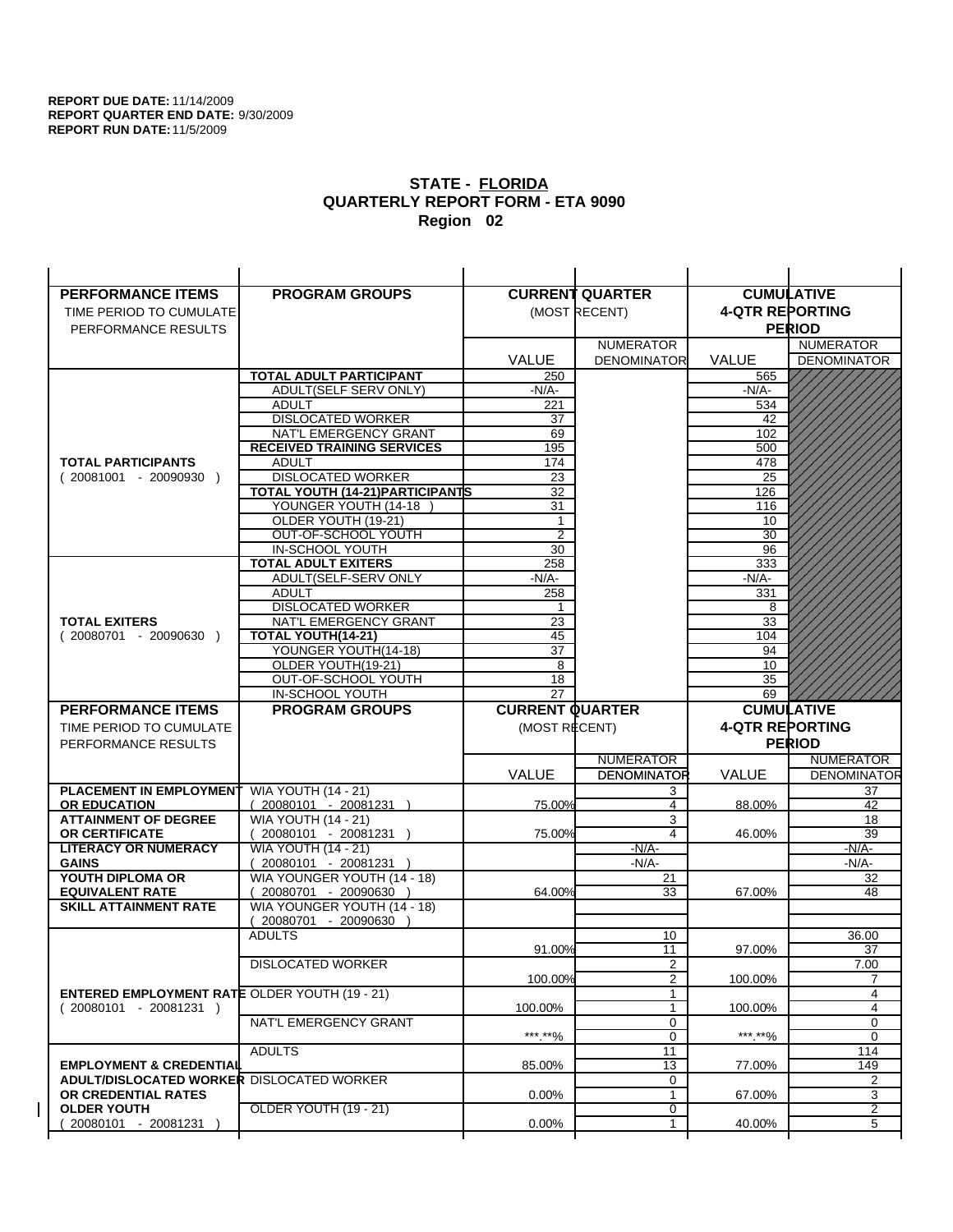$\bar{\mathbf{I}}$ 

 $\Gamma$ 

# **STATE - FLORIDA QUARTERLY REPORT FORM - ETA 9090 Region 02**

|                            | <b>ADULTS</b>            |              | 108            |             | 151            |
|----------------------------|--------------------------|--------------|----------------|-------------|----------------|
|                            |                          | 96.00%       | 113            | 96.00%      | 158            |
|                            | <b>DISLOCATED WORKER</b> |              |                |             | 4              |
| <b>RETENTION RATE</b>      |                          | 100.00%      |                | 100.00%     | 4              |
| 20070701<br>- 20080630     | OLDER YOUTH (19 - 21)    |              |                |             |                |
|                            |                          | ***.**%      | 0              | 50.00%      | $\overline{2}$ |
|                            | YOUNGER YOUTH (14 - 18)  |              | 6              |             | 8              |
|                            |                          | 67.00%       | 9              | 67.00%      | 12             |
|                            | NAT'L EMERGENCY GRANT    |              |                |             | $\mathbf 0$    |
|                            |                          | ***.**%      |                | ***.**%     | 0              |
|                            | <b>ADULTS</b>            |              | \$2,119,528.20 |             | \$2,776,513.73 |
|                            |                          | \$17,811.16  | 119            | \$16,929.96 | 164            |
| <b>SIX MONTHS EARNINGS</b> | <b>DISLOCATED WORKER</b> |              | \$18,161.00    |             | \$55,499.00    |
| <b>INCREASE</b>            |                          | \$18,161.00  |                | \$13,874.75 |                |
| $-20080630$<br>20070701    | OLDER YOUTH (19 - 21)    |              | \$0.00         |             | \$2,067.00     |
|                            |                          | $$*********$ |                | \$2,067.00  |                |
|                            | NAT'L EMERGENCY GRANT    |              | \$0.00         |             | \$0.00         |
|                            |                          | \$0.00       | 2              | \$0.00      | 2              |
|                            |                          |              |                |             |                |

 $\bar{\Gamma}$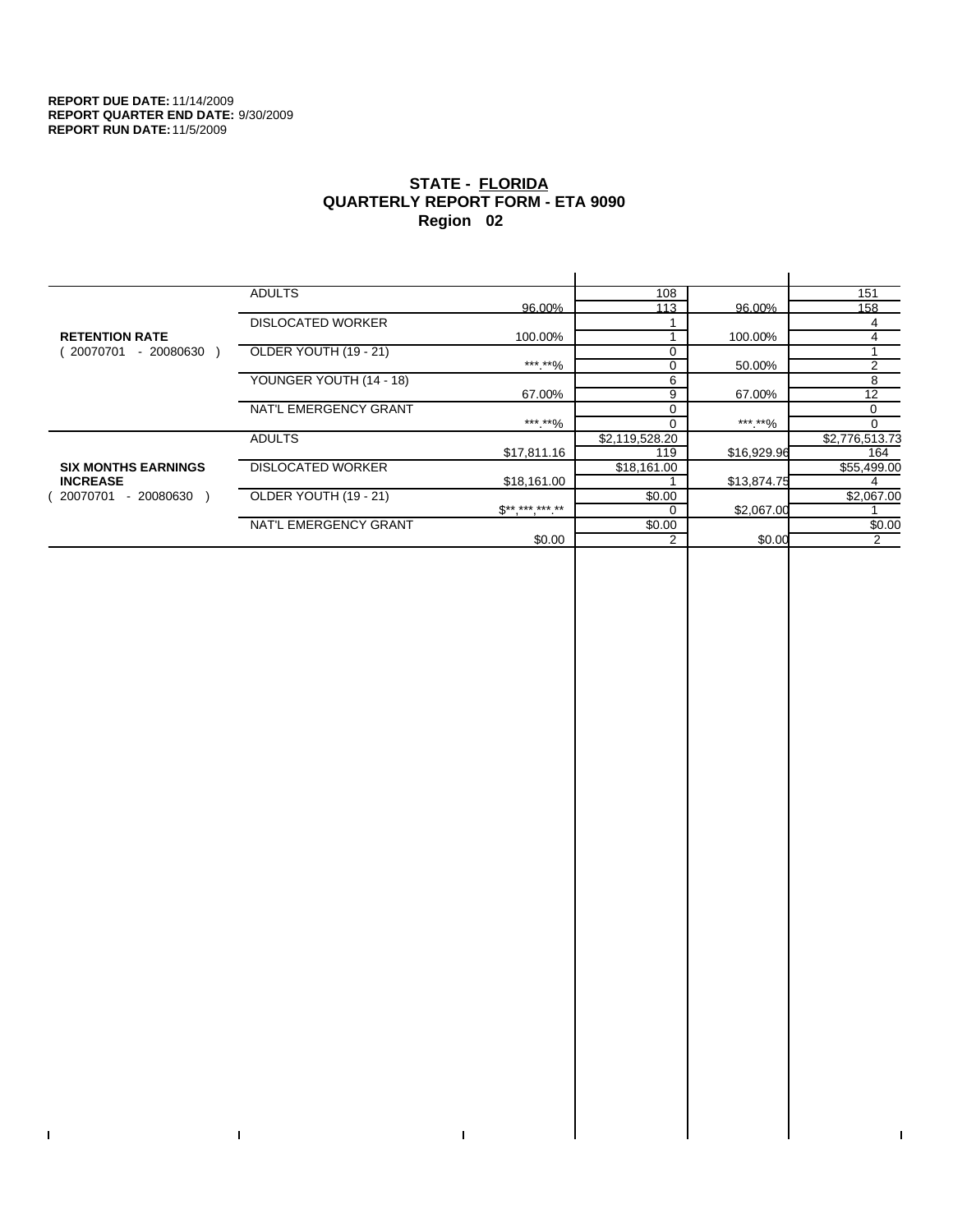$\overline{1}$ 

| <b>PERFORMANCE ITEMS</b>                             | <b>PROGRAM GROUPS</b>                                |                        | <b>CURRENT QUARTER</b> | <b>CUMULATIVE</b>      |                    |
|------------------------------------------------------|------------------------------------------------------|------------------------|------------------------|------------------------|--------------------|
| TIME PERIOD TO CUMULATE                              |                                                      |                        | (MOST RECENT)          | <b>4-QTR REPORTING</b> |                    |
| PERFORMANCE RESULTS                                  |                                                      |                        |                        |                        | <b>PERIOD</b>      |
|                                                      |                                                      |                        | <b>NUMERATOR</b>       |                        | <b>NUMERATOR</b>   |
|                                                      |                                                      | <b>VALUE</b>           | <b>DENOMINATOR</b>     | <b>VALUE</b>           | <b>DENOMINATOR</b> |
|                                                      | <b>TOTAL ADULT PARTICIPANT</b>                       | 209                    |                        | 254                    |                    |
|                                                      | ADULT(SELF SERV ONLY)                                | $-N/A-$                |                        | -N/A-                  |                    |
|                                                      | <b>ADULT</b>                                         | 132                    |                        | 168                    |                    |
|                                                      | <b>DISLOCATED WORKER</b>                             | 79                     |                        | 88                     |                    |
|                                                      | NAT'L EMERGENCY GRANT                                | $\Omega$               |                        | $\Omega$               |                    |
|                                                      | <b>RECEIVED TRAINING SERVICES</b>                    | 134                    |                        | 179                    |                    |
| <b>TOTAL PARTICIPANTS</b>                            | <b>ADULT</b>                                         | 75                     |                        | 112                    |                    |
| $(20081001 - 20090930)$                              | <b>DISLOCATED WORKER</b>                             | 59                     |                        | 69                     |                    |
|                                                      | TOTAL YOUTH (14-21) PARTICIPANTS                     | 172                    |                        | 267                    |                    |
|                                                      | YOUNGER YOUTH (14-18                                 | 162                    |                        | 255                    |                    |
|                                                      | OLDER YOUTH (19-21)<br>OUT-OF-SCHOOL YOUTH           | 10<br>$\overline{19}$  |                        | 12<br>$\overline{25}$  |                    |
|                                                      | IN-SCHOOL YOUTH                                      | 153                    |                        | 242                    |                    |
|                                                      | <b>TOTAL ADULT EXITERS</b>                           | 17                     |                        | 59                     |                    |
|                                                      | ADULT(SELF-SERV ONLY                                 | $-N/A$ -               |                        | $-N/A$ -               |                    |
|                                                      | <b>ADULT</b>                                         | 15                     |                        | 47                     |                    |
|                                                      | <b>DISLOCATED WORKER</b>                             | 2                      |                        | 12                     |                    |
| <b>TOTAL EXITERS</b>                                 | NAT'L EMERGENCY GRANT                                | $\mathbf 0$            |                        | 0                      |                    |
| $(20080701 - 20090630)$                              | <b>TOTAL YOUTH(14-21)</b>                            | 31                     |                        | 112                    |                    |
|                                                      | YOUNGER YOUTH(14-18)                                 | 30                     |                        | 110                    |                    |
|                                                      | OLDER YOUTH(19-21)                                   | $\mathbf{1}$           |                        | 2                      |                    |
|                                                      | OUT-OF-SCHOOL YOUTH                                  | 1                      |                        | 9                      |                    |
|                                                      | IN-SCHOOL YOUTH                                      | 30                     |                        | 103                    |                    |
|                                                      |                                                      |                        |                        |                        |                    |
| <b>PERFORMANCE ITEMS</b>                             | <b>PROGRAM GROUPS</b>                                | <b>CURRENT QUARTER</b> |                        |                        | <b>CUMULATIVE</b>  |
| TIME PERIOD TO CUMULATE                              |                                                      | (MOST RECENT)          |                        | <b>4-QTR REPORTING</b> |                    |
| PERFORMANCE RESULTS                                  |                                                      |                        |                        |                        | <b>PERIOD</b>      |
|                                                      |                                                      |                        | <b>NUMERATOR</b>       |                        | <b>NUMERATOR</b>   |
|                                                      |                                                      | <b>VALUE</b>           | <b>DENOMINATOR</b>     | VALUE                  | <b>DENOMINATOR</b> |
| PLACEMENT IN EMPLOYMENT                              | <b>WIA YOUTH (14 - 21)</b>                           |                        | 7                      |                        | 35                 |
| <b>OR EDUCATION</b>                                  | $(20080101 - 20081231)$                              | 54.00%                 | 13                     | 66.00%                 | 53                 |
| <b>ATTAINMENT OF DEGREE</b>                          | <b>WIA YOUTH (14 - 21)</b>                           |                        | 9                      |                        | 36                 |
| <b>OR CERTIFICATE</b>                                | 20080101 - 20081231 )                                | 69.00%                 | 13                     | 67.00%                 | 54                 |
| <b>LITERACY OR NUMERACY</b>                          | <b>WIA YOUTH (14 - 21)</b>                           |                        | $-N/A-$                |                        | $-N/A$ -           |
| <b>GAINS</b>                                         | 20080101 - 20081231 )                                |                        | $-N/A-$                |                        | $-N/A-$            |
| YOUTH DIPLOMA OR<br><b>EQUIVALENT RATE</b>           | WIA YOUNGER YOUTH (14 - 18)<br>20080701 - 20090630 ) | 82.00%                 | 14<br>17               | 58.00%                 | 31<br>53           |
| <b>SKILL ATTAINMENT RATE</b>                         | WIA YOUNGER YOUTH (14 - 18)                          |                        |                        |                        |                    |
|                                                      | (20080701 - 20090630                                 |                        |                        |                        |                    |
|                                                      | <b>ADULTS</b>                                        |                        | $\overline{7}$         |                        | 28.00              |
|                                                      |                                                      | 88.00%                 | 8                      | 97.00%                 | 29                 |
|                                                      | <b>DISLOCATED WORKER</b>                             |                        | $\overline{2}$         |                        | 13.00              |
|                                                      |                                                      | 67.00%                 | 3                      | 93.00%                 | 14                 |
| <b>ENTERED EMPLOYMENT RATE OLDER YOUTH (19 - 21)</b> |                                                      |                        | 0                      |                        | 2                  |
| $(20080101 - 20081231)$                              |                                                      | ***.**%                | 0                      | 67.00%                 | 3                  |
|                                                      | NAT'L EMERGENCY GRANT                                |                        | 0                      |                        | 0                  |
|                                                      | <b>ADULTS</b>                                        | ***.**%                | 0                      | ***.**%                | $\mathbf 0$        |
| <b>EMPLOYMENT &amp; CREDENTIAL</b>                   |                                                      | 89.00%                 | 8<br>9                 | 95.00%                 | 62<br>65           |
| <b>ADULT/DISLOCATED WORKER DISLOCATED WORKER</b>     |                                                      |                        | $\mathbf{1}$           |                        | 9                  |
| OR CREDENTIAL RATES                                  |                                                      | 33.00%                 | 3                      | 75.00%                 | 12                 |
| <b>OLDER YOUTH</b>                                   | <b>OLDER YOUTH (19 - 21)</b>                         |                        | 0                      |                        | 2                  |
| 20080101 - 20081231                                  |                                                      | ***.**%                | 0                      | 50.00%                 | 4                  |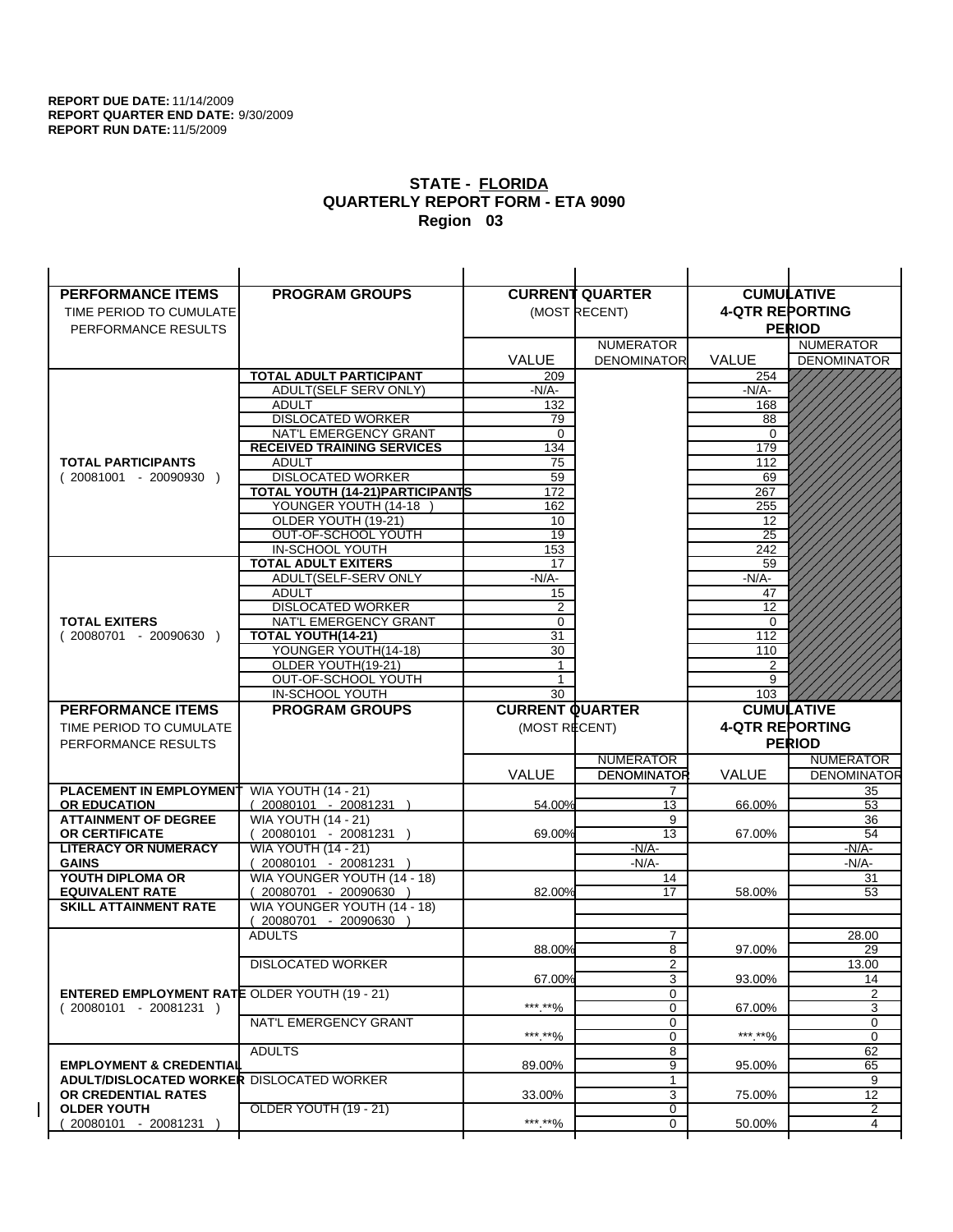$\bar{\mathbf{I}}$ 

 $\mathbf{I}$ 

# **STATE - FLORIDA QUARTERLY REPORT FORM - ETA 9090 Region 03**

|                            | <b>ADULTS</b>            |              | 12           |              | 68             |
|----------------------------|--------------------------|--------------|--------------|--------------|----------------|
|                            |                          | 80.00%       | 15           | 94.00%       | 72             |
|                            | <b>DISLOCATED WORKER</b> |              | 4            |              | 13             |
| <b>RETENTION RATE</b>      |                          | 100.00%      | 4            | 93.00%       | 14             |
| 20070701<br>$-20080630$    | OLDER YOUTH (19 - 21)    |              |              |              | 4              |
|                            |                          | $0.00\%$     |              | 44.00%       | 9              |
|                            | YOUNGER YOUTH (14 - 18)  |              | 12           |              | 20             |
|                            |                          | 86.00%       | 14           | 67.00%       | 30             |
|                            | NAT'L EMERGENCY GRANT    |              | $\Omega$     |              | 0              |
|                            |                          | ***.**%      |              | *** **%      | $\Omega$       |
|                            | <b>ADULTS</b>            |              | \$149,620.28 |              | \$1,013,021.86 |
|                            |                          | \$9,974.69   | 15           | \$13,506.96  | 75             |
| <b>SIX MONTHS EARNINGS</b> | <b>DISLOCATED WORKER</b> |              | \$35,625.33  |              | \$182,836.33   |
| <b>INCREASE</b>            |                          | \$8,906.33   |              | \$13,059.74  | 14             |
| 20070701<br>- 20080630     | OLDER YOUTH (19 - 21)    |              | \$0.00       |              | \$28,151.73    |
|                            |                          | \$0.00       |              | \$3,518.97   | 8              |
|                            | NAT'L EMERGENCY GRANT    |              | \$0.00       |              | \$0.00         |
|                            |                          | $$*********$ |              | $S*********$ | $\Omega$       |
|                            |                          |              |              |              |                |

 $\bar{\Gamma}$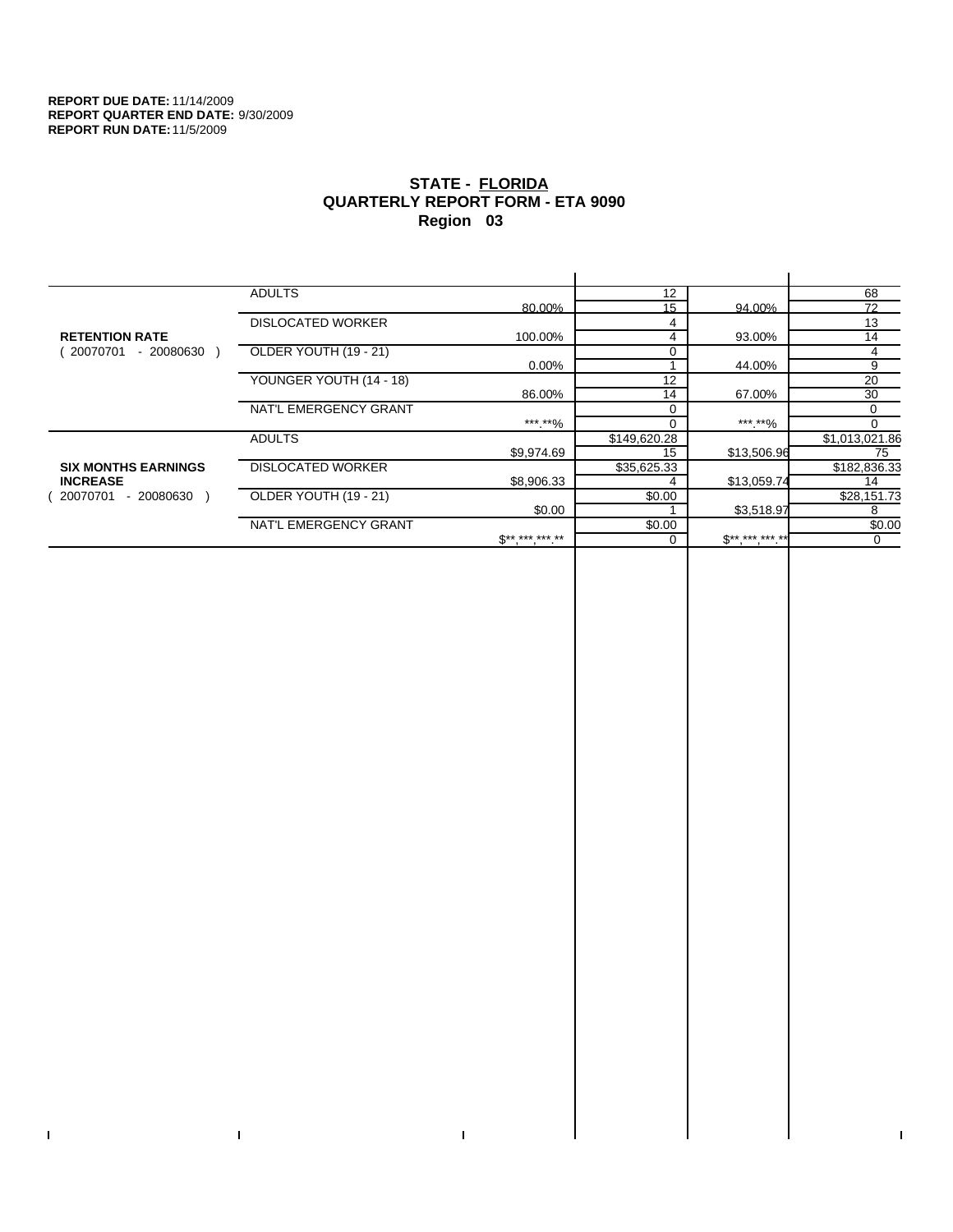| <b>PERFORMANCE ITEMS</b>                                                        | <b>PROGRAM GROUPS</b>                                    |                        | <b>CURRENT QUARTER</b> |                        | <b>CUMULATIVE</b>     |
|---------------------------------------------------------------------------------|----------------------------------------------------------|------------------------|------------------------|------------------------|-----------------------|
| TIME PERIOD TO CUMULATE                                                         |                                                          |                        | (MOST RECENT)          | <b>4-QTR REPORTING</b> |                       |
| PERFORMANCE RESULTS                                                             |                                                          |                        |                        |                        | <b>PERIOD</b>         |
|                                                                                 |                                                          |                        | <b>NUMERATOR</b>       |                        | <b>NUMERATOR</b>      |
|                                                                                 |                                                          | <b>VALUE</b>           | <b>DENOMINATOR</b>     | <b>VALUE</b>           | <b>DENOMINATOR</b>    |
|                                                                                 | <b>TOTAL ADULT PARTICIPANT</b>                           | 715                    |                        | 948                    |                       |
|                                                                                 | ADULT(SELF SERV ONLY)                                    | $-N/A-$                |                        | -N/A-                  |                       |
|                                                                                 | <b>ADULT</b>                                             | 531                    |                        | 759                    |                       |
|                                                                                 | <b>DISLOCATED WORKER</b>                                 | 191                    |                        | 196                    |                       |
|                                                                                 | NAT'L EMERGENCY GRANT                                    | $\Omega$               |                        | $\Omega$               |                       |
|                                                                                 | <b>RECEIVED TRAINING SERVICES</b>                        | 474                    |                        | 579                    |                       |
| <b>TOTAL PARTICIPANTS</b>                                                       | <b>ADULT</b>                                             | 365                    |                        | 464                    |                       |
| $(20081001 - 20090930)$                                                         | <b>DISLOCATED WORKER</b>                                 | 114                    |                        | 120                    |                       |
|                                                                                 | TOTAL YOUTH (14-21) PARTICIPANTS<br>YOUNGER YOUTH (14-18 | 301                    |                        | 331                    |                       |
|                                                                                 | OLDER YOUTH (19-21)                                      | 247<br>54              |                        | 266<br>65              |                       |
|                                                                                 | OUT-OF-SCHOOL YOUTH                                      | $\overline{55}$        |                        | 65                     |                       |
|                                                                                 | IN-SCHOOL YOUTH                                          | 246                    |                        | 266                    |                       |
|                                                                                 | <b>TOTAL ADULT EXITERS</b>                               | 89                     |                        | 298                    |                       |
|                                                                                 | ADULT(SELF-SERV ONLY                                     | $-N/A$ -               |                        | $-N/A$ -               |                       |
|                                                                                 | <b>ADULT</b>                                             | 87                     |                        | 283                    |                       |
|                                                                                 | <b>DISLOCATED WORKER</b>                                 | 2                      |                        | 15                     |                       |
| <b>TOTAL EXITERS</b>                                                            | NAT'L EMERGENCY GRANT                                    | $\mathbf 0$            |                        | 0                      |                       |
| $(20080701 - 20090630)$                                                         | TOTAL YOUTH(14-21)                                       | 12                     |                        | 94                     |                       |
|                                                                                 | YOUNGER YOUTH(14-18)                                     | 10                     |                        | 76                     |                       |
|                                                                                 | OLDER YOUTH(19-21)                                       | $\overline{2}$         |                        | 18                     |                       |
|                                                                                 | OUT-OF-SCHOOL YOUTH<br>IN-SCHOOL YOUTH                   | $\overline{2}$<br>10   |                        | 17<br>77               |                       |
|                                                                                 |                                                          |                        |                        |                        |                       |
|                                                                                 |                                                          |                        |                        |                        |                       |
| <b>PERFORMANCE ITEMS</b>                                                        | <b>PROGRAM GROUPS</b>                                    | <b>CURRENT QUARTER</b> |                        |                        | <b>CUMULATIVE</b>     |
| TIME PERIOD TO CUMULATE                                                         |                                                          | (MOST RECENT)          |                        | <b>4-QTR REPORTING</b> |                       |
| PERFORMANCE RESULTS                                                             |                                                          |                        |                        |                        | <b>PERIOD</b>         |
|                                                                                 |                                                          |                        | <b>NUMERATOR</b>       |                        | <b>NUMERATOR</b>      |
|                                                                                 |                                                          | <b>VALUE</b>           | <b>DENOMINATOR</b>     | VALUE                  | <b>DENOMINATOR</b>    |
| PLACEMENT IN EMPLOYMENT                                                         | <b>WIA YOUTH (14 - 21)</b>                               |                        | 8                      |                        | 76                    |
| <b>OR EDUCATION</b>                                                             | $(20080101 - 20081231)$                                  | 67.00%                 | 12                     | 76.00%                 | 100                   |
| <b>ATTAINMENT OF DEGREE</b>                                                     | <b>WIA YOUTH (14 - 21)</b>                               |                        | 13<br>13               |                        | 112                   |
| <b>OR CERTIFICATE</b><br><b>LITERACY OR NUMERACY</b>                            | 20080101 - 20081231 )<br><b>WIA YOUTH (14 - 21)</b>      | 100.00%                | $-N/A-$                | 100.00%                | 112<br>-N/A-          |
| <b>GAINS</b>                                                                    | 20080101 - 20081231 )                                    |                        | $-N/A-$                |                        | $-N/A-$               |
| YOUTH DIPLOMA OR                                                                | WIA YOUNGER YOUTH (14 - 18)                              |                        | 8                      |                        | 39                    |
| <b>EQUIVALENT RATE</b>                                                          | 20080701 - 20090630 )                                    | 100.00%                | 8                      | 100.00%                | 39                    |
| <b>SKILL ATTAINMENT RATE</b>                                                    | WIA YOUNGER YOUTH (14 - 18)                              |                        |                        |                        |                       |
|                                                                                 | (20080701 - 20090630                                     |                        |                        |                        |                       |
|                                                                                 | <b>ADULTS</b>                                            |                        | 42                     |                        | 164.00                |
|                                                                                 |                                                          | 86.00%                 | 49                     | 93.00%                 | 177                   |
|                                                                                 | <b>DISLOCATED WORKER</b>                                 |                        | $\mathbf 0$            |                        | 20.00                 |
|                                                                                 |                                                          | ***.**%                | $\mathbf 0$            | 100.00%                | 20                    |
| <b>ENTERED EMPLOYMENT RATE OLDER YOUTH (19 - 21)</b><br>$(20080101 - 20081231)$ |                                                          | 60.00%                 | 3<br>5                 | 91.00%                 | 21                    |
|                                                                                 | NAT'L EMERGENCY GRANT                                    |                        | 0                      |                        | 23<br>0               |
|                                                                                 |                                                          | ***.**%                | 0                      | ***.**%                | $\mathbf 0$           |
|                                                                                 | <b>ADULTS</b>                                            |                        | 19                     |                        | 433                   |
| <b>EMPLOYMENT &amp; CREDENTIAL</b>                                              |                                                          | 90.00%                 | 21                     | 97.00%                 | 448                   |
| <b>ADULT/DISLOCATED WORKER DISLOCATED WORKER</b>                                |                                                          |                        | 0                      |                        | 7                     |
| OR CREDENTIAL RATES                                                             |                                                          | ***.**%                | $\mathbf 0$            | 88.00%                 | 8                     |
| <b>OLDER YOUTH</b><br>20080101 - 20081231                                       | <b>OLDER YOUTH (19 - 21)</b>                             | 67.00%                 | 4<br>6                 | 94.00%                 | $\overline{31}$<br>33 |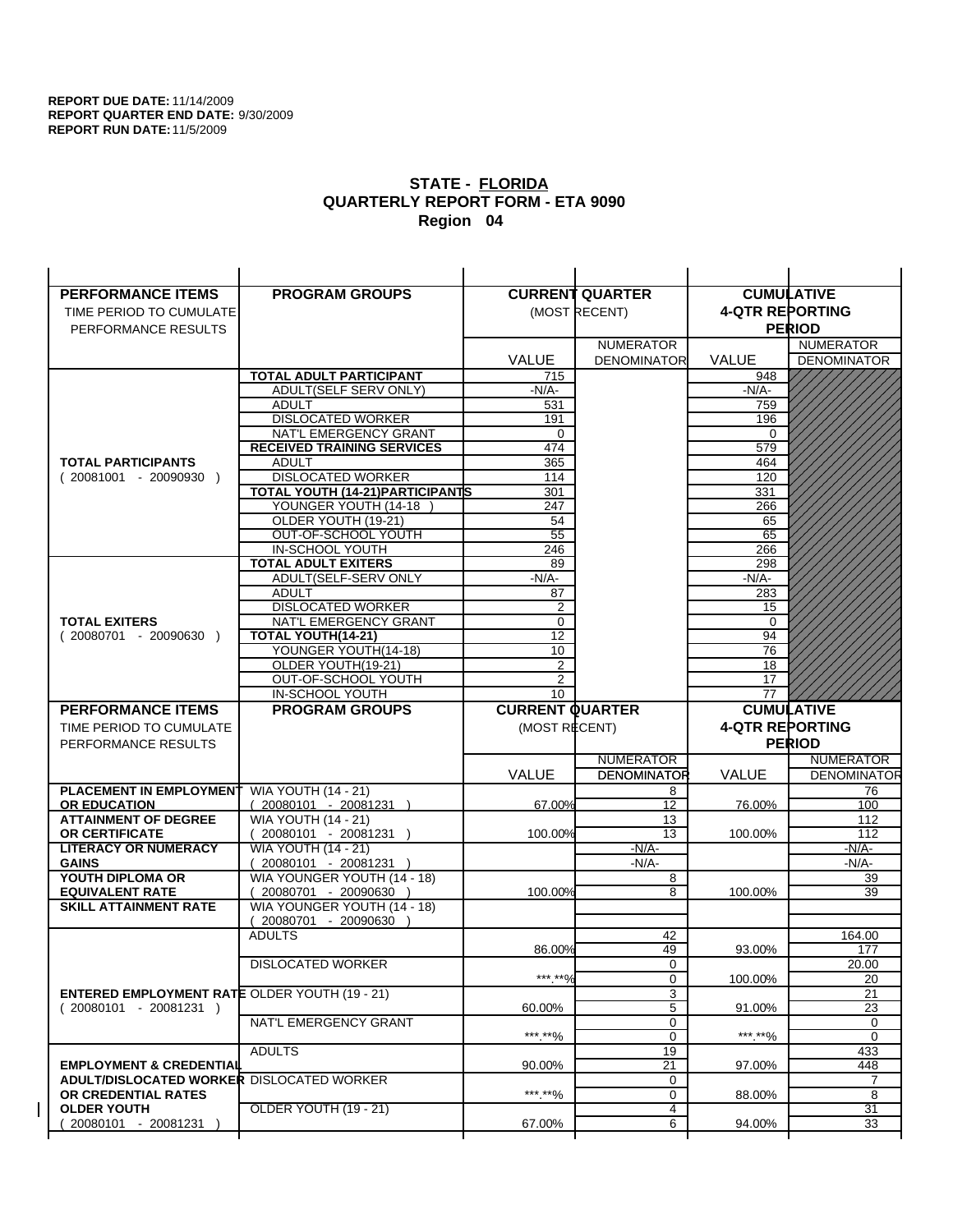$\bar{\mathbf{I}}$ 

 $\Gamma$ 

# **STATE - FLORIDA QUARTERLY REPORT FORM - ETA 9090 Region 04**

|                            | <b>ADULTS</b>            |                     | 263            |              | 649             |
|----------------------------|--------------------------|---------------------|----------------|--------------|-----------------|
|                            |                          | 96.00%              | 275            | 96.00%       | 673             |
|                            | <b>DISLOCATED WORKER</b> |                     | 2              |              | 16              |
| <b>RETENTION RATE</b>      |                          | 100.00%             | 2              | 94.00%       | 17              |
| - 20080630<br>20070701     | OLDER YOUTH (19 - 21)    |                     | 11             |              | 21              |
|                            |                          | 79.00%              | 14             | 84.00%       | 25              |
|                            | YOUNGER YOUTH (14 - 18)  |                     |                |              | 41              |
|                            |                          | 47.00%              | 15             | 73.00%       | 56              |
|                            | NAT'L EMERGENCY GRANT    |                     | $\Omega$       |              | 0               |
|                            |                          | ***.**%             |                | ***.**%      | $\Omega$        |
|                            | <b>ADULTS</b>            |                     | \$5,499,525.62 |              | \$13,020,003.28 |
|                            |                          | \$19,711.56         | 279            | \$19,062.96  | 683             |
| <b>SIX MONTHS EARNINGS</b> | <b>DISLOCATED WORKER</b> |                     | \$35,956.00    |              | \$253,666.70    |
| <b>INCREASE</b>            |                          | \$17,978.00         |                | \$14,921.57  | 17              |
| - 20080630<br>20070701     | OLDER YOUTH (19 - 21)    |                     | \$80,319.58    |              | \$177,144.36    |
|                            |                          | \$6,178.43          | 13             | \$7,381.01   | 24              |
|                            | NAT'L EMERGENCY GRANT    |                     | \$0.00         |              | \$0.00          |
|                            |                          | $S^{**}$ *** *** ** |                | $$*********$ | 0               |
|                            |                          |                     |                |              |                 |

 $\bar{\Gamma}$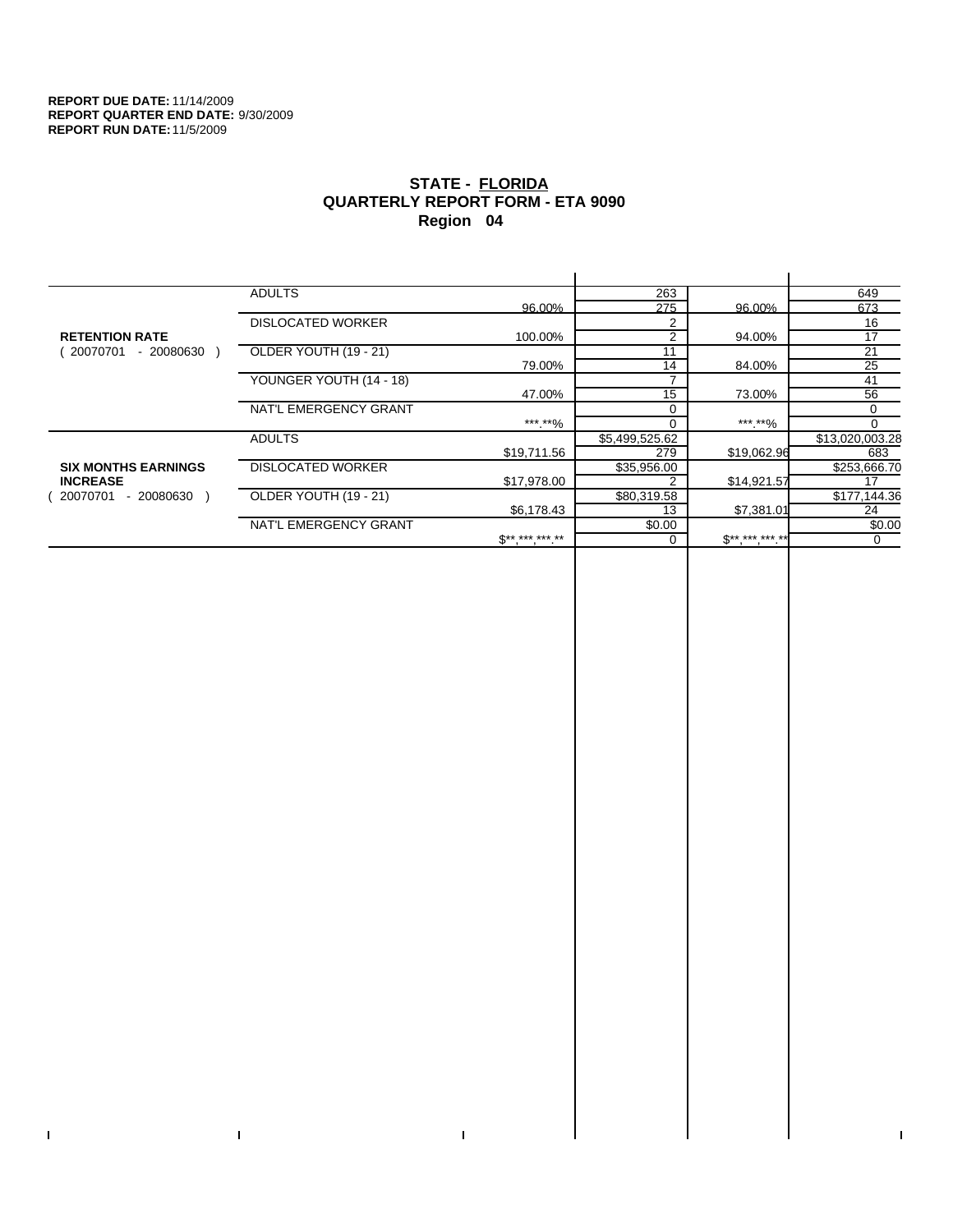| <b>PERFORMANCE ITEMS</b>                                                | <b>PROGRAM GROUPS</b>                                |                        | <b>CURRENT QUARTER</b> | <b>CUMULATIVE</b>      |                    |
|-------------------------------------------------------------------------|------------------------------------------------------|------------------------|------------------------|------------------------|--------------------|
| TIME PERIOD TO CUMULATE                                                 |                                                      |                        | (MOST RECENT)          | <b>4-QTR REPORTING</b> |                    |
| PERFORMANCE RESULTS                                                     |                                                      |                        |                        |                        | <b>PERIOD</b>      |
|                                                                         |                                                      |                        | <b>NUMERATOR</b>       |                        | <b>NUMERATOR</b>   |
|                                                                         |                                                      | <b>VALUE</b>           | <b>DENOMINATOR</b>     | <b>VALUE</b>           | <b>DENOMINATOR</b> |
|                                                                         | <b>TOTAL ADULT PARTICIPANT</b>                       | 153                    |                        | 192                    |                    |
|                                                                         | ADULT(SELF SERV ONLY)                                | $-N/A-$                |                        | $-N/A-$                |                    |
|                                                                         | <b>ADULT</b>                                         | 134                    |                        | 168                    |                    |
|                                                                         | <b>DISLOCATED WORKER</b>                             | 20                     |                        | 27                     |                    |
|                                                                         | NAT'L EMERGENCY GRANT                                | $\Omega$               |                        | $\mathbf 1$            |                    |
|                                                                         | <b>RECEIVED TRAINING SERVICES</b>                    | 114                    |                        | 138                    |                    |
| <b>TOTAL PARTICIPANTS</b>                                               | <b>ADULT</b>                                         | 100                    |                        | 121                    |                    |
| $(20081001 - 20090930)$                                                 | <b>DISLOCATED WORKER</b>                             | 15                     |                        | 19                     |                    |
|                                                                         | TOTAL YOUTH (14-21) PARTICIPANTS                     | 261                    |                        | 298                    |                    |
|                                                                         | YOUNGER YOUTH (14-18                                 | 147                    |                        | 170                    |                    |
|                                                                         | OLDER YOUTH (19-21)<br>OUT-OF-SCHOOL YOUTH           | 114<br>151             |                        | 128<br>180             |                    |
|                                                                         | IN-SCHOOL YOUTH                                      | 110                    |                        | 118                    |                    |
|                                                                         | <b>TOTAL ADULT EXITERS</b>                           | 18                     |                        | 46                     |                    |
|                                                                         | ADULT(SELF-SERV ONLY                                 | $-N/A$ -               |                        | $-N/A-$                |                    |
|                                                                         | <b>ADULT</b>                                         | 15                     |                        | 39                     |                    |
|                                                                         | <b>DISLOCATED WORKER</b>                             | 4                      |                        | 9                      |                    |
| <b>TOTAL EXITERS</b>                                                    | NAT'L EMERGENCY GRANT                                | $\mathbf{1}$           |                        | 1                      |                    |
| $(20080701 - 20090630)$                                                 | TOTAL YOUTH(14-21)                                   | 14                     |                        | 44                     |                    |
|                                                                         | YOUNGER YOUTH(14-18)                                 | 11                     |                        | 27                     |                    |
|                                                                         | OLDER YOUTH(19-21)                                   | 3                      |                        | 17                     |                    |
|                                                                         | OUT-OF-SCHOOL YOUTH                                  | 13                     |                        | 34                     |                    |
|                                                                         | IN-SCHOOL YOUTH                                      | 1                      |                        | 10                     |                    |
|                                                                         |                                                      |                        |                        |                        |                    |
| <b>PERFORMANCE ITEMS</b>                                                | <b>PROGRAM GROUPS</b>                                | <b>CURRENT QUARTER</b> |                        |                        | <b>CUMULATIVE</b>  |
| TIME PERIOD TO CUMULATE                                                 |                                                      | (MOST RECENT)          |                        | <b>4-QTR REPORTING</b> |                    |
| PERFORMANCE RESULTS                                                     |                                                      |                        |                        |                        | <b>PERIOD</b>      |
|                                                                         |                                                      |                        | <b>NUMERATOR</b>       |                        | <b>NUMERATOR</b>   |
|                                                                         |                                                      | <b>VALUE</b>           | <b>DENOMINATOR</b>     | VALUE                  | <b>DENOMINATOR</b> |
| PLACEMENT IN EMPLOYMENT                                                 | <b>WIA YOUTH (14 - 21)</b>                           |                        | 6                      |                        | 21                 |
| <b>OR EDUCATION</b>                                                     | $(20080101 - 20081231)$                              | 86.00%                 | $\overline{7}$         | 88.00%                 | 24                 |
| <b>ATTAINMENT OF DEGREE</b>                                             | <b>WIA YOUTH (14 - 21)</b>                           |                        | 4                      |                        | 23                 |
| <b>OR CERTIFICATE</b>                                                   | 20080101 - 20081231 )                                | 67.00%                 | 6                      | 82.00%                 | 28                 |
| <b>LITERACY OR NUMERACY</b>                                             | <b>WIA YOUTH (14 - 21)</b>                           |                        | $-N/A-$                |                        | $-N/A$ -           |
| <b>GAINS</b>                                                            | 20080101 - 20081231 )                                |                        | $-N/A-$                |                        | $-N/A-$            |
| YOUTH DIPLOMA OR                                                        | WIA YOUNGER YOUTH (14 - 18)                          |                        | 3<br>4                 |                        | 11                 |
| <b>EQUIVALENT RATE</b><br><b>SKILL ATTAINMENT RATE</b>                  | 20080701 - 20090630 )<br>WIA YOUNGER YOUTH (14 - 18) | 75.00%                 |                        | 73.00%                 | 15                 |
|                                                                         | (20080701 - 20090630                                 |                        |                        |                        |                    |
|                                                                         | <b>ADULTS</b>                                        |                        | 5                      |                        | 12.00              |
|                                                                         |                                                      | 100.00%                | 5                      | 80.00%                 | 15                 |
|                                                                         | <b>DISLOCATED WORKER</b>                             |                        | $\mathbf{1}$           |                        | 5.00               |
|                                                                         |                                                      | 100.00%                | $\mathbf{1}$           | 100.00%                | 5                  |
| <b>ENTERED EMPLOYMENT RATE OLDER YOUTH (19 - 21)</b>                    |                                                      |                        | 5                      |                        | 10                 |
| $(20080101 - 20081231)$                                                 |                                                      | 100.00%                | 5                      | 100.00%                | 10                 |
|                                                                         | NAT'L EMERGENCY GRANT                                |                        | 0                      |                        | 0                  |
|                                                                         |                                                      | ***.**%                | 0                      | ***.**%                | $\mathbf 0$        |
|                                                                         | <b>ADULTS</b>                                        |                        | 6                      |                        | 15                 |
| <b>EMPLOYMENT &amp; CREDENTIAL</b>                                      |                                                      | 100.00%                | 6<br>$\mathbf{1}$      | 94.00%                 | 16                 |
| <b>ADULT/DISLOCATED WORKER DISLOCATED WORKER</b><br>OR CREDENTIAL RATES |                                                      | 100.00%                | $\mathbf{1}$           | 100.00%                | 4<br>4             |
| <b>OLDER YOUTH</b>                                                      | <b>OLDER YOUTH (19 - 21)</b>                         |                        | 4                      |                        | 9                  |
| 20080101 - 20081231                                                     |                                                      | 57.00%                 | $\overline{7}$         | 64.00%                 | 14                 |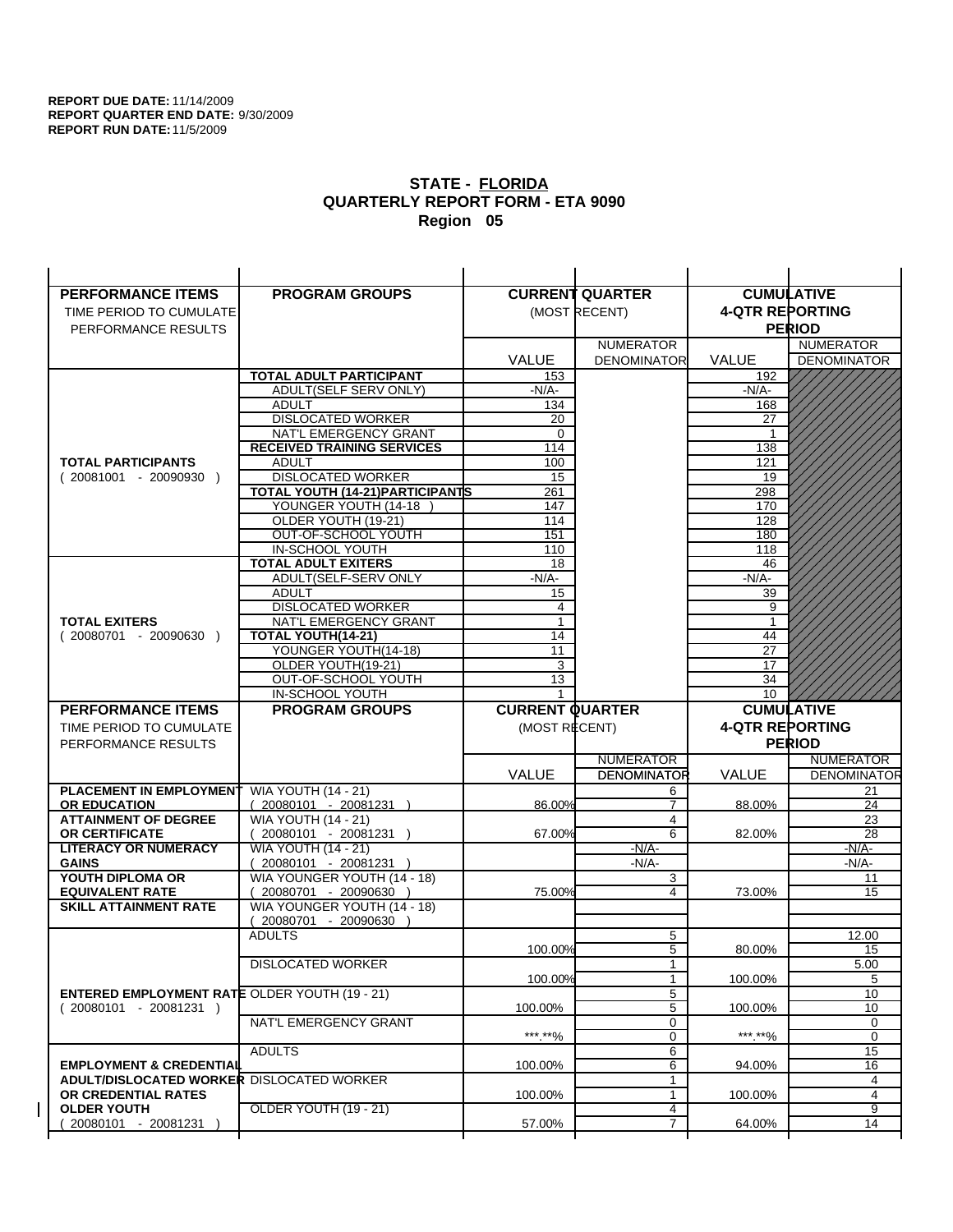$\bar{\mathbf{I}}$ 

 $\Gamma$ 

# **STATE - FLORIDA QUARTERLY REPORT FORM - ETA 9090 Region 05**

|                            | <b>ADULTS</b>            |                 |              |             | 52             |
|----------------------------|--------------------------|-----------------|--------------|-------------|----------------|
|                            |                          | 100.00%         |              | 95.00%      | 55             |
|                            | <b>DISLOCATED WORKER</b> |                 |              |             |                |
| <b>RETENTION RATE</b>      |                          | 100.00%         |              | 57.00%      |                |
| 20070701<br>- 20080630     | OLDER YOUTH (19 - 21)    |                 |              |             |                |
|                            |                          | 50.00%          | 4            | 78.00%      | 9              |
|                            | YOUNGER YOUTH (14 - 18)  |                 | 5            |             | 8              |
|                            |                          | 63.00%          | 8            | 67.00%      | 12             |
|                            | NAT'L EMERGENCY GRANT    |                 |              |             | $\Omega$       |
|                            |                          | ***.**%         |              | ***.**%     | $\Omega$       |
|                            | <b>ADULTS</b>            |                 | \$111,861.00 |             | \$1,041,133.12 |
|                            |                          | \$13,982.63     | 8            | \$17,067.76 | 61             |
| <b>SIX MONTHS EARNINGS</b> | <b>DISLOCATED WORKER</b> |                 | \$19,267.00  |             | \$81,198.00    |
| <b>INCREASE</b>            |                          | \$19,267.00     |              | \$8,119.80  | 10             |
| 20070701<br>- 20080630     | OLDER YOUTH (19 - 21)    |                 | \$4,330.82   |             | \$21,060.82    |
|                            |                          | \$1,082.70      |              | \$2,632.60  | 8              |
|                            | NAT'L EMERGENCY GRANT    |                 | \$0.00       |             | \$77.00        |
|                            |                          | $S^{*********}$ | $\Omega$     | \$77.00     |                |
|                            |                          |                 |              |             |                |

 $\bar{\Gamma}$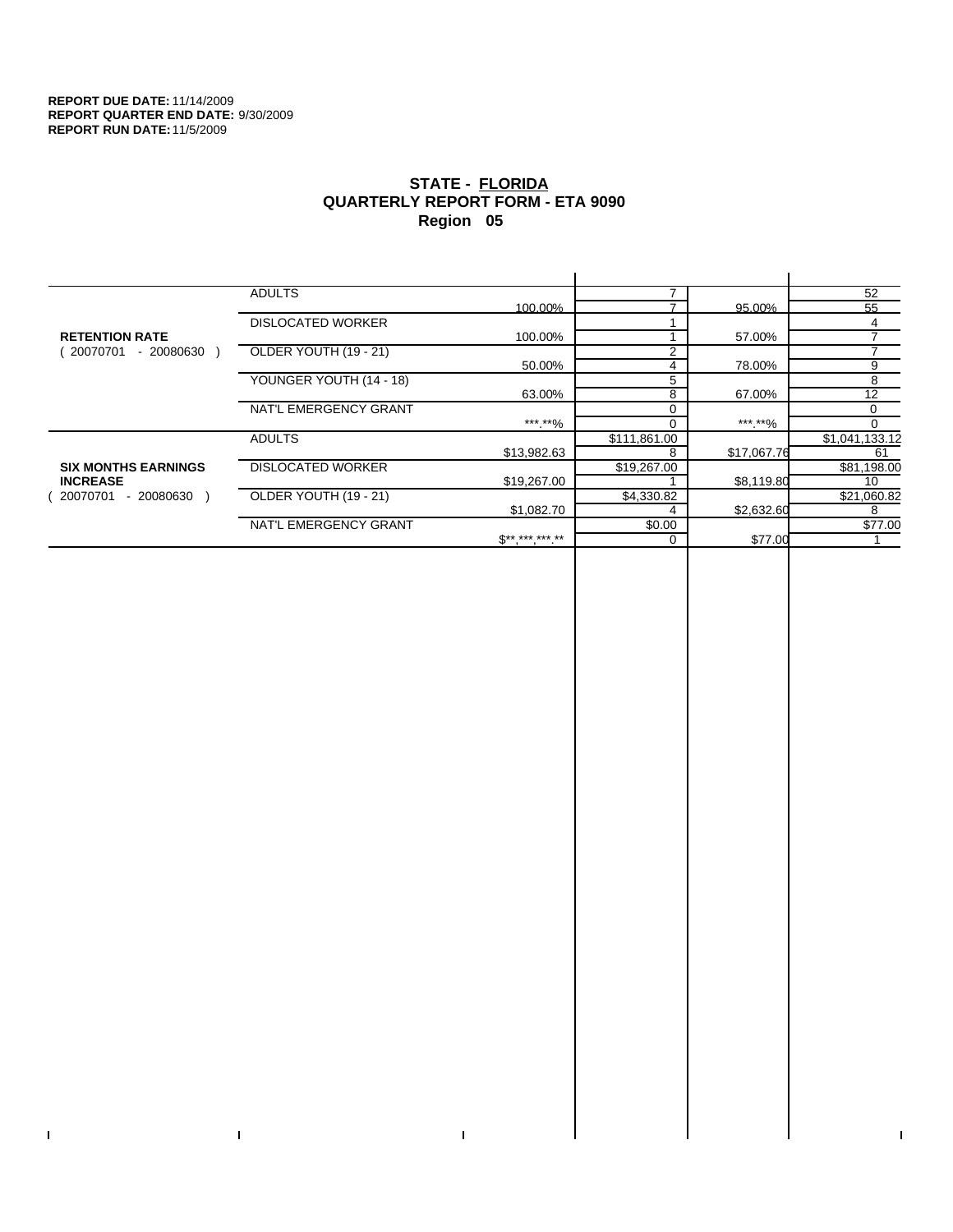| <b>PERFORMANCE ITEMS</b>                             | <b>PROGRAM GROUPS</b>                                |                        | <b>CURRENT QUARTER</b> |                        | <b>CUMULATIVE</b>        |
|------------------------------------------------------|------------------------------------------------------|------------------------|------------------------|------------------------|--------------------------|
| TIME PERIOD TO CUMULATE                              |                                                      |                        | (MOST RECENT)          | <b>4-QTR REPORTING</b> |                          |
| PERFORMANCE RESULTS                                  |                                                      |                        |                        |                        | <b>PERIOD</b>            |
|                                                      |                                                      |                        | <b>NUMERATOR</b>       |                        | <b>NUMERATOR</b>         |
|                                                      |                                                      | <b>VALUE</b>           | <b>DENOMINATOR</b>     | <b>VALUE</b>           | <b>DENOMINATOR</b>       |
|                                                      | <b>TOTAL ADULT PARTICIPANT</b>                       | 85                     |                        | 101                    |                          |
|                                                      | ADULT(SELF SERV ONLY)                                | $-N/A-$                |                        | $-N/A-$                |                          |
|                                                      | <b>ADULT</b>                                         | 77                     |                        | 92                     |                          |
|                                                      | <b>DISLOCATED WORKER</b>                             | 15                     |                        | 17                     |                          |
|                                                      | NAT'L EMERGENCY GRANT                                | $\Omega$               |                        | $\Omega$               |                          |
|                                                      | <b>RECEIVED TRAINING SERVICES</b>                    | 41                     |                        | 58                     |                          |
| <b>TOTAL PARTICIPANTS</b>                            | <b>ADULT</b>                                         | 38                     |                        | 54                     |                          |
| $(20081001 - 20090930)$                              | <b>DISLOCATED WORKER</b>                             | 6                      |                        | 8                      |                          |
|                                                      | TOTAL YOUTH (14-21) PARTICIPANTS                     | 36                     |                        | 42                     |                          |
|                                                      | YOUNGER YOUTH (14-18                                 | 28                     |                        | 32                     |                          |
|                                                      | OLDER YOUTH (19-21)<br>OUT-OF-SCHOOL YOUTH           | 8<br>$\overline{12}$   |                        | 10<br>$\overline{15}$  |                          |
|                                                      | IN-SCHOOL YOUTH                                      | 24                     |                        | 27                     |                          |
|                                                      | <b>TOTAL ADULT EXITERS</b>                           | $\overline{2}$         |                        | 23                     |                          |
|                                                      | ADULT(SELF-SERV ONLY                                 | $-N/A-$                |                        | $-N/A$ -               |                          |
|                                                      | <b>ADULT</b>                                         |                        |                        | 21                     |                          |
|                                                      | <b>DISLOCATED WORKER</b>                             | 2                      |                        | 3                      |                          |
| <b>TOTAL EXITERS</b>                                 | NAT'L EMERGENCY GRANT                                | 0                      |                        | 0                      |                          |
| $(20080701 - 20090630)$                              | TOTAL YOUTH(14-21)                                   | 1                      |                        | 16                     |                          |
|                                                      | YOUNGER YOUTH(14-18)                                 | $\mathbf{1}$           |                        | 13                     |                          |
|                                                      | OLDER YOUTH(19-21)                                   | 0                      |                        | 3                      |                          |
|                                                      | OUT-OF-SCHOOL YOUTH                                  | 0                      |                        | 7                      |                          |
|                                                      | IN-SCHOOL YOUTH                                      |                        |                        | 9                      |                          |
|                                                      |                                                      |                        |                        |                        |                          |
| <b>PERFORMANCE ITEMS</b>                             | <b>PROGRAM GROUPS</b>                                | <b>CURRENT QUARTER</b> |                        |                        | <b>CUMULATIVE</b>        |
| TIME PERIOD TO CUMULATE                              |                                                      | (MOST RECENT)          |                        | <b>4-QTR REPORTING</b> |                          |
| PERFORMANCE RESULTS                                  |                                                      |                        |                        |                        | <b>PERIOD</b>            |
|                                                      |                                                      |                        | <b>NUMERATOR</b>       |                        | <b>NUMERATOR</b>         |
|                                                      |                                                      | <b>VALUE</b>           | <b>DENOMINATOR</b>     | VALUE                  |                          |
| PLACEMENT IN EMPLOYMENT                              | <b>WIA YOUTH (14 - 21)</b>                           |                        | 2                      |                        | 16                       |
| <b>OR EDUCATION</b>                                  | $(20080101 - 20081231)$                              | 100.00%                | $\mathfrak{p}$         | 73.00%                 | 22                       |
| <b>ATTAINMENT OF DEGREE</b>                          | <b>WIA YOUTH (14 - 21)</b>                           |                        | 1                      |                        | 14                       |
| <b>OR CERTIFICATE</b>                                | 20080101 - 20081231 )                                | 100.00%                | 1                      | 70.00%                 | 20                       |
| <b>LITERACY OR NUMERACY</b>                          | <b>WIA YOUTH (14 - 21)</b>                           |                        | $-N/A$ -               |                        | $-N/A$ -                 |
| <b>GAINS</b>                                         | 20080101 - 20081231 )                                |                        | $-N/A-$                |                        | -N/A-                    |
| YOUTH DIPLOMA OR<br><b>EQUIVALENT RATE</b>           | WIA YOUNGER YOUTH (14 - 18)<br>20080701 - 20090630 ) | *** **%                | 0<br>$\Omega$          | 75.00%                 | 3<br>4                   |
| <b>SKILL ATTAINMENT RATE</b>                         | WIA YOUNGER YOUTH (14 - 18)                          |                        |                        |                        |                          |
|                                                      | (20080701 - 20090630                                 |                        |                        |                        |                          |
|                                                      | <b>ADULTS</b>                                        |                        | 5                      |                        | 26.00                    |
|                                                      |                                                      | 83.00%                 | 6                      | 81.00%                 | <b>DENOMINATOR</b><br>32 |
|                                                      | <b>DISLOCATED WORKER</b>                             |                        | $\mathbf 0$            |                        | 5.00                     |
|                                                      |                                                      | *** **%                | $\mathbf 0$            | 100.00%                | 5                        |
| <b>ENTERED EMPLOYMENT RATE OLDER YOUTH (19 - 21)</b> |                                                      |                        | 0                      |                        | 2                        |
| $(20080101 - 20081231)$                              |                                                      | ***.**%                | 0                      | 100.00%                | $\overline{2}$           |
|                                                      | NAT'L EMERGENCY GRANT                                |                        | 0                      |                        | 0                        |
|                                                      | <b>ADULTS</b>                                        | ***.**%                | 0                      | ***.**%                | 0                        |
| <b>EMPLOYMENT &amp; CREDENTIAL</b>                   |                                                      | 83.00%                 | 5<br>6                 | 89.00%                 | 24<br>27                 |
| <b>ADULT/DISLOCATED WORKER DISLOCATED WORKER</b>     |                                                      |                        | 0                      |                        | 3                        |
| OR CREDENTIAL RATES                                  |                                                      | ***.**%                | 0                      | 100.00%                | 3                        |
| <b>OLDER YOUTH</b>                                   | OLDER YOUTH (19 - 21)                                |                        | 0                      |                        | 2                        |
| 20080101 - 20081231                                  |                                                      | ***.**%                | 0                      | 50.00%                 | 4                        |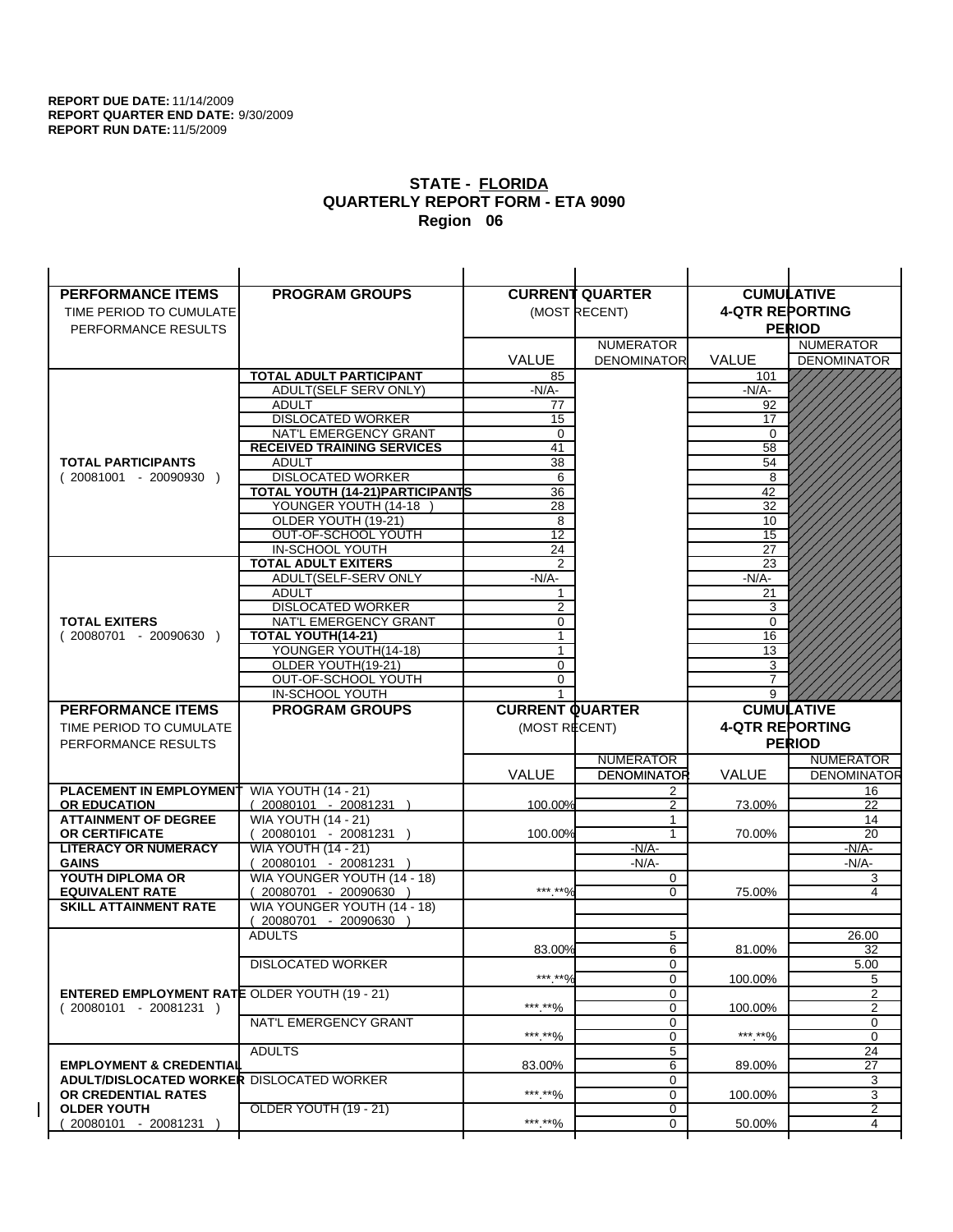$\mathbf I$ 

 $\Gamma$ 

# **STATE - FLORIDA QUARTERLY REPORT FORM - ETA 9090 Region 06**

|                            | <b>ADULTS</b>            |                     | 12           |             | 36             |
|----------------------------|--------------------------|---------------------|--------------|-------------|----------------|
|                            |                          | 92.00%              | 13           | 92.00%      | 39             |
|                            | <b>DISLOCATED WORKER</b> |                     | 3            |             |                |
| <b>RETENTION RATE</b>      |                          | 100.00%             | 3            | 100.00%     |                |
| 20070701<br>- 20080630     | OLDER YOUTH (19 - 21)    |                     |              |             |                |
|                            |                          | 100.00%             |              | 100.00%     | 4              |
|                            | YOUNGER YOUTH (14 - 18)  |                     | 6            |             | $\overline{ }$ |
|                            |                          | 75.00%              | 8            | 58.00%      | 12             |
|                            | NAT'L EMERGENCY GRANT    |                     | 0            |             | 0              |
|                            |                          | *** **%             | 0            | *** **%     | 0              |
|                            | <b>ADULTS</b>            |                     | \$233,614.00 |             | \$613,849.23   |
|                            |                          | \$12,978.56         | 18           | \$13,344.55 | 46             |
| <b>SIX MONTHS EARNINGS</b> | <b>DISLOCATED WORKER</b> |                     | \$26,829.00  |             | \$81,138.00    |
| <b>INCREASE</b>            |                          | \$8,943.00          | 3            | \$11,591.14 |                |
| $-20080630$<br>20070701    | OLDER YOUTH (19 - 21)    |                     | \$3,694.00   |             | \$17,290.39    |
|                            |                          | \$3,694.00          |              | \$4,322.60  |                |
|                            | NAT'L EMERGENCY GRANT    |                     | \$0.00       |             | \$0.00         |
|                            |                          | $S^{**}$ *** *** ** | 0            | $S********$ | 0              |
|                            |                          |                     |              |             |                |

 $\bar{\Gamma}$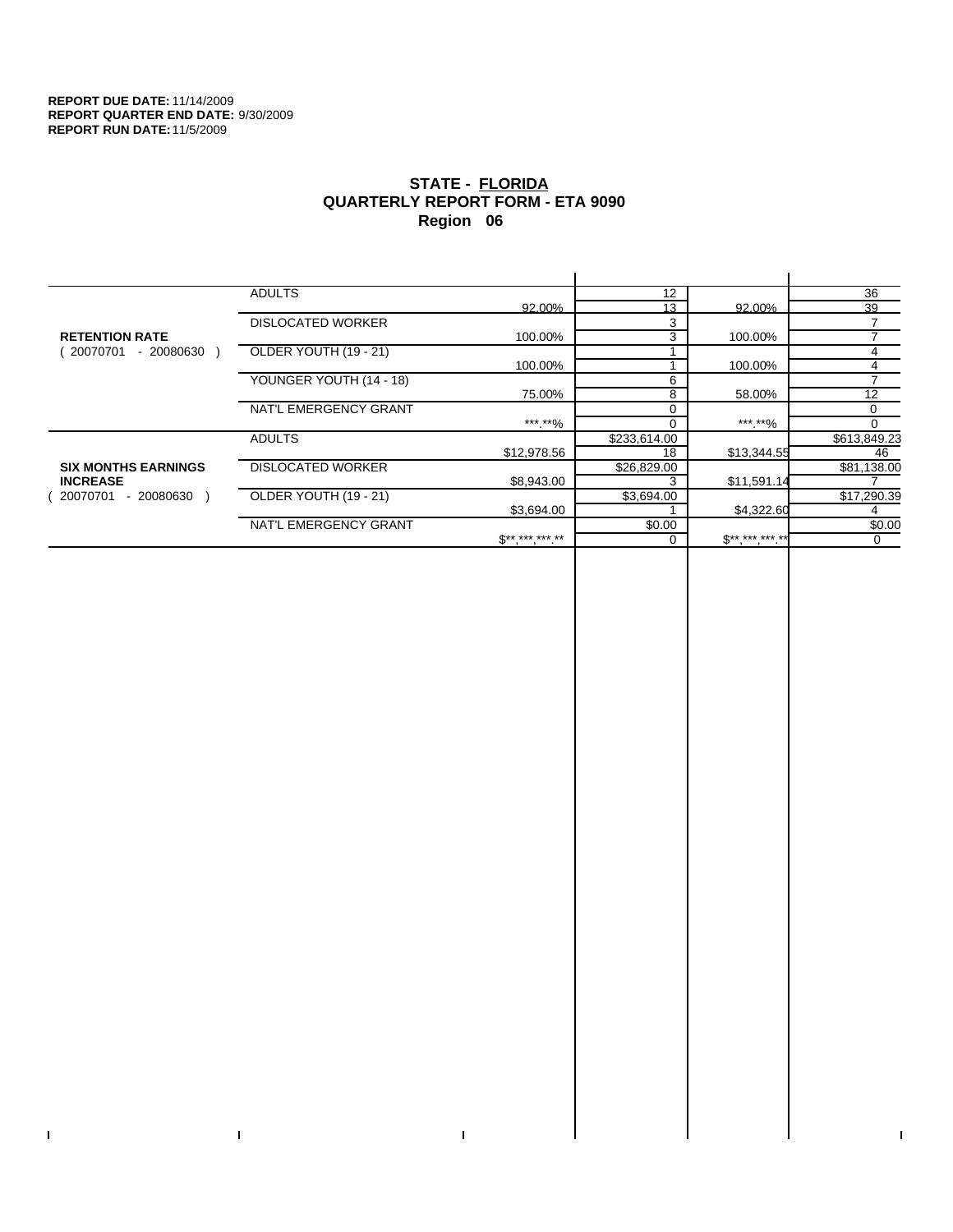| <b>PERFORMANCE ITEMS</b>                             | <b>PROGRAM GROUPS</b>                   |                        | <b>CURRENT QUARTER</b> |                        | <b>CUMULATIVE</b>        |
|------------------------------------------------------|-----------------------------------------|------------------------|------------------------|------------------------|--------------------------|
| TIME PERIOD TO CUMULATE                              |                                         |                        | (MOST RECENT)          | <b>4-QTR REPORTING</b> |                          |
| PERFORMANCE RESULTS                                  |                                         |                        |                        |                        | <b>PERIOD</b>            |
|                                                      |                                         |                        | <b>NUMERATOR</b>       |                        | <b>NUMERATOR</b>         |
|                                                      |                                         | <b>VALUE</b>           | <b>DENOMINATOR</b>     | <b>VALUE</b>           | <b>DENOMINATOR</b>       |
|                                                      | TOTAL ADULT PARTICIPANT                 | 157                    |                        | 218                    |                          |
|                                                      | ADULT(SELF SERV ONLY)                   | -N/A-                  |                        | $-N/A-$                |                          |
|                                                      | <b>ADULT</b>                            | 100                    |                        | 153                    |                          |
|                                                      | <b>DISLOCATED WORKER</b>                | 59                     |                        | 67                     |                          |
|                                                      | NAT'L EMERGENCY GRANT                   | $\mathbf 0$            |                        | $\Omega$               |                          |
|                                                      | <b>RECEIVED TRAINING SERVICES</b>       | 106                    |                        | 148                    |                          |
| <b>TOTAL PARTICIPANTS</b>                            | <b>ADULT</b>                            | 68                     |                        | 108                    |                          |
| $(20081001 - 20090930)$                              | <b>DISLOCATED WORKER</b>                | 40                     |                        | 42                     |                          |
|                                                      | <b>TOTAL YOUTH (14-21) PARTICIPANTS</b> | 139                    |                        | 170                    |                          |
|                                                      | YOUNGER YOUTH (14-18                    | 107                    |                        | 127                    |                          |
|                                                      | OLDER YOUTH (19-21)                     | 32                     |                        | 43                     |                          |
|                                                      | OUT-OF-SCHOOL YOUTH<br>IN-SCHOOL YOUTH  | 55                     |                        | 69                     |                          |
|                                                      | <b>TOTAL ADULT EXITERS</b>              | 84<br>20               |                        | 101<br>94              |                          |
|                                                      | ADULT(SELF-SERV ONLY                    | $-N/A$ -               |                        | $-N/A-$                |                          |
|                                                      | <b>ADULT</b>                            | 18                     |                        | 85                     |                          |
|                                                      | <b>DISLOCATED WORKER</b>                | 2                      |                        | 9                      |                          |
| <b>TOTAL EXITERS</b>                                 | NAT'L EMERGENCY GRANT                   | 0                      |                        | 0                      |                          |
| $(20080701 - 20090630)$                              | TOTAL YOUTH(14-21)                      | 8                      |                        | 42                     |                          |
|                                                      | YOUNGER YOUTH(14-18)                    | $\overline{7}$         |                        | 29                     |                          |
|                                                      | OLDER YOUTH(19-21)                      | $\mathbf{1}$           |                        | 13                     |                          |
|                                                      | OUT-OF-SCHOOL YOUTH                     | 2                      |                        | 19                     |                          |
|                                                      | IN-SCHOOL YOUTH                         | 6                      |                        | 23                     |                          |
|                                                      |                                         |                        |                        |                        |                          |
| <b>PERFORMANCE ITEMS</b>                             | <b>PROGRAM GROUPS</b>                   | <b>CURRENT QUARTER</b> |                        |                        | <b>CUMULATIVE</b>        |
| TIME PERIOD TO CUMULATE                              |                                         | (MOST RECENT)          |                        | <b>4-QTR REPORTING</b> |                          |
| PERFORMANCE RESULTS                                  |                                         |                        |                        |                        | <b>PERIOD</b>            |
|                                                      |                                         |                        | <b>NUMERATOR</b>       |                        | <b>NUMERATOR</b>         |
|                                                      |                                         | <b>VALUE</b>           | <b>DENOMINATOR</b>     | <b>VALUE</b>           |                          |
| PLACEMENT IN EMPLOYMENT                              | <b>WIA YOUTH (14 - 21)</b>              |                        | 10                     |                        | 32                       |
| <b>OR EDUCATION</b>                                  | $(20080101 - 20081231)$                 | 91.00%                 | 11                     | 82.00%                 | 39                       |
| <b>ATTAINMENT OF DEGREE</b>                          | <b>WIA YOUTH (14 - 21)</b>              |                        | 8                      |                        | 28                       |
| <b>OR CERTIFICATE</b>                                | $(20080101 - 20081231)$                 | 57.00%                 | 14                     | 65.00%                 | 43                       |
| <b>LITERACY OR NUMERACY</b>                          | <b>WIA YOUTH (14 - 21)</b>              |                        | $-N/A-$                |                        | -N/A-                    |
| <b>GAINS</b>                                         | 20080101 - 20081231                     |                        | $-N/A-$                |                        | $-N/A-$                  |
| YOUTH DIPLOMA OR                                     | WIA YOUNGER YOUTH (14 - 18)             |                        | 5                      |                        | <b>DENOMINATOR</b><br>16 |
| <b>EQUIVALENT RATE</b>                               | 20080701 - 20090630 )                   | 83.00%                 | 6                      | 62.00%                 | 26                       |
| <b>SKILL ATTAINMENT RATE</b>                         | WIA YOUNGER YOUTH (14 - 18)             |                        |                        |                        |                          |
|                                                      | (20080701 - 20090630<br><b>ADULTS</b>   |                        | 3                      |                        | 27.00                    |
|                                                      |                                         | 100.00%                | 3                      | 100.00%                | 27                       |
|                                                      | <b>DISLOCATED WORKER</b>                |                        | $\mathbf{1}$           |                        | 11.00                    |
|                                                      |                                         | 100.00%                | $\mathbf{1}$           | 100.00%                | 11                       |
| <b>ENTERED EMPLOYMENT RATE OLDER YOUTH (19 - 21)</b> |                                         |                        | 3                      |                        | 9                        |
| $(20080101 - 20081231)$                              |                                         | 100.00%                | 3                      | 90.00%                 | 10                       |
|                                                      | NAT'L EMERGENCY GRANT                   |                        | 0                      |                        | 0                        |
|                                                      |                                         | ***.**%                | 0                      | *** **%                | 0                        |
|                                                      | <b>ADULTS</b>                           |                        | 13                     |                        | 61                       |
| <b>EMPLOYMENT &amp; CREDENTIAL</b>                   |                                         | 87.00%                 | 15                     | 91.00%                 | 67                       |
| <b>ADULT/DISLOCATED WORKER DISLOCATED WORKER</b>     |                                         |                        | 0                      |                        | 4                        |
| OR CREDENTIAL RATES                                  |                                         | ***.**%                | 0                      | 80.00%                 | 5                        |
| <b>OLDER YOUTH</b><br>20080101 - 20081231            | <b>OLDER YOUTH (19 - 21)</b>            | 33.00%                 | 2<br>6                 | 36.00%                 | 5<br>14                  |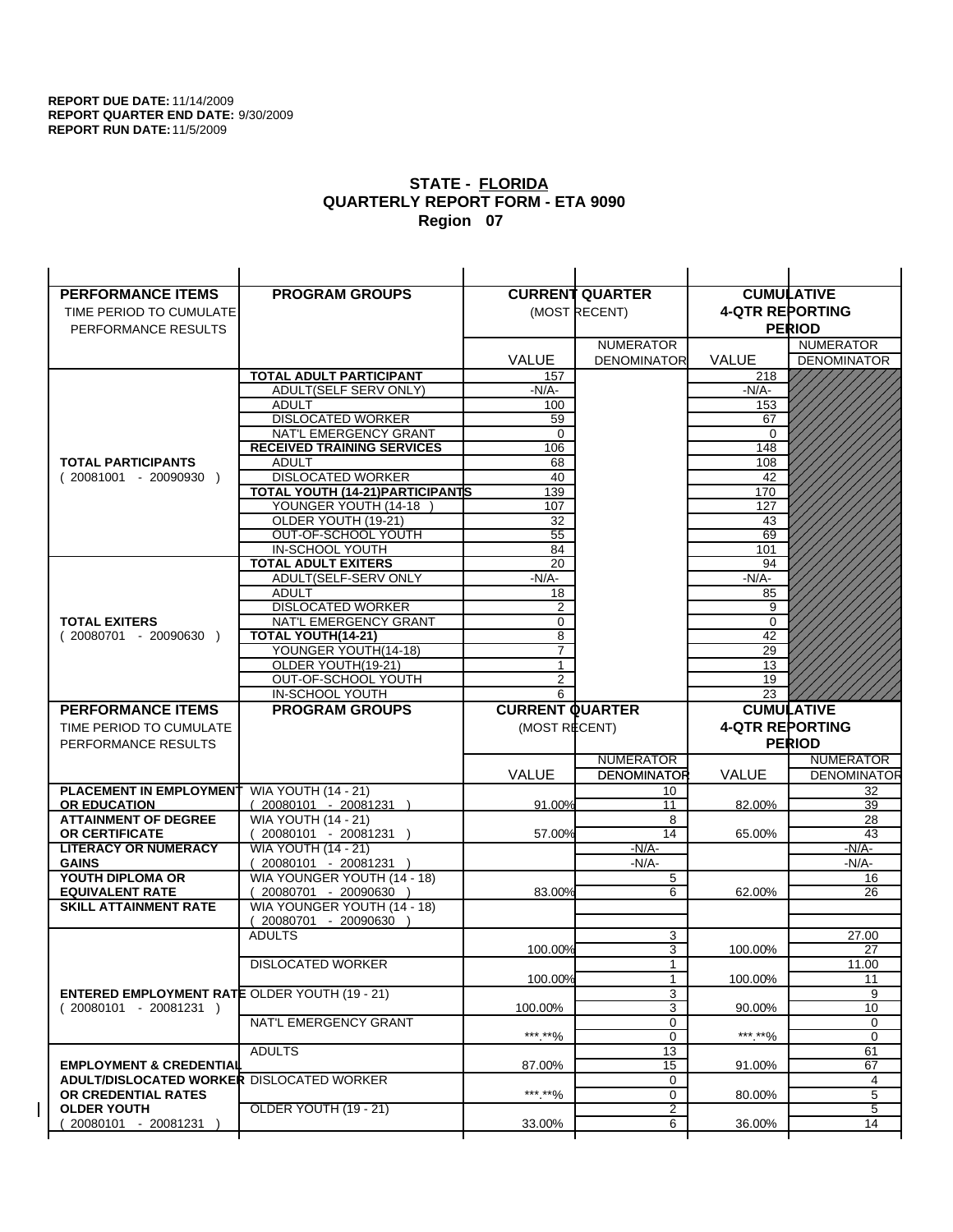$\bar{\Gamma}$ 

 $\mathbf{I}$ 

# **STATE - FLORIDA QUARTERLY REPORT FORM - ETA 9090 Region 07**

|                            | <b>ADULTS</b>            |              | 14           |             | 54           |
|----------------------------|--------------------------|--------------|--------------|-------------|--------------|
|                            |                          | 100.00%      | 14           | 89.00%      | 61           |
|                            | <b>DISLOCATED WORKER</b> |              | 6            |             | 11           |
| <b>RETENTION RATE</b>      |                          | 100.00%      | 6            | 100.00%     | 11           |
| 20070701<br>$-20080630$    | OLDER YOUTH (19 - 21)    |              | 3            |             | 8            |
|                            |                          | 100.00%      | 3            | 80.00%      | 10           |
|                            | YOUNGER YOUTH (14 - 18)  |              |              |             | 25           |
|                            |                          | 70.00%       | 10           | 71.00%      | 35           |
|                            | NAT'L EMERGENCY GRANT    |              |              |             | $\Omega$     |
|                            |                          | ***.**%      |              | ***.**%     | 0            |
|                            | <b>ADULTS</b>            |              | \$167,634.00 |             | \$748,842.76 |
|                            |                          | \$11,973.86  | 14           | \$12,276.11 | 61           |
| <b>SIX MONTHS EARNINGS</b> | <b>DISLOCATED WORKER</b> |              | \$75,396.64  |             | \$159,101.64 |
| <b>INCREASE</b>            |                          | \$12,566.11  | 6            | \$14,463.79 |              |
| 20070701<br>- 20080630     | OLDER YOUTH (19 - 21)    |              | \$30,196.00  |             | \$55,805.00  |
|                            |                          | \$10.065.33  |              | \$6,200.56  | 9            |
|                            | NAT'L EMERGENCY GRANT    |              | \$0.00       |             | \$0.00       |
|                            |                          | $S*********$ |              | $$********$ | $\Omega$     |
|                            |                          |              |              |             |              |

 $\bar{\Gamma}$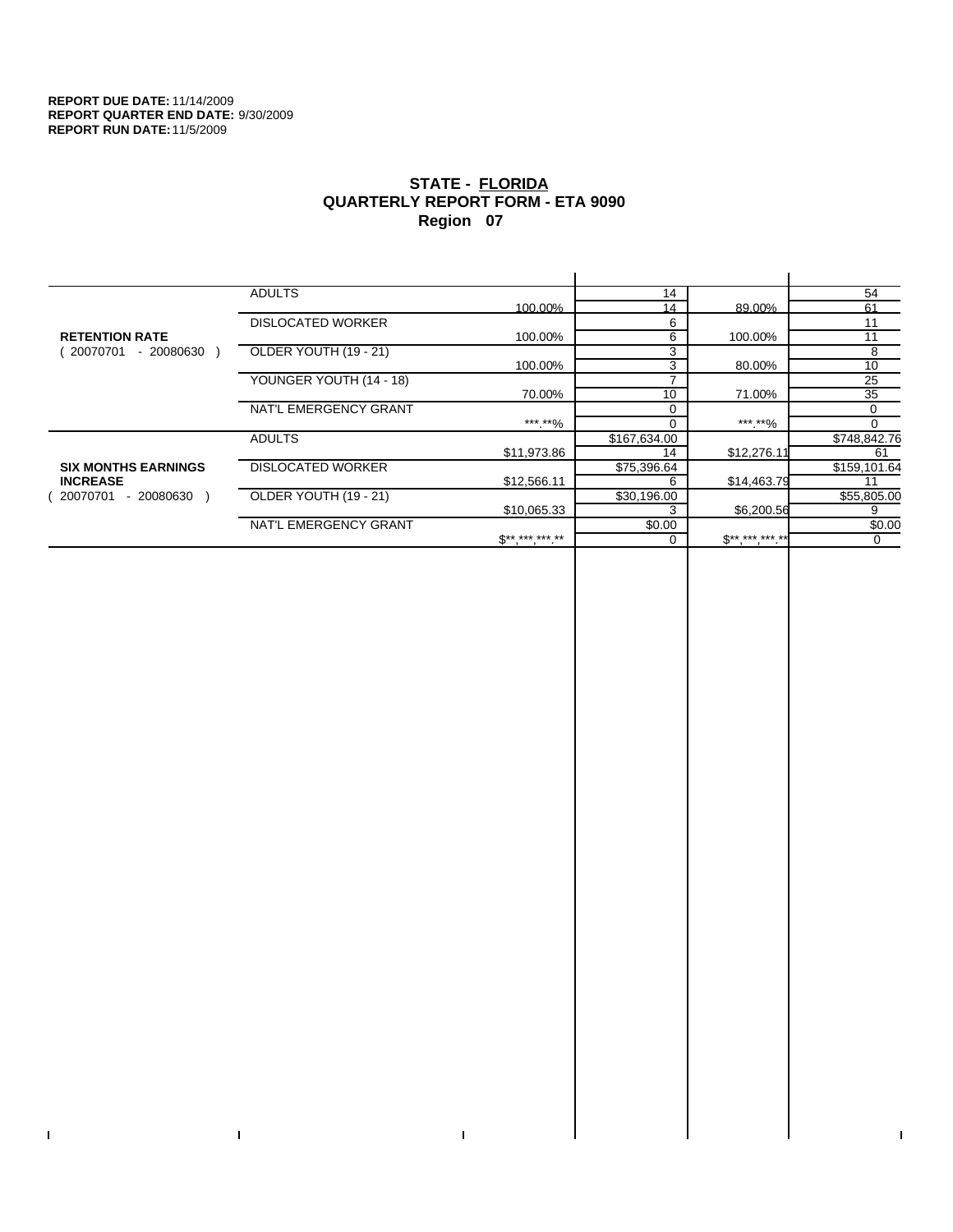| <b>PERFORMANCE ITEMS</b>                                                | <b>PROGRAM GROUPS</b>                                  |                        | <b>CURRENT QUARTER</b> |                        | <b>CUMULATIVE</b>          |
|-------------------------------------------------------------------------|--------------------------------------------------------|------------------------|------------------------|------------------------|----------------------------|
| TIME PERIOD TO CUMULATE                                                 |                                                        |                        | (MOST RECENT)          | <b>4-QTR REPORTING</b> |                            |
| PERFORMANCE RESULTS                                                     |                                                        |                        |                        |                        | <b>PERIOD</b>              |
|                                                                         |                                                        |                        | <b>NUMERATOR</b>       |                        | <b>NUMERATOR</b>           |
|                                                                         |                                                        | <b>VALUE</b>           | <b>DENOMINATOR</b>     | <b>VALUE</b>           | <b>DENOMINATOR</b>         |
|                                                                         | <b>TOTAL ADULT PARTICIPANT</b>                         | 2050                   |                        | 4691                   |                            |
|                                                                         | ADULT(SELF SERV ONLY)                                  | -N/A-                  |                        | -N/A-                  |                            |
|                                                                         | <b>ADULT</b>                                           | 1893                   |                        | 4530                   |                            |
|                                                                         | <b>DISLOCATED WORKER</b>                               | 186                    |                        | 194                    |                            |
|                                                                         | NAT'L EMERGENCY GRANT                                  | 10                     |                        | 13                     |                            |
|                                                                         | <b>RECEIVED TRAINING SERVICES</b>                      | 1744                   |                        | 4526                   |                            |
| <b>TOTAL PARTICIPANTS</b>                                               | <b>ADULT</b>                                           | 1606                   |                        | 4385                   |                            |
| $(20081001 - 20090930)$                                                 | <b>DISLOCATED WORKER</b>                               | 165                    |                        | 173                    |                            |
|                                                                         | TOTAL YOUTH (14-21) PARTICIPANTS                       | 389                    |                        | 583                    |                            |
|                                                                         | YOUNGER YOUTH (14-18                                   | 305                    |                        | 455                    |                            |
|                                                                         | OLDER YOUTH (19-21)<br>OUT-OF-SCHOOL YOUTH             | 84<br>102              |                        | 128<br>170             |                            |
|                                                                         | IN-SCHOOL YOUTH                                        | 287                    |                        | 413                    |                            |
|                                                                         | <b>TOTAL ADULT EXITERS</b>                             | 1902                   |                        | 2911                   |                            |
|                                                                         | ADULT(SELF-SERV ONLY                                   | -N/A-                  |                        | -N/A-                  |                            |
|                                                                         | <b>ADULT</b>                                           | 1901                   |                        | 2905                   |                            |
|                                                                         | <b>DISLOCATED WORKER</b>                               | 3                      |                        | 10                     |                            |
| <b>TOTAL EXITERS</b>                                                    | NAT'L EMERGENCY GRANT                                  | 2                      |                        | 3                      |                            |
| $(20080701 - 20090630)$                                                 | TOTAL YOUTH(14-21)                                     | 86                     |                        | 290                    |                            |
|                                                                         | YOUNGER YOUTH(14-18)                                   | 62                     |                        | 230                    |                            |
|                                                                         | OLDER YOUTH(19-21)                                     | 24                     |                        | 60                     |                            |
|                                                                         | OUT-OF-SCHOOL YOUTH                                    | 37                     |                        | 86                     |                            |
|                                                                         | IN-SCHOOL YOUTH                                        | 49                     |                        | 204                    |                            |
|                                                                         |                                                        |                        |                        |                        |                            |
| <b>PERFORMANCE ITEMS</b>                                                | <b>PROGRAM GROUPS</b>                                  | <b>CURRENT QUARTER</b> |                        |                        | <b>CUMULATIVE</b>          |
| TIME PERIOD TO CUMULATE                                                 |                                                        | (MOST RECENT)          |                        | <b>4-QTR REPORTING</b> |                            |
| PERFORMANCE RESULTS                                                     |                                                        |                        |                        |                        | <b>PERIOD</b>              |
|                                                                         |                                                        |                        | <b>NUMERATOR</b>       |                        | <b>NUMERATOR</b>           |
|                                                                         |                                                        | <b>VALUE</b>           | <b>DENOMINATOR</b>     | VALUE                  |                            |
| <b>PLACEMENT IN EMPLOYMENT</b>                                          | <b>WIA YOUTH (14 - 21)</b>                             |                        | 12                     |                        | 108                        |
| <b>OR EDUCATION</b>                                                     | (20080101 - 20081231 )                                 | 41.00%                 | 29                     | 53.00%                 | 203                        |
| <b>ATTAINMENT OF DEGREE</b>                                             | <b>WIA YOUTH (14 - 21)</b>                             |                        | 27                     |                        | 206                        |
| <b>OR CERTIFICATE</b>                                                   | $(20080101 - 20081231)$                                | 69.00%                 | 39                     | 75.00%                 | 275                        |
| <b>LITERACY OR NUMERACY</b>                                             | <b>WIA YOUTH (14 - 21)</b>                             |                        | $-N/A$ -               |                        | $-N/A$ -                   |
| <b>GAINS</b>                                                            | 20080101 - 20081231 )                                  |                        | $-N/A-$                |                        | -N/A-                      |
| YOUTH DIPLOMA OR                                                        | WIA YOUNGER YOUTH (14 - 18)                            |                        | 12                     |                        | 60<br>97                   |
| <b>EQUIVALENT RATE</b>                                                  | $(20080701 - 20090630)$<br>WIA YOUNGER YOUTH (14 - 18) | 44.00%                 | 27                     | 62.00%                 |                            |
| <b>SKILL ATTAINMENT RATE</b>                                            | (20080701 - 20090630                                   |                        |                        |                        |                            |
|                                                                         | <b>ADULTS</b>                                          |                        | 15                     |                        | 88.00                      |
|                                                                         |                                                        | 94.00%                 | 16                     | 95.00%                 | 93                         |
|                                                                         | <b>DISLOCATED WORKER</b>                               |                        | 3                      |                        | 20.00                      |
|                                                                         |                                                        | 100.00%                | 3                      | 83.00%                 | 24                         |
| <b>ENTERED EMPLOYMENT RATE OLDER YOUTH (19 - 21)</b>                    |                                                        |                        | $\mathbf{1}$           |                        | 21                         |
| $(20080101 - 20081231)$                                                 |                                                        | 33.00%                 | 3                      | 64.00%                 | 33                         |
|                                                                         | NAT'L EMERGENCY GRANT                                  |                        | $\mathbf{1}$           |                        | 1                          |
|                                                                         |                                                        | 100.00%                |                        | 100.00%                |                            |
|                                                                         | <b>ADULTS</b>                                          |                        | 319                    |                        | <b>DENOMINATOR</b><br>1913 |
| <b>EMPLOYMENT &amp; CREDENTIAL</b>                                      |                                                        | 96.00%                 | 331                    | 97.00%                 | 1971                       |
| <b>ADULT/DISLOCATED WORKER DISLOCATED WORKER</b><br>OR CREDENTIAL RATES |                                                        | 100.00%                | 4<br>$\overline{4}$    |                        | 22<br>26                   |
| <b>OLDER YOUTH</b>                                                      | OLDER YOUTH (19 - 21)                                  |                        | 4                      | 85.00%                 | 31                         |
| 20080101 - 20081231                                                     |                                                        | 67.00%                 | 6                      | 53.00%                 | 58                         |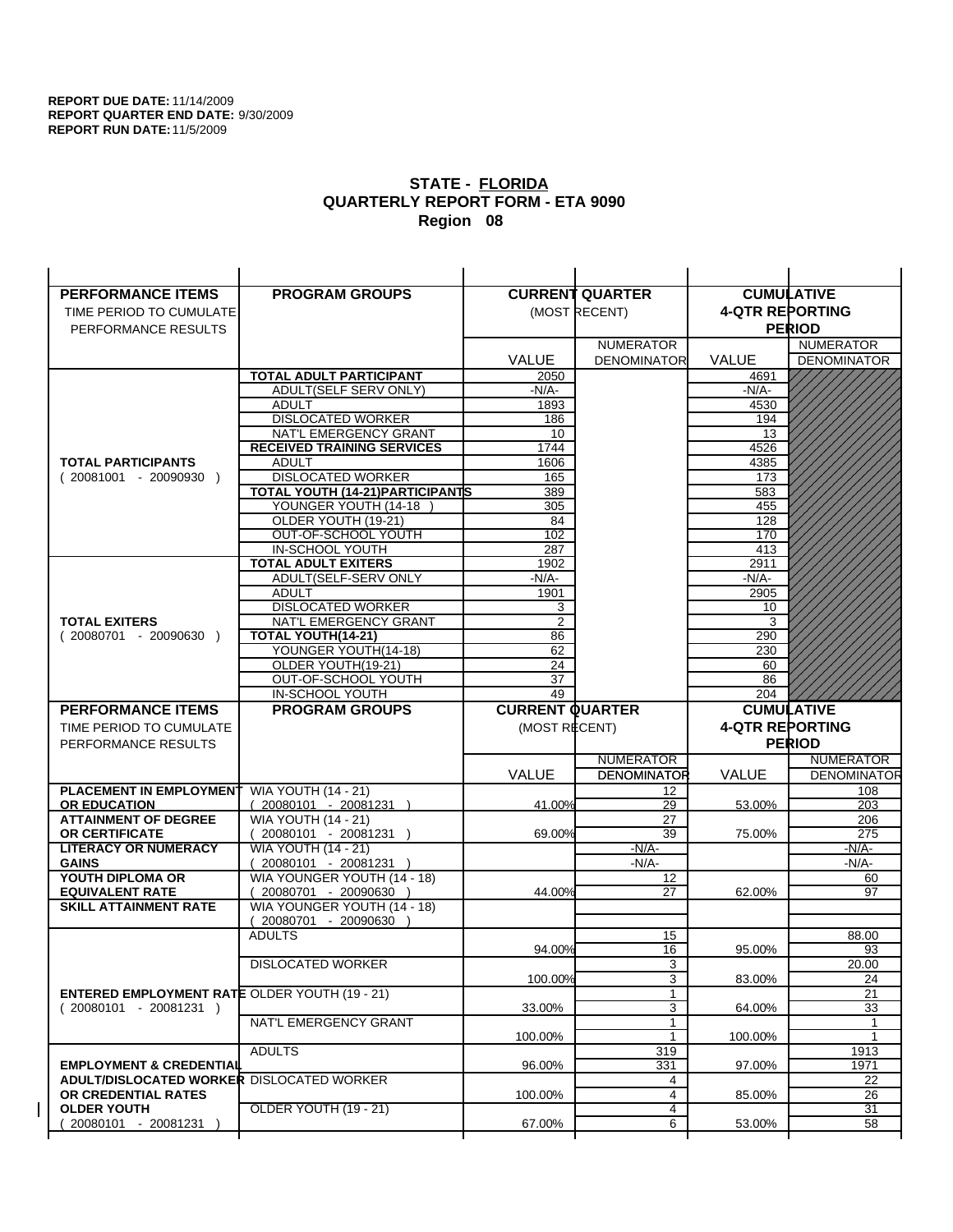$\bar{\Gamma}$ 

 $\Gamma$ 

# **STATE - FLORIDA QUARTERLY REPORT FORM - ETA 9090 Region 08**

|                            | <b>ADULTS</b>            |              | 888             |              | 1521            |
|----------------------------|--------------------------|--------------|-----------------|--------------|-----------------|
|                            |                          | 93.00%       | 951             | 95.00%       | 1606            |
|                            | <b>DISLOCATED WORKER</b> |              | 6               |              | 32              |
| <b>RETENTION RATE</b>      |                          | 86.00%       |                 | 89.00%       | 36              |
| - 20080630<br>20070701     | OLDER YOUTH (19 - 21)    |              | 14              |              | 34              |
|                            |                          | 78.00%       | 18              | 87.00%       | 39              |
|                            | YOUNGER YOUTH (14 - 18)  |              | 22              |              | 81              |
|                            |                          | 65.00%       | 34              | 74.00%       | 110             |
|                            | NAT'L EMERGENCY GRANT    |              |                 |              | 0               |
|                            |                          | ***.**%      |                 | ***.**%      |                 |
|                            | <b>ADULTS</b>            |              | \$17,528,577.55 |              | \$31,475,197.56 |
|                            |                          | \$17,831.72  | 983             | \$18,892.68  | 1666            |
| <b>SIX MONTHS EARNINGS</b> | <b>DISLOCATED WORKER</b> |              | \$119,846.87    |              | \$557,040.58    |
| <b>INCREASE</b>            |                          | \$13,316.32  | 9               | \$13,926.01  | 40              |
| 20070701<br>- 20080630 )   | OLDER YOUTH (19 - 21)    |              | \$33,276.00     |              | \$119,813.48    |
|                            |                          | \$1,957.41   | 17              | \$3,238.20   | 37              |
|                            | NAT'L EMERGENCY GRANT    |              | \$0.00          |              | \$0.00          |
|                            |                          | $$*********$ |                 | $S*********$ | 0               |
|                            |                          |              |                 |              |                 |

 $\bar{\Gamma}$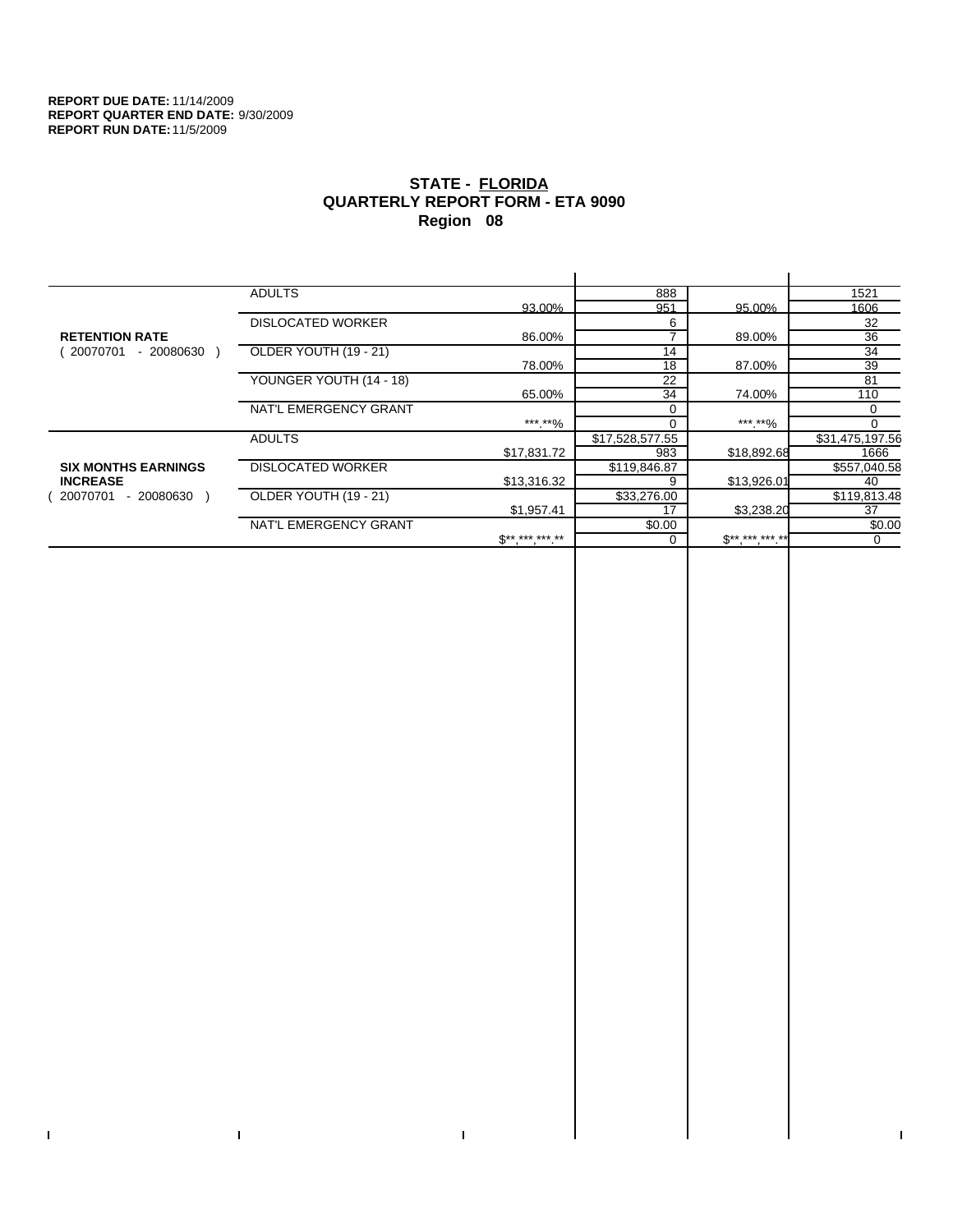| <b>PERFORMANCE ITEMS</b>                             | <b>PROGRAM GROUPS</b>                                |                        | <b>CURRENT QUARTER</b> | <b>CUMULATIVE</b>      |                           |
|------------------------------------------------------|------------------------------------------------------|------------------------|------------------------|------------------------|---------------------------|
| TIME PERIOD TO CUMULATE                              |                                                      |                        | (MOST RECENT)          | <b>4-QTR REPORTING</b> |                           |
| PERFORMANCE RESULTS                                  |                                                      |                        |                        |                        | <b>PERIOD</b>             |
|                                                      |                                                      |                        | <b>NUMERATOR</b>       |                        | <b>NUMERATOR</b>          |
|                                                      |                                                      | <b>VALUE</b>           | <b>DENOMINATOR</b>     | <b>VALUE</b>           | <b>DENOMINATOR</b>        |
|                                                      | <b>TOTAL ADULT PARTICIPANT</b>                       | 366                    |                        | 652                    |                           |
|                                                      | ADULT(SELF SERV ONLY)                                | -N/A-                  |                        | -N/A-                  |                           |
|                                                      | <b>ADULT</b>                                         | 220                    |                        | 441                    |                           |
|                                                      | <b>DISLOCATED WORKER</b>                             | 153                    |                        | 219                    |                           |
|                                                      | NAT'L EMERGENCY GRANT                                | $\Omega$               |                        | $\Omega$               |                           |
|                                                      | <b>RECEIVED TRAINING SERVICES</b>                    | 157                    |                        | 222                    |                           |
| <b>TOTAL PARTICIPANTS</b>                            | <b>ADULT</b>                                         | 105                    |                        | 167                    |                           |
| $(20081001 - 20090930)$                              | <b>DISLOCATED WORKER</b>                             | 57                     |                        | 60                     |                           |
|                                                      | TOTAL YOUTH (14-21) PARTICIPANTS                     | 266                    |                        | 445                    |                           |
|                                                      | YOUNGER YOUTH (14-18                                 | 198                    |                        | 351                    |                           |
|                                                      | OLDER YOUTH (19-21)<br>OUT-OF-SCHOOL YOUTH           | 68<br>96               |                        | 94<br>158              |                           |
|                                                      | IN-SCHOOL YOUTH                                      | 170                    |                        | 287                    |                           |
|                                                      | <b>TOTAL ADULT EXITERS</b>                           | 41                     |                        | 467                    |                           |
|                                                      | ADULT(SELF-SERV ONLY                                 | $-N/A$ -               |                        | $-N/A$ -               |                           |
|                                                      | <b>ADULT</b>                                         | 30                     |                        | 360                    |                           |
|                                                      | <b>DISLOCATED WORKER</b>                             | 12                     |                        | 112                    |                           |
| <b>TOTAL EXITERS</b>                                 | NAT'L EMERGENCY GRANT                                | 0                      |                        | 0                      |                           |
| $(20080701 - 20090630)$                              | TOTAL YOUTH(14-21)                                   | 23                     |                        | 199                    |                           |
|                                                      | YOUNGER YOUTH(14-18)                                 | 19                     |                        | 170                    |                           |
|                                                      | OLDER YOUTH(19-21)                                   | 4                      |                        | 29                     |                           |
|                                                      | OUT-OF-SCHOOL YOUTH                                  | 8                      |                        | 63                     |                           |
|                                                      | IN-SCHOOL YOUTH                                      | 15                     |                        | 136                    |                           |
|                                                      |                                                      |                        |                        |                        |                           |
| <b>PERFORMANCE ITEMS</b>                             | <b>PROGRAM GROUPS</b>                                | <b>CURRENT QUARTER</b> |                        |                        | <b>CUMULATIVE</b>         |
| TIME PERIOD TO CUMULATE                              |                                                      | (MOST RECENT)          |                        | <b>4-QTR REPORTING</b> |                           |
| PERFORMANCE RESULTS                                  |                                                      |                        |                        |                        | <b>PERIOD</b>             |
|                                                      |                                                      |                        | <b>NUMERATOR</b>       |                        | <b>NUMERATOR</b>          |
|                                                      |                                                      | <b>VALUE</b>           | <b>DENOMINATOR</b>     | VALUE                  |                           |
| PLACEMENT IN EMPLOYMENT                              | <b>WIA YOUTH (14 - 21)</b>                           |                        | 41                     |                        | 66                        |
| <b>OR EDUCATION</b>                                  | $(20080101 - 20081231)$                              | 30.00%                 | 135                    | 37.00%                 | 179                       |
| <b>ATTAINMENT OF DEGREE</b>                          | <b>WIA YOUTH (14 - 21)</b>                           |                        | 8                      |                        | 30                        |
| <b>OR CERTIFICATE</b>                                | 20080101 - 20081231 )                                | 8.00%                  | 106                    | 20.00%                 | 147                       |
| <b>LITERACY OR NUMERACY</b>                          | <b>WIA YOUTH (14 - 21)</b>                           |                        | -N/A-                  |                        | -N/A-                     |
| <b>GAINS</b>                                         | 20080101 - 20081231 )                                |                        | $-N/A-$                |                        | $-N/A-$                   |
| YOUTH DIPLOMA OR<br><b>EQUIVALENT RATE</b>           | WIA YOUNGER YOUTH (14 - 18)<br>20080701 - 20090630 ) | 77.00%                 | 10<br>13               | 40.00%                 | 30<br>75                  |
| <b>SKILL ATTAINMENT RATE</b>                         | WIA YOUNGER YOUTH (14 - 18)                          |                        |                        |                        |                           |
|                                                      | (20080701 - 20090630                                 |                        |                        |                        |                           |
|                                                      | <b>ADULTS</b>                                        |                        | 50                     |                        | 154.00                    |
|                                                      |                                                      | 60.00%                 | 84                     | 72.00%                 | <b>DENOMINATOR</b><br>213 |
|                                                      | <b>DISLOCATED WORKER</b>                             |                        | $\overline{21}$        |                        | 46.00                     |
|                                                      |                                                      | 81.00%                 | 26                     | 68.00%                 | 68                        |
| <b>ENTERED EMPLOYMENT RATE OLDER YOUTH (19 - 21)</b> |                                                      |                        | 7                      |                        | 9                         |
| $(20080101 - 20081231)$                              |                                                      | 44.00%                 | 16                     | 45.00%                 | $\overline{20}$           |
|                                                      | NAT'L EMERGENCY GRANT                                |                        | 0                      |                        | 0                         |
|                                                      |                                                      | ***.**%                | 0                      | ***.**%                | $\mathbf 0$               |
| <b>EMPLOYMENT &amp; CREDENTIAL</b>                   | <b>ADULTS</b>                                        | 28.00%                 | 10<br>36               | 42.00%                 | 41<br>97                  |
| <b>ADULT/DISLOCATED WORKER DISLOCATED WORKER</b>     |                                                      |                        | 0                      |                        | 2                         |
| OR CREDENTIAL RATES                                  |                                                      | $0.00\%$               | $\mathbf{1}$           | 50.00%                 | 4                         |
| <b>OLDER YOUTH</b>                                   | OLDER YOUTH (19 - 21)                                |                        | 0                      |                        | $\mathbf{1}$              |
| 20080101 - 20081231                                  |                                                      | 0.00%                  | $\overline{16}$        | 5.00%                  | 20                        |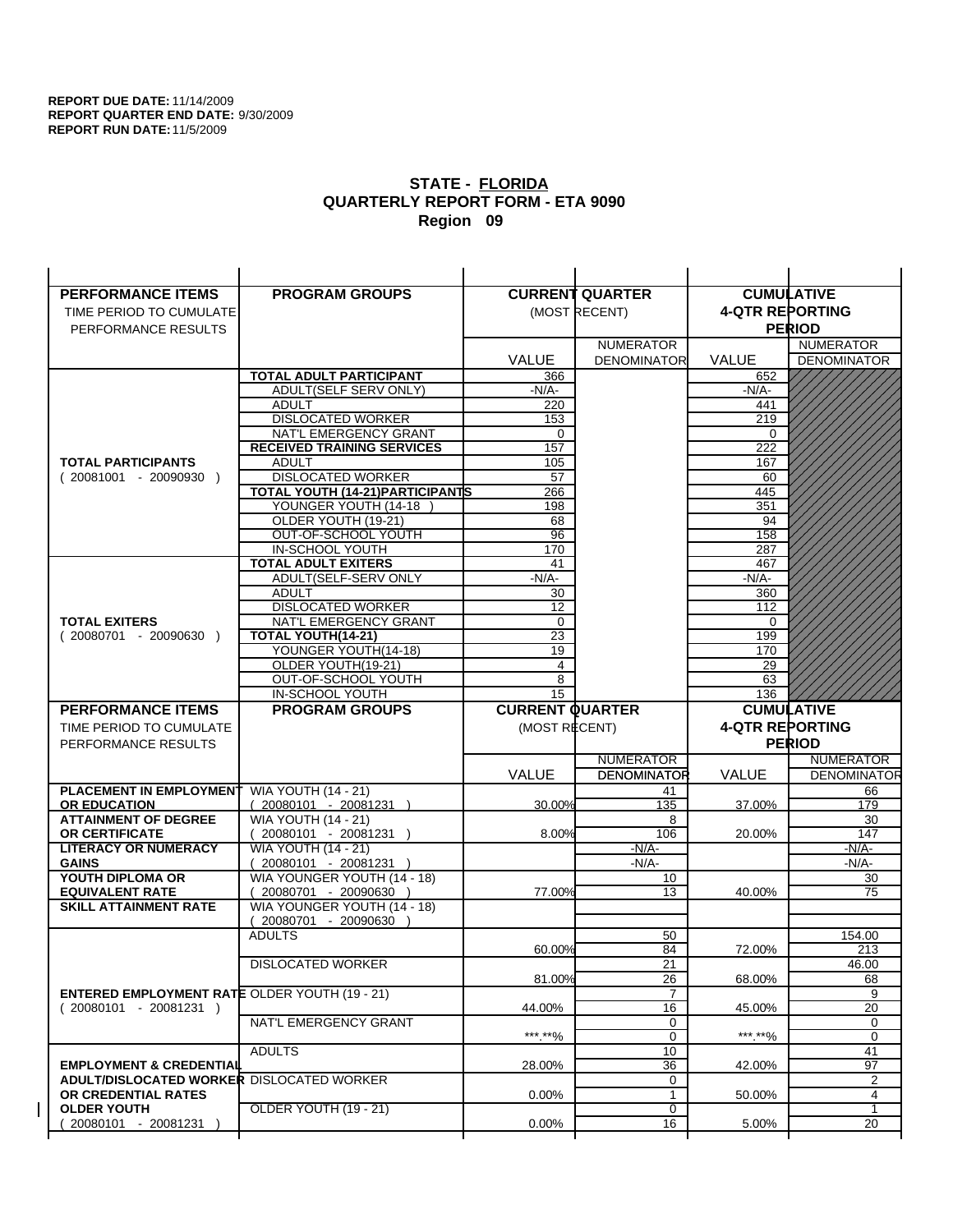$\bar{\Gamma}$ 

 $\mathbf{I}$ 

# **STATE - FLORIDA QUARTERLY REPORT FORM - ETA 9090 Region 09**

|                            | <b>ADULTS</b>            |                              | 17             |                     | 62             |
|----------------------------|--------------------------|------------------------------|----------------|---------------------|----------------|
|                            |                          | 68.00%                       | 25             | 81.00%              | 77             |
|                            | <b>DISLOCATED WORKER</b> |                              |                |                     | 16             |
| <b>RETENTION RATE</b>      |                          | 50.00%                       | $\overline{2}$ | 80.00%              | 20             |
| 20070701<br>- 20080630     | OLDER YOUTH (19 - 21)    |                              | $\Omega$       |                     | 0              |
|                            |                          | ***.**%                      | $\Omega$       | ***.**%             | 0              |
|                            | YOUNGER YOUTH (14 - 18)  |                              | 3              |                     | 17             |
|                            |                          | 50.00%                       | 6              | 65.00%              | 26             |
|                            | NAT'L EMERGENCY GRANT    |                              | $\Omega$       |                     | 0              |
|                            |                          | ***.**%                      |                | ***.**%             | $\Omega$       |
|                            | <b>ADULTS</b>            |                              | \$256,712.46   |                     | \$1,066,801.60 |
|                            |                          | \$7,334.64                   | 35             | \$11,470.98         | 93             |
| <b>SIX MONTHS EARNINGS</b> | <b>DISLOCATED WORKER</b> |                              | \$16,883.00    |                     | \$231,462.00   |
| <b>INCREASE</b>            |                          | \$4,220.75                   |                | \$9,258.48          | 25             |
| 20070701<br>- 20080630     | OLDER YOUTH (19 - 21)    |                              | \$0.00         |                     | \$0.00         |
|                            |                          | $\mathbb{S}^{**}$ *** *** ** |                | $S^{**}$ *** *** ** | 0              |
|                            | NAT'L EMERGENCY GRANT    |                              | \$0.00         |                     | \$0.00         |
|                            |                          | $S^{**}$ *** *** **          |                | $$********$         | 0              |
|                            |                          |                              |                |                     |                |

 $\mathbf{I}$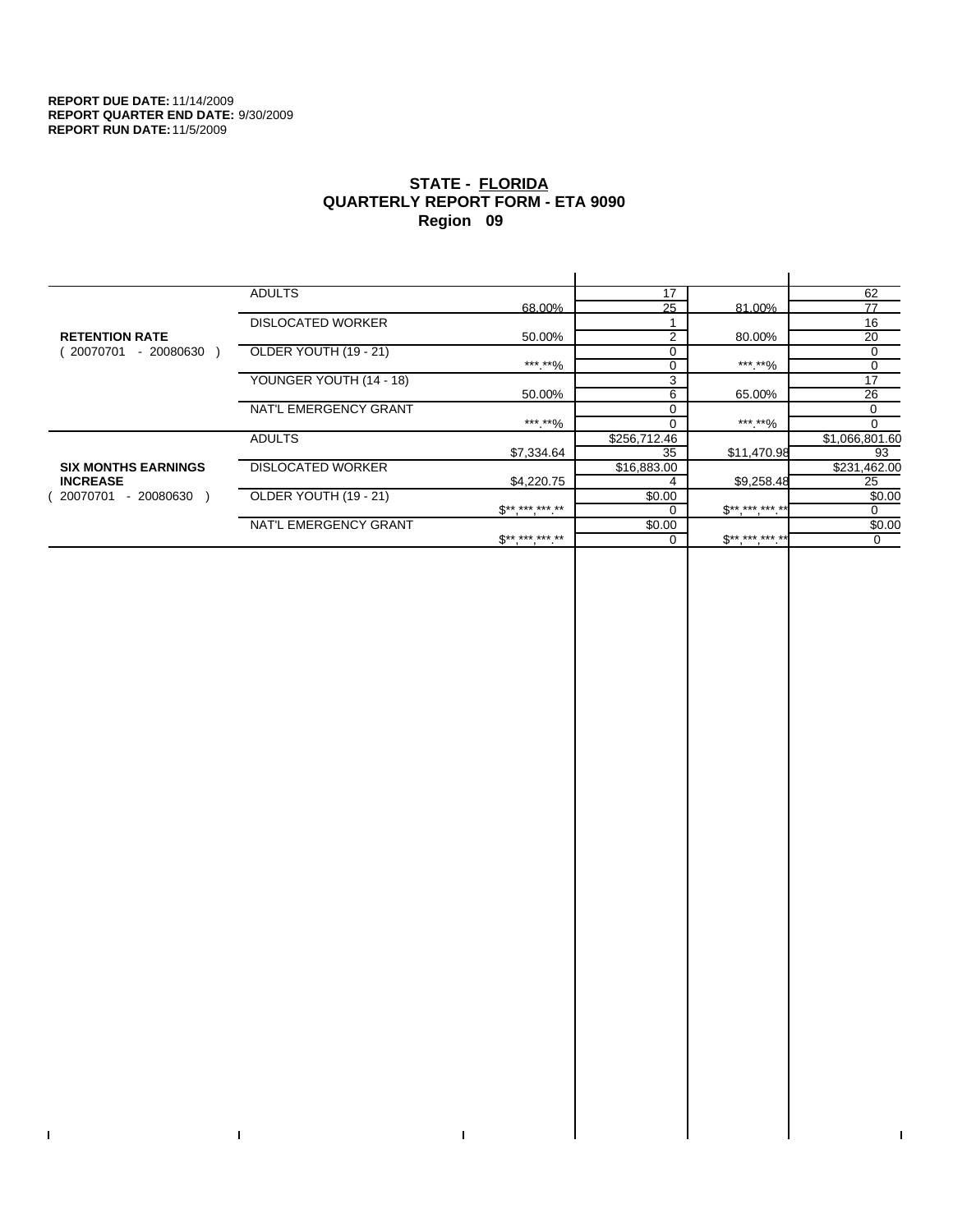$\overline{1}$ 

| <b>PERFORMANCE ITEMS</b>                             | <b>PROGRAM GROUPS</b>                              |                        | <b>CURRENT QUARTER</b> |                        | <b>CUMULATIVE</b>  |
|------------------------------------------------------|----------------------------------------------------|------------------------|------------------------|------------------------|--------------------|
| TIME PERIOD TO CUMULATE                              |                                                    |                        | (MOST RECENT)          | <b>4-QTR REPORTING</b> |                    |
| PERFORMANCE RESULTS                                  |                                                    |                        |                        |                        | <b>PERIOD</b>      |
|                                                      |                                                    |                        | <b>NUMERATOR</b>       |                        | <b>NUMERATOR</b>   |
|                                                      |                                                    | <b>VALUE</b>           | <b>DENOMINATOR</b>     | <b>VALUE</b>           | <b>DENOMINATOR</b> |
|                                                      | TOTAL ADULT PARTICIPANT                            | 1674                   |                        | 2021                   |                    |
|                                                      | ADULT(SELF SERV ONLY)                              | $-N/A-$                |                        | -N/A-                  |                    |
|                                                      | <b>ADULT</b>                                       | 878                    |                        | 1173                   |                    |
|                                                      | <b>DISLOCATED WORKER</b>                           | 820                    |                        | 872                    |                    |
|                                                      | NAT'L EMERGENCY GRANT                              | 176                    |                        | 184                    |                    |
|                                                      | <b>RECEIVED TRAINING SERVICES</b>                  | 1019                   |                        | 1273                   |                    |
| <b>TOTAL PARTICIPANTS</b>                            | <b>ADULT</b>                                       | 536                    |                        | 706                    |                    |
| $(20081001 - 20090930)$                              | <b>DISLOCATED WORKER</b>                           | 497                    |                        | 584                    |                    |
|                                                      | TOTAL YOUTH (14-21) PARTICIPANTS                   | 197                    |                        | 292                    |                    |
|                                                      | YOUNGER YOUTH (14-18<br>OLDER YOUTH (19-21)        | 131                    |                        | 189                    |                    |
|                                                      | OUT-OF-SCHOOL YOUTH                                | 66<br>67               |                        | 103<br>119             |                    |
|                                                      | IN-SCHOOL YOUTH                                    | 130                    |                        | 173                    |                    |
|                                                      | <b>TOTAL ADULT EXITERS</b>                         | 121                    |                        | 436                    |                    |
|                                                      | ADULT(SELF-SERV ONLY                               | $-N/A-$                |                        | $-N/A-$                |                    |
|                                                      | <b>ADULT</b>                                       | 99                     |                        | 374                    |                    |
|                                                      | <b>DISLOCATED WORKER</b>                           | 22                     |                        | 63                     |                    |
| <b>TOTAL EXITERS</b>                                 | NAT'L EMERGENCY GRANT                              | 5                      |                        | 8                      |                    |
| $(20080701 - 20090630)$                              | TOTAL YOUTH(14-21)                                 | 47                     |                        | 206                    |                    |
|                                                      | YOUNGER YOUTH(14-18)                               | 29                     |                        | 162                    |                    |
|                                                      | OLDER YOUTH(19-21)                                 | 18                     |                        | 44                     |                    |
|                                                      | OUT-OF-SCHOOL YOUTH                                | 28<br>19               |                        | 61                     |                    |
|                                                      | IN-SCHOOL YOUTH                                    |                        |                        | 145                    |                    |
|                                                      |                                                    |                        |                        |                        |                    |
| <b>PERFORMANCE ITEMS</b>                             | <b>PROGRAM GROUPS</b>                              | <b>CURRENT QUARTER</b> |                        |                        | <b>CUMULATIVE</b>  |
| TIME PERIOD TO CUMULATE                              |                                                    | (MOST RECENT)          |                        | <b>4-QTR REPORTING</b> |                    |
| PERFORMANCE RESULTS                                  |                                                    |                        |                        |                        | <b>PERIOD</b>      |
|                                                      |                                                    |                        | <b>NUMERATOR</b>       |                        | <b>NUMERATOR</b>   |
|                                                      |                                                    | <b>VALUE</b>           | <b>DENOMINATOR</b>     | <b>VALUE</b>           | <b>DENOMINATOR</b> |
| PLACEMENT IN EMPLOYMENT                              | <b>WIA YOUTH (14 - 21)</b>                         |                        | 8                      |                        | 78                 |
| <b>OR EDUCATION</b>                                  | $(20080101 - 20081231)$                            | 38.00%                 | 21                     | 57.00%                 | 137                |
| <b>ATTAINMENT OF DEGREE</b>                          | <b>WIA YOUTH (14 - 21)</b>                         |                        | 15                     |                        | 119                |
| <b>OR CERTIFICATE</b>                                | $(20080101 - 20081231)$                            | 71.00%                 | 21                     | 64.00%                 | 186                |
| <b>LITERACY OR NUMERACY</b><br><b>GAINS</b>          | <b>WIA YOUTH (14 - 21)</b>                         |                        | $-N/A-$<br>$-N/A-$     |                        | -N/A-<br>$-N/A-$   |
| YOUTH DIPLOMA OR                                     | 20080101 - 20081231<br>WIA YOUNGER YOUTH (14 - 18) |                        | $\overline{4}$         |                        | 43                 |
| <b>EQUIVALENT RATE</b>                               | 20080701 - 20090630 )                              | 40.00%                 | 10                     | 74.00%                 | 58                 |
| <b>SKILL ATTAINMENT RATE</b>                         | WIA YOUNGER YOUTH (14 - 18)                        |                        |                        |                        |                    |
|                                                      | (20080701 - 20090630                               |                        |                        |                        |                    |
|                                                      | <b>ADULTS</b>                                      |                        | 39                     |                        | 118.00             |
|                                                      |                                                    | 95.00%                 | 41                     | 95.00%                 | 124                |
|                                                      | <b>DISLOCATED WORKER</b>                           |                        | $\overline{15}$        |                        | 39.00              |
|                                                      |                                                    | 75.00%                 | 20                     | 85.00%                 | 46                 |
| <b>ENTERED EMPLOYMENT RATE OLDER YOUTH (19 - 21)</b> |                                                    |                        | $\overline{7}$         |                        | 19                 |
| $(20080101 - 20081231)$                              | NAT'L EMERGENCY GRANT                              | 88.00%                 | 8<br>0                 | 79.00%                 | 24<br>0            |
|                                                      |                                                    | ***.**%                | 0                      | *** **%                | 0                  |
|                                                      | <b>ADULTS</b>                                      |                        | 15                     |                        | 197                |
| <b>EMPLOYMENT &amp; CREDENTIAL</b>                   |                                                    | 38.00%                 | 39                     | 73.00%                 | 270                |
| <b>ADULT/DISLOCATED WORKER DISLOCATED WORKER</b>     |                                                    |                        | 2                      |                        | 5                  |
| OR CREDENTIAL RATES                                  |                                                    | 50.00%                 | $\overline{4}$         | 50.00%                 | 10                 |
| <b>OLDER YOUTH</b><br>20080101 - 20081231            | <b>OLDER YOUTH (19 - 21)</b>                       | 56.00%                 | 5<br>9                 | 59.00%                 | 19<br>32           |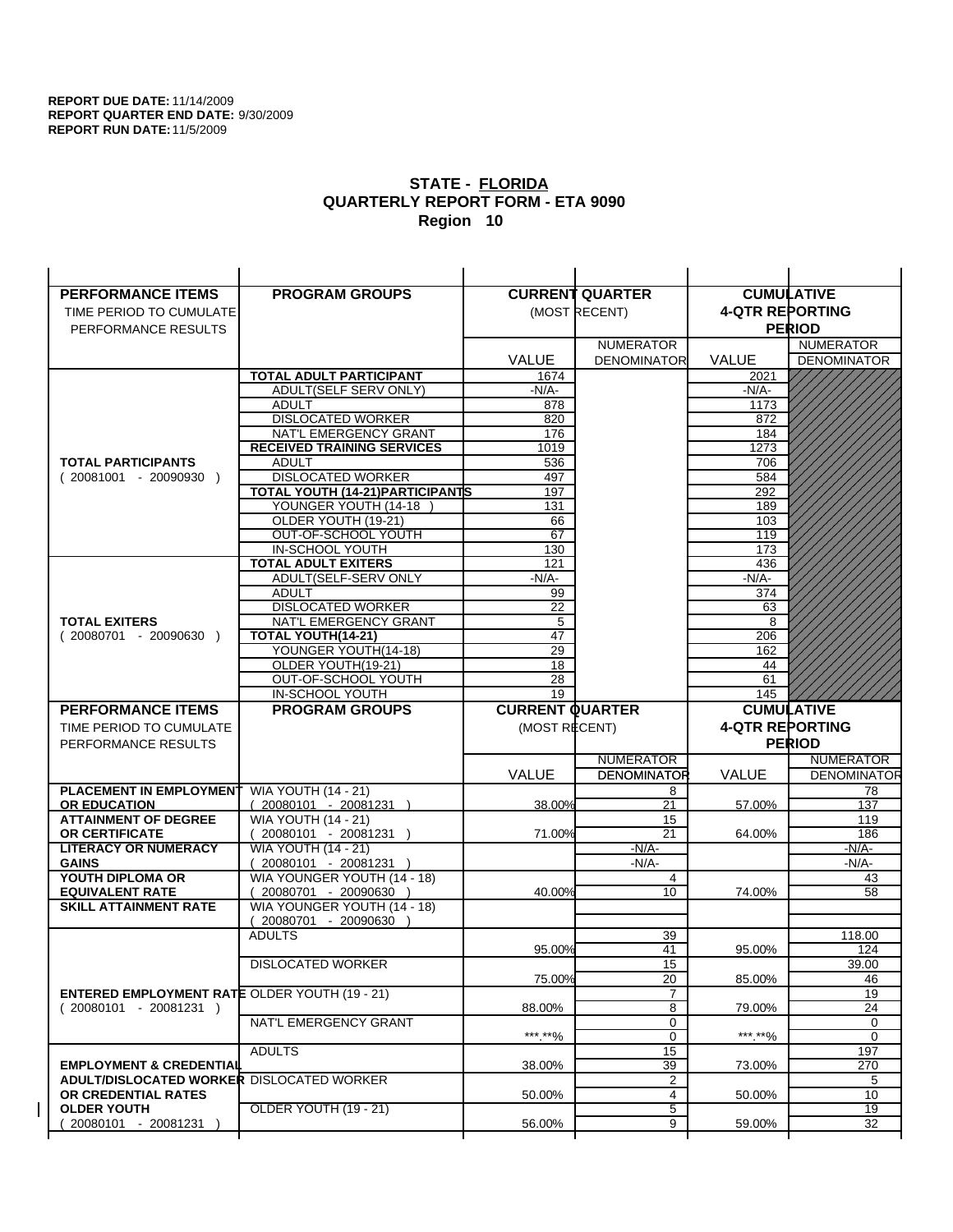$\bar{\Gamma}$ 

 $\Gamma$ 

# **STATE - FLORIDA QUARTERLY REPORT FORM - ETA 9090 Region 10**

|                            | <b>ADULTS</b>            |                            | 234            |             | 525            |
|----------------------------|--------------------------|----------------------------|----------------|-------------|----------------|
|                            |                          | 91.00%                     | 257            | 92.00%      | 572            |
|                            | <b>DISLOCATED WORKER</b> |                            | 8              |             | 47             |
| <b>RETENTION RATE</b>      |                          | 100.00%                    | 8              | 94.00%      | 50             |
| - 20080630<br>20070701     | OLDER YOUTH (19 - 21)    |                            | 4              |             | 21             |
|                            |                          | 80.00%                     | 5              | 81.00%      | 26             |
|                            | YOUNGER YOUTH (14 - 18)  |                            | 8              |             | 23             |
|                            |                          | 36.00%                     | 22             | 47.00%      | 49             |
|                            | NAT'L EMERGENCY GRANT    |                            | $\Omega$       |             | 0              |
|                            |                          | ***.**%                    |                | ***.**%     |                |
|                            | <b>ADULTS</b>            |                            | \$4,590,349.22 |             | \$9,887,920.89 |
|                            |                          | \$17,256.95                | 266            | \$16,730.83 | 591            |
| <b>SIX MONTHS EARNINGS</b> | <b>DISLOCATED WORKER</b> |                            | \$103,275.46   |             | \$729,907.64   |
| <b>INCREASE</b>            |                          | \$12,909.43                | 8              | \$13,034.07 | 56             |
| $-20080630$<br>20070701    | OLDER YOUTH (19 - 21)    |                            | \$14,097.00    |             | \$65,035.68    |
|                            |                          | \$3,524.25                 |                | \$3,251.78  | 20             |
|                            | NAT'L EMERGENCY GRANT    |                            | \$0.00         |             | \$0.00         |
|                            |                          | $\mathbb{S}$ ** *** *** ** |                | $S********$ | 0              |
|                            |                          |                            |                |             |                |

 $\bar{\Gamma}$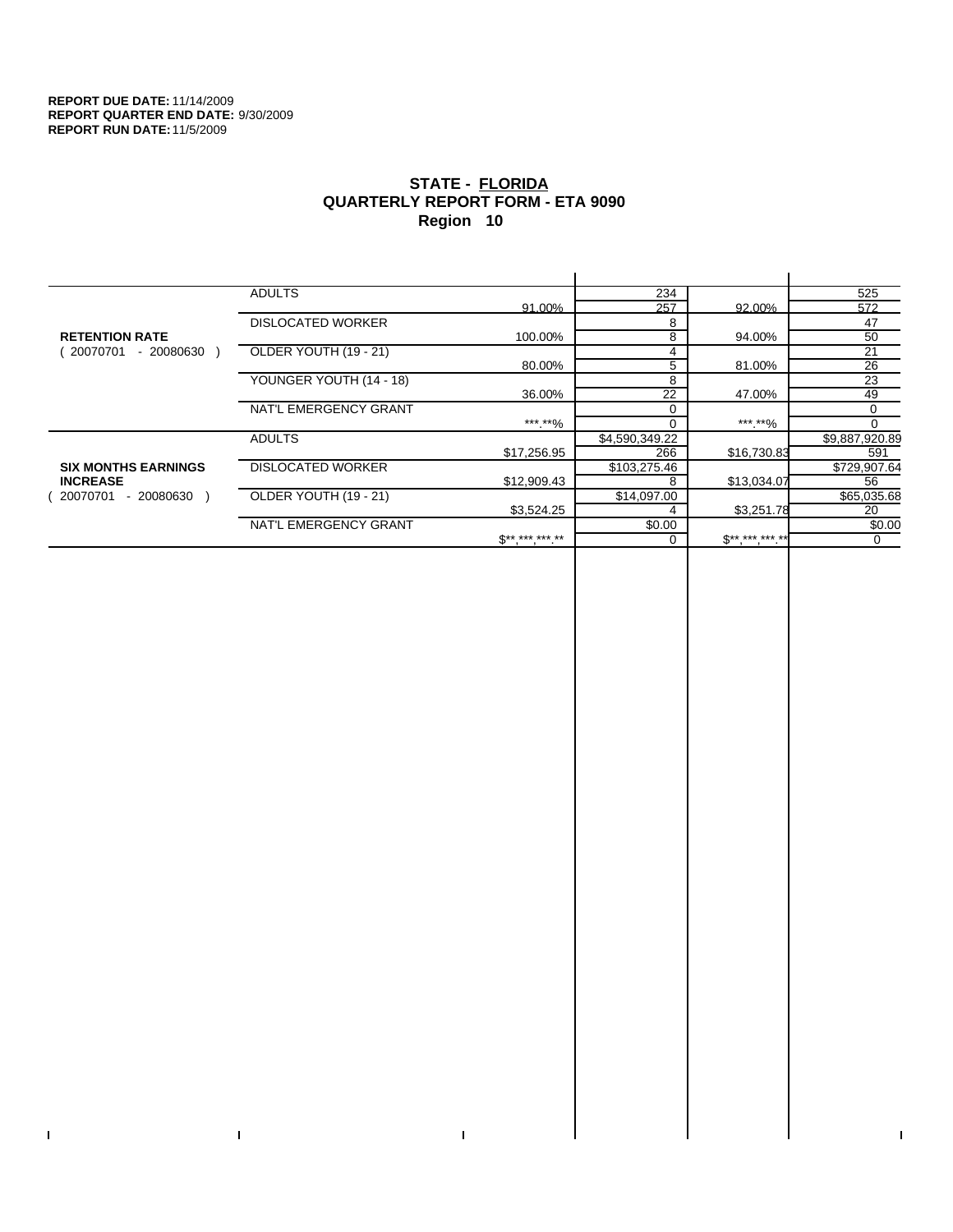| <b>PERFORMANCE ITEMS</b>                                                | <b>PROGRAM GROUPS</b>                                |                        | <b>CURRENT QUARTER</b>  | <b>CUMULATIVE</b>      |                    |
|-------------------------------------------------------------------------|------------------------------------------------------|------------------------|-------------------------|------------------------|--------------------|
| TIME PERIOD TO CUMULATE                                                 |                                                      |                        | (MOST RECENT)           | <b>4-QTR REPORTING</b> |                    |
| PERFORMANCE RESULTS                                                     |                                                      |                        |                         |                        | <b>PERIOD</b>      |
|                                                                         |                                                      |                        | <b>NUMERATOR</b>        |                        | <b>NUMERATOR</b>   |
|                                                                         |                                                      | <b>VALUE</b>           | <b>DENOMINATOR</b>      | <b>VALUE</b>           | <b>DENOMINATOR</b> |
|                                                                         | <b>TOTAL ADULT PARTICIPANT</b>                       | 892                    |                         | 1496                   |                    |
|                                                                         | ADULT(SELF SERV ONLY)                                | $-N/A-$                |                         | -N/A-                  |                    |
|                                                                         | <b>ADULT</b>                                         | 749                    |                         | 1320                   |                    |
|                                                                         | <b>DISLOCATED WORKER</b>                             | 254                    |                         | 346                    |                    |
|                                                                         | NAT'L EMERGENCY GRANT                                | 17                     |                         | 30                     |                    |
|                                                                         | <b>RECEIVED TRAINING SERVICES</b>                    | 472                    |                         | 777                    |                    |
| <b>TOTAL PARTICIPANTS</b>                                               | <b>ADULT</b>                                         | 418                    |                         | 712                    |                    |
| $(20081001 - 20090930)$                                                 | <b>DISLOCATED WORKER</b>                             | 118                    |                         | 165                    |                    |
|                                                                         | TOTAL YOUTH (14-21) PARTICIPANTS                     | 117                    |                         | 257                    |                    |
|                                                                         | YOUNGER YOUTH (14-18                                 | 88                     |                         | 195                    |                    |
|                                                                         | OLDER YOUTH (19-21)<br>OUT-OF-SCHOOL YOUTH           | 29<br>$\overline{70}$  |                         | 62<br>152              |                    |
|                                                                         | IN-SCHOOL YOUTH                                      | 47                     |                         | 105                    |                    |
|                                                                         | <b>TOTAL ADULT EXITERS</b>                           | 200                    |                         | 791                    |                    |
|                                                                         | ADULT(SELF-SERV ONLY                                 | $-N/A-$                |                         | $-N/A-$                |                    |
|                                                                         | <b>ADULT</b>                                         | 188                    |                         | 747                    |                    |
|                                                                         | <b>DISLOCATED WORKER</b>                             | 25                     |                         | 109                    |                    |
| <b>TOTAL EXITERS</b>                                                    | NAT'L EMERGENCY GRANT                                | 4                      |                         | 13                     |                    |
| $(20080701 - 20090630)$                                                 | TOTAL YOUTH(14-21)                                   | 82                     |                         | 178                    |                    |
|                                                                         | YOUNGER YOUTH(14-18)                                 | 59                     |                         | 133                    |                    |
|                                                                         | OLDER YOUTH(19-21)                                   | 23                     |                         | 45                     |                    |
|                                                                         | OUT-OF-SCHOOL YOUTH                                  | 61                     |                         | 106                    |                    |
|                                                                         | IN-SCHOOL YOUTH                                      | 21                     |                         | 72                     |                    |
|                                                                         |                                                      |                        |                         |                        |                    |
| <b>PERFORMANCE ITEMS</b>                                                | <b>PROGRAM GROUPS</b>                                | <b>CURRENT QUARTER</b> |                         |                        | <b>CUMULATIVE</b>  |
| TIME PERIOD TO CUMULATE                                                 |                                                      | (MOST RECENT)          |                         | <b>4-QTR REPORTING</b> |                    |
| PERFORMANCE RESULTS                                                     |                                                      |                        |                         |                        | <b>PERIOD</b>      |
|                                                                         |                                                      |                        | <b>NUMERATOR</b>        |                        | <b>NUMERATOR</b>   |
|                                                                         |                                                      | <b>VALUE</b>           | <b>DENOMINATOR</b>      | VALUE                  | <b>DENOMINATOR</b> |
| PLACEMENT IN EMPLOYMENT                                                 | <b>WIA YOUTH (14 - 21)</b>                           |                        | 11                      |                        | 69                 |
| <b>OR EDUCATION</b>                                                     | $(20080101 - 20081231)$                              | 52.00%                 | 21                      | 46.00%                 | 149                |
| <b>ATTAINMENT OF DEGREE</b>                                             | <b>WIA YOUTH (14 - 21)</b>                           |                        | 2                       |                        | 56                 |
| <b>OR CERTIFICATE</b>                                                   | 20080101 - 20081231 )                                | 10.00%                 | 21                      | 42.00%                 | 134                |
| <b>LITERACY OR NUMERACY</b>                                             | <b>WIA YOUTH (14 - 21)</b>                           |                        | $-N/A$ -                |                        | -N/A-              |
| <b>GAINS</b>                                                            | 20080101 - 20081231 )                                |                        | $-N/A$ -                |                        | -N/A-              |
| YOUTH DIPLOMA OR                                                        | WIA YOUNGER YOUTH (14 - 18)                          |                        | 1                       |                        | 4                  |
| <b>EQUIVALENT RATE</b><br><b>SKILL ATTAINMENT RATE</b>                  | 20080701 - 20090630 )<br>WIA YOUNGER YOUTH (14 - 18) | 3.00%                  | 33                      | 6.00%                  | 62                 |
|                                                                         | (20080701 - 20090630                                 |                        |                         |                        |                    |
|                                                                         | <b>ADULTS</b>                                        |                        | 87                      |                        | 394.00             |
|                                                                         |                                                      | 75.00%                 | 116                     | 79.00%                 | 499                |
|                                                                         | <b>DISLOCATED WORKER</b>                             |                        | $\overline{29}$         |                        | 161.00             |
|                                                                         |                                                      | 91.00%                 | 32                      | 75.00%                 | 216                |
| <b>ENTERED EMPLOYMENT RATE OLDER YOUTH (19 - 21)</b>                    |                                                      |                        | 0                       |                        | 17                 |
| $(20080101 - 20081231)$                                                 |                                                      | 0.00%                  | $\overline{\mathbf{c}}$ | 57.00%                 | 30                 |
|                                                                         | NAT'L EMERGENCY GRANT                                |                        | 3                       |                        | 6                  |
|                                                                         |                                                      | 60.00%                 | 5                       | 67.00%                 | 9                  |
|                                                                         | <b>ADULTS</b>                                        |                        | 68                      |                        | 366                |
| <b>EMPLOYMENT &amp; CREDENTIAL</b>                                      |                                                      | 78.00%                 | 87                      | 84.00%                 | 437                |
| <b>ADULT/DISLOCATED WORKER DISLOCATED WORKER</b><br>OR CREDENTIAL RATES |                                                      | 79.00%                 | 11<br>14                | 65.00%                 | 35<br>54           |
| <b>OLDER YOUTH</b>                                                      | <b>OLDER YOUTH (19 - 21)</b>                         |                        | 0                       |                        | $\overline{12}$    |
| 20080101 - 20081231                                                     |                                                      | 0.00%                  | $\overline{2}$          | 39.00%                 | 31                 |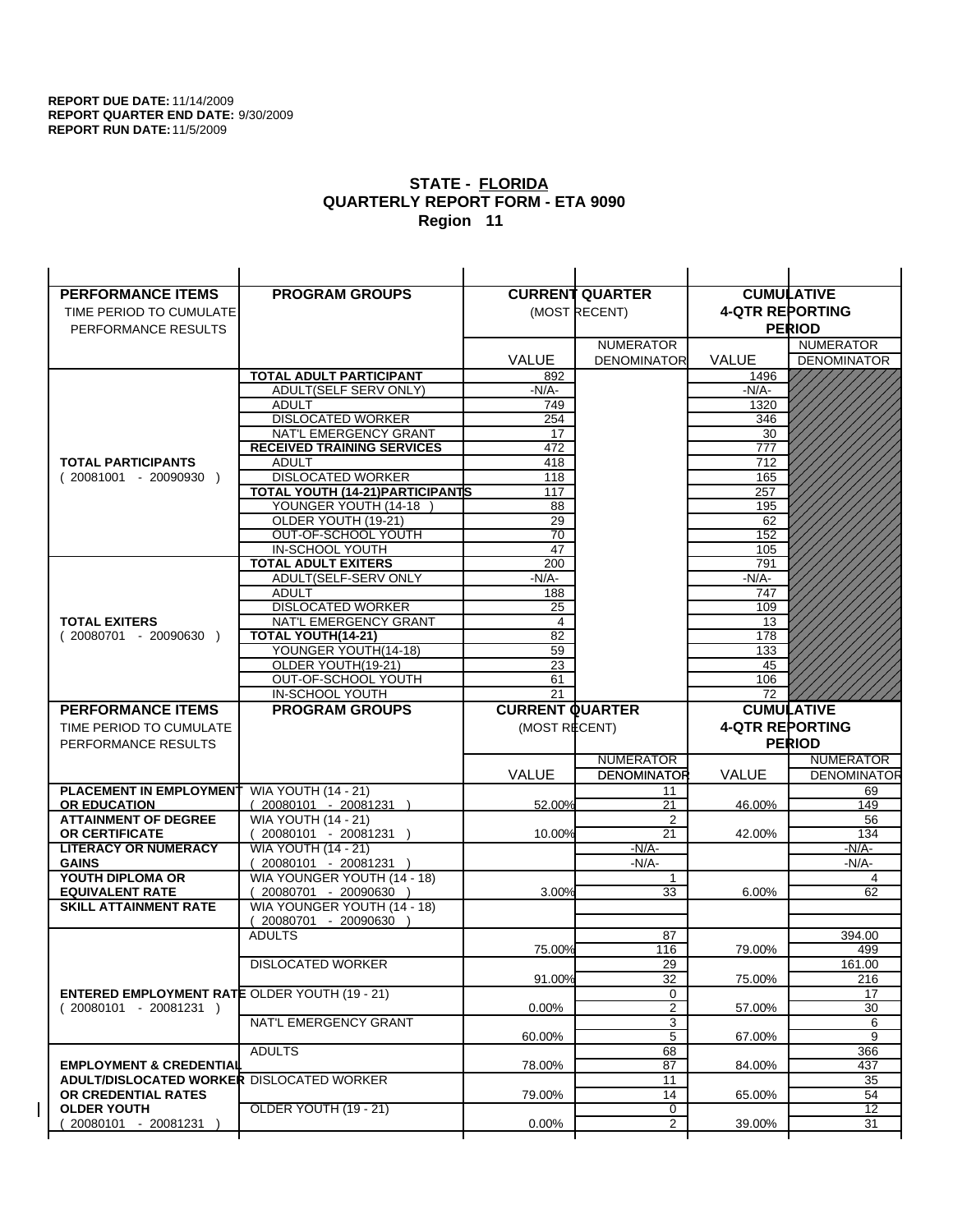$\bar{\Gamma}$ 

 $\Gamma$ 

# **STATE - FLORIDA QUARTERLY REPORT FORM - ETA 9090 Region 11**

|                            | <b>ADULTS</b>            |            | 202            |            | 505            |
|----------------------------|--------------------------|------------|----------------|------------|----------------|
|                            |                          | 81.00%     | 248            | 81.00%     | 623            |
|                            | <b>DISLOCATED WORKER</b> |            | 58             |            | 147            |
| <b>RETENTION RATE</b>      |                          | 81.00%     | 72             | 84.00%     | 174            |
| $-20080630$<br>20070701    | OLDER YOUTH (19 - 21)    |            | 3              |            | 14             |
|                            |                          | 75.00%     | 4              | 74.00%     | 19             |
|                            | YOUNGER YOUTH (14 - 18)  |            | 8              |            | 14             |
|                            |                          | 31.00%     | 26             | 33.00%     | 43             |
|                            | NAT'L EMERGENCY GRANT    |            | $\Omega$       |            | 19             |
|                            |                          | ***.**%    | $\Omega$       | 70.00%     | 27             |
|                            | <b>ADULTS</b>            |            | \$2,858,442.48 |            | \$7,065,955.63 |
|                            |                          | \$9,789.19 | 292            | \$9,813.83 | 720            |
| <b>SIX MONTHS EARNINGS</b> | <b>DISLOCATED WORKER</b> |            | \$734,990.71   |            | \$1,921,119.58 |
| <b>INCREASE</b>            |                          | \$6,281.97 | 117            | \$8,352.69 | 230            |
| 20070701<br>$-20080630$    | OLDER YOUTH (19 - 21)    |            | \$4,985.01     |            | \$44,925.69    |
|                            |                          | \$1,246.25 | 4              | \$2,642.69 | 17             |
|                            | NAT'L EMERGENCY GRANT    |            | \$0.00         |            | \$233,637.30   |
|                            |                          | \$0.00     |                | \$6,148.35 | 38             |
|                            |                          |            |                |            |                |

 $\bar{\Gamma}$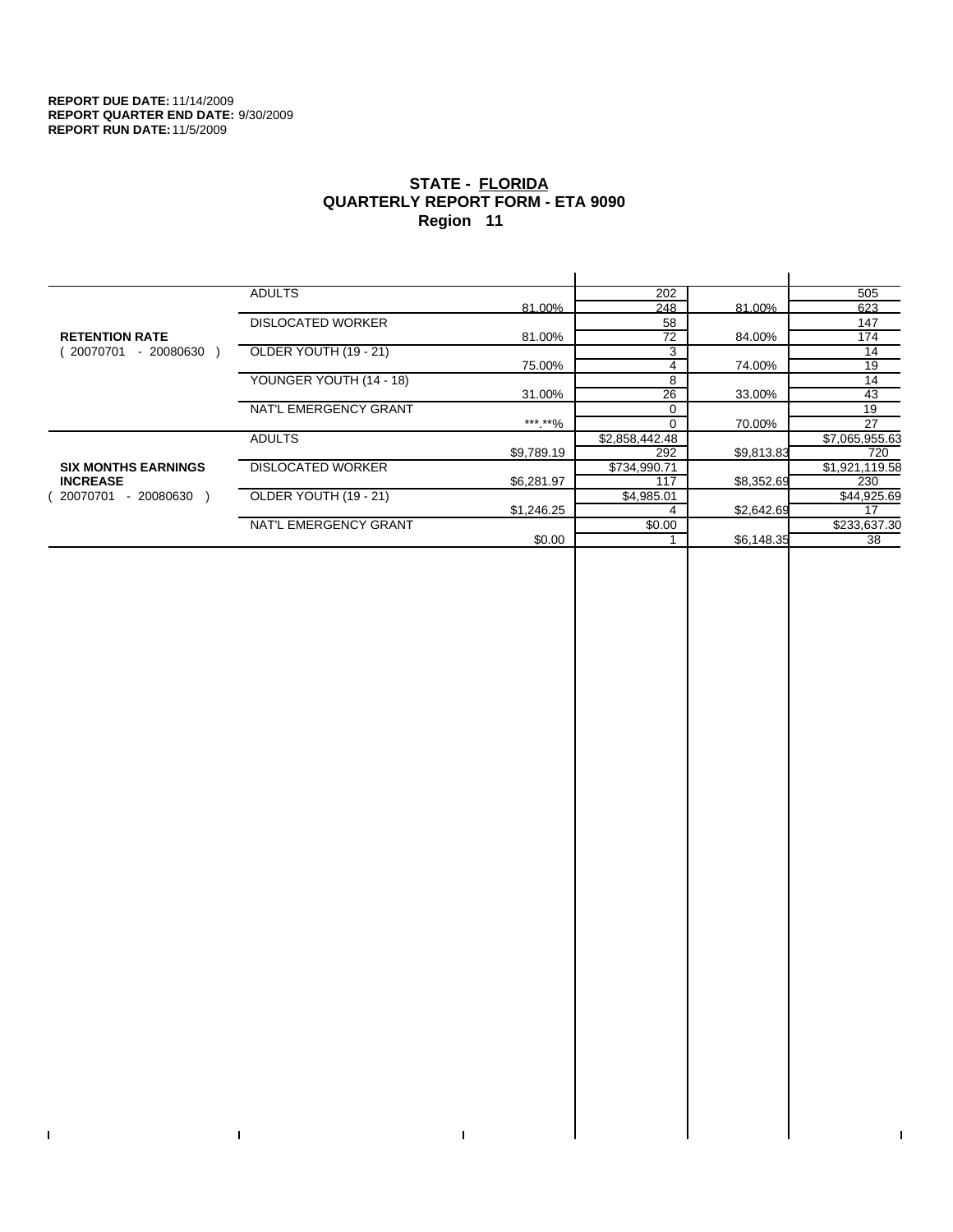| <b>PERFORMANCE ITEMS</b>                             | <b>PROGRAM GROUPS</b>                         |                        | <b>CURRENT QUARTER</b> |                        | <b>CUMULATIVE</b>  |
|------------------------------------------------------|-----------------------------------------------|------------------------|------------------------|------------------------|--------------------|
| TIME PERIOD TO CUMULATE                              |                                               |                        | (MOST RECENT)          | <b>4-QTR REPORTING</b> |                    |
| PERFORMANCE RESULTS                                  |                                               |                        |                        |                        | <b>PERIOD</b>      |
|                                                      |                                               |                        | <b>NUMERATOR</b>       |                        | <b>NUMERATOR</b>   |
|                                                      |                                               | <b>VALUE</b>           | <b>DENOMINATOR</b>     | <b>VALUE</b>           | <b>DENOMINATOR</b> |
|                                                      | TOTAL ADULT PARTICIPANT                       | 4679                   |                        | 7770                   |                    |
|                                                      | ADULT(SELF SERV ONLY)                         | -N/A-                  |                        | $-N/A-$                |                    |
|                                                      | <b>ADULT</b>                                  | 2859                   |                        | 5766                   |                    |
|                                                      | <b>DISLOCATED WORKER</b>                      | 1838                   |                        | 2024                   |                    |
|                                                      | NAT'L EMERGENCY GRANT                         | 17                     |                        | 17                     |                    |
|                                                      | <b>RECEIVED TRAINING SERVICES</b>             | 3153                   |                        | 6292                   |                    |
| <b>TOTAL PARTICIPANTS</b>                            | <b>ADULT</b>                                  | 2086                   |                        | 5031                   |                    |
| $(20081001 - 20090930)$                              | <b>DISLOCATED WORKER</b>                      | 1080                   |                        | 1275                   |                    |
|                                                      | <b>TOTAL YOUTH (14-21) PARTICIPANTS</b>       | 893                    |                        | 1042                   |                    |
|                                                      | YOUNGER YOUTH (14-18                          | 509                    |                        | 544                    |                    |
|                                                      | OLDER YOUTH (19-21)                           | 384                    |                        | 498                    |                    |
|                                                      | OUT-OF-SCHOOL YOUTH                           | 411                    |                        | 539                    |                    |
|                                                      | IN-SCHOOL YOUTH<br><b>TOTAL ADULT EXITERS</b> | 482<br>1398            |                        | 503<br>4029            |                    |
|                                                      | ADULT(SELF-SERV ONLY                          | $-N/A-$                |                        | $-N/A-$                |                    |
|                                                      | <b>ADULT</b>                                  | 1316                   |                        | 3794                   |                    |
|                                                      | <b>DISLOCATED WORKER</b>                      | 83                     |                        | 239                    |                    |
| <b>TOTAL EXITERS</b>                                 | NAT'L EMERGENCY GRANT                         | $\mathbf 0$            |                        | 0                      |                    |
| $(20080701 - 20090630)$                              | <b>TOTAL YOUTH(14-21)</b>                     | 43                     |                        | 205                    |                    |
|                                                      | YOUNGER YOUTH(14-18)                          | 15                     |                        | 50                     |                    |
|                                                      | OLDER YOUTH(19-21)                            | 28                     |                        | 155                    |                    |
|                                                      | OUT-OF-SCHOOL YOUTH                           | 36                     |                        | 180                    |                    |
|                                                      | IN-SCHOOL YOUTH                               | $\overline{7}$         |                        | 25                     |                    |
|                                                      |                                               |                        |                        |                        |                    |
| <b>PERFORMANCE ITEMS</b>                             | <b>PROGRAM GROUPS</b>                         | <b>CURRENT QUARTER</b> |                        |                        | <b>CUMULATIVE</b>  |
| TIME PERIOD TO CUMULATE                              |                                               | (MOST RECENT)          |                        | <b>4-QTR REPORTING</b> |                    |
| PERFORMANCE RESULTS                                  |                                               |                        |                        |                        | <b>PERIOD</b>      |
|                                                      |                                               |                        | <b>NUMERATOR</b>       |                        | <b>NUMERATOR</b>   |
|                                                      |                                               | <b>VALUE</b>           | <b>DENOMINATOR</b>     | <b>VALUE</b>           | <b>DENOMINATOR</b> |
| PLACEMENT IN EMPLOYMENT                              | <b>WIA YOUTH (14 - 21)</b>                    |                        | 14                     |                        | 161                |
| <b>OR EDUCATION</b>                                  | $(20080101 - 20081231)$                       | 61.00%                 | 23                     | 59.00%                 | 275                |
| <b>ATTAINMENT OF DEGREE</b>                          | <b>WIA YOUTH (14 - 21)</b>                    |                        | 27                     |                        | 157                |
| <b>OR CERTIFICATE</b>                                | $(20080101 - 20081231)$                       | 90.00%                 | 30                     | 70.00%                 | 224                |
| <b>LITERACY OR NUMERACY</b>                          | <b>WIA YOUTH (14 - 21)</b>                    |                        | $-N/A-$                |                        | -N/A-              |
| <b>GAINS</b>                                         | 20080101 - 20081231                           |                        | $-N/A-$                |                        | $-N/A-$            |
| YOUTH DIPLOMA OR                                     | WIA YOUNGER YOUTH (14 - 18)                   |                        | 0                      |                        | 0                  |
| <b>EQUIVALENT RATE</b>                               | 20080701 - 20090630 )                         | 0.00%                  | 5                      | $0.00\%$               | 16                 |
| <b>SKILL ATTAINMENT RATE</b>                         | WIA YOUNGER YOUTH (14 - 18)                   |                        |                        |                        |                    |
|                                                      | (20080701 - 20090630<br><b>ADULTS</b>         |                        | 37                     |                        | 200.00             |
|                                                      |                                               | 80.00%                 | 46                     | 72.00%                 | 276                |
|                                                      | <b>DISLOCATED WORKER</b>                      |                        | 43                     |                        | 268.00             |
|                                                      |                                               | 81.00%                 | 53                     | 80.00%                 | 335                |
| <b>ENTERED EMPLOYMENT RATE OLDER YOUTH (19 - 21)</b> |                                               |                        | 14                     |                        | 130                |
| $(20080101 - 20081231)$                              |                                               | 67.00%                 | 21                     | 61.00%                 | 213                |
|                                                      | NAT'L EMERGENCY GRANT                         |                        | 0                      |                        | 0                  |
|                                                      |                                               | ***.**%                | 0                      | *** **%                | $\mathbf 0$        |
|                                                      | <b>ADULTS</b>                                 |                        | 511                    |                        | 1918               |
| <b>EMPLOYMENT &amp; CREDENTIAL</b>                   |                                               | 83.00%                 | 612                    | 84.00%                 | 2273               |
| <b>ADULT/DISLOCATED WORKER DISLOCATED WORKER</b>     |                                               |                        | 20                     |                        | 113                |
| OR CREDENTIAL RATES                                  |                                               | 61.00%                 | 33                     | 54.00%                 | 210                |
| <b>OLDER YOUTH</b><br>20080101 - 20081231            | OLDER YOUTH (19 - 21)                         | 50.00%                 | $\overline{13}$<br>26  | 30.00%                 | 80<br>267          |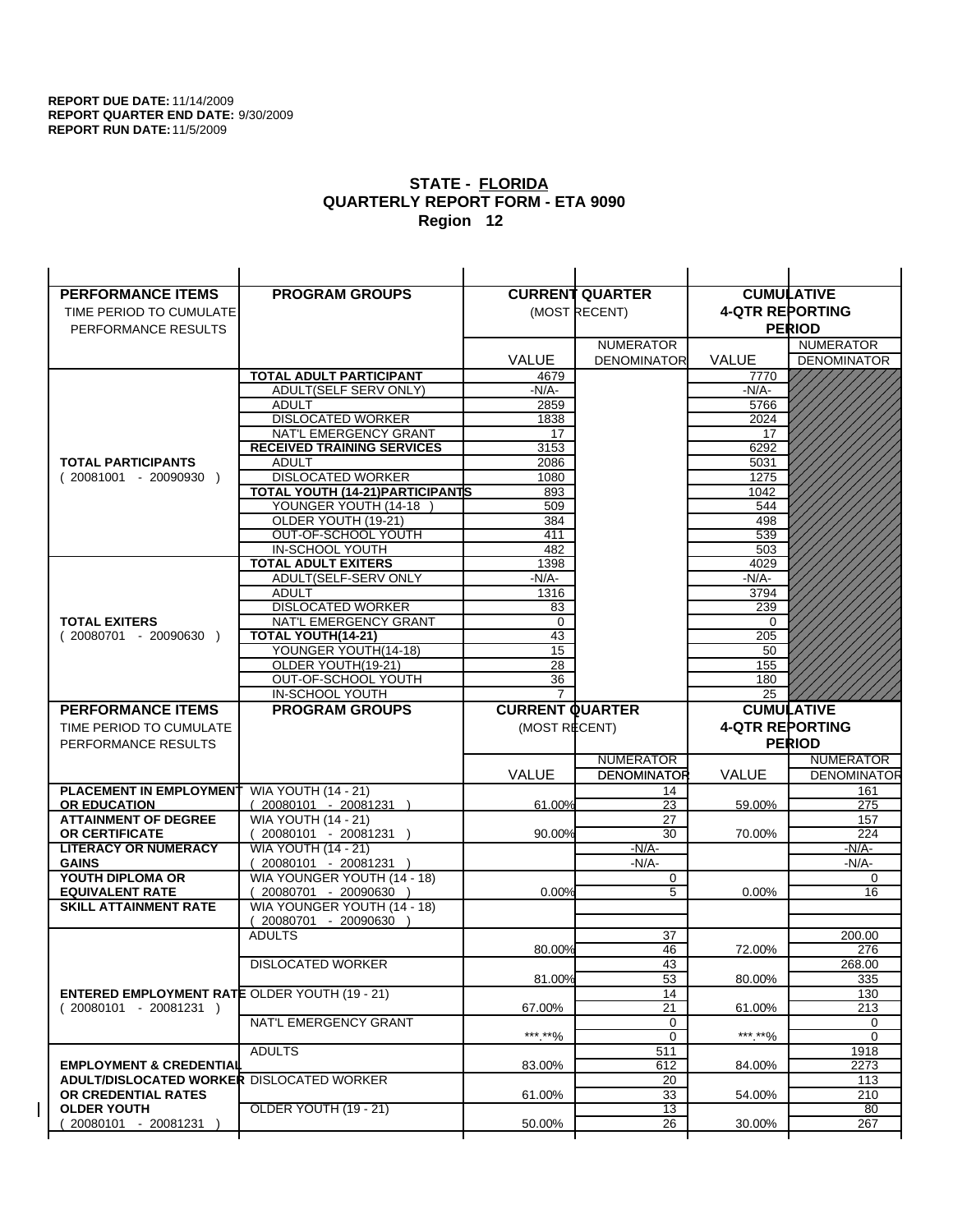$\bar{\Gamma}$ 

 $\Gamma$ 

# **STATE - FLORIDA QUARTERLY REPORT FORM - ETA 9090 Region 12**

|                            | <b>ADULTS</b>            |              | 297            |              | 997             |
|----------------------------|--------------------------|--------------|----------------|--------------|-----------------|
|                            |                          | 93.00%       | 320            | 91.00%       | 1090            |
|                            | <b>DISLOCATED WORKER</b> |              | 57             |              | 266             |
| <b>RETENTION RATE</b>      |                          | 83.00%       | 69             | 87.00%       | 305             |
| - 20080630<br>20070701     | OLDER YOUTH (19 - 21)    |              | 47             |              | 178             |
|                            |                          | 66.00%       | 71             | 77.00%       | 232             |
|                            | YOUNGER YOUTH (14 - 18)  |              | 15             |              | 45              |
|                            |                          | 44.00%       | 34             | 49.00%       | 91              |
|                            | NAT'L EMERGENCY GRANT    |              |                |              | 0               |
|                            |                          | ***.**%      | $\Omega$       | ***.**%      | $\Omega$        |
|                            | <b>ADULTS</b>            |              | \$6,721,438.43 |              | \$19,427,443.53 |
|                            |                          | \$19,204.11  | 350            | \$15,730.72  | 1235            |
| <b>SIX MONTHS EARNINGS</b> | <b>DISLOCATED WORKER</b> |              | \$784,183.87   |              | \$3,577,909.04  |
| <b>INCREASE</b>            |                          | \$10.318.21  | 76             | \$9,696.23   | 369             |
| - 20080630<br>20070701     | OLDER YOUTH (19 - 21)    |              | \$98,963.01    |              | \$520,397.19    |
|                            |                          | \$1,393.85   | 71             | \$2,243.09   | 232             |
|                            | NAT'L EMERGENCY GRANT    |              | \$0.00         |              | \$0.00          |
|                            |                          | $S*********$ |                | $$********"$ | 0               |
|                            |                          |              |                |              |                 |

 $\bar{\Gamma}$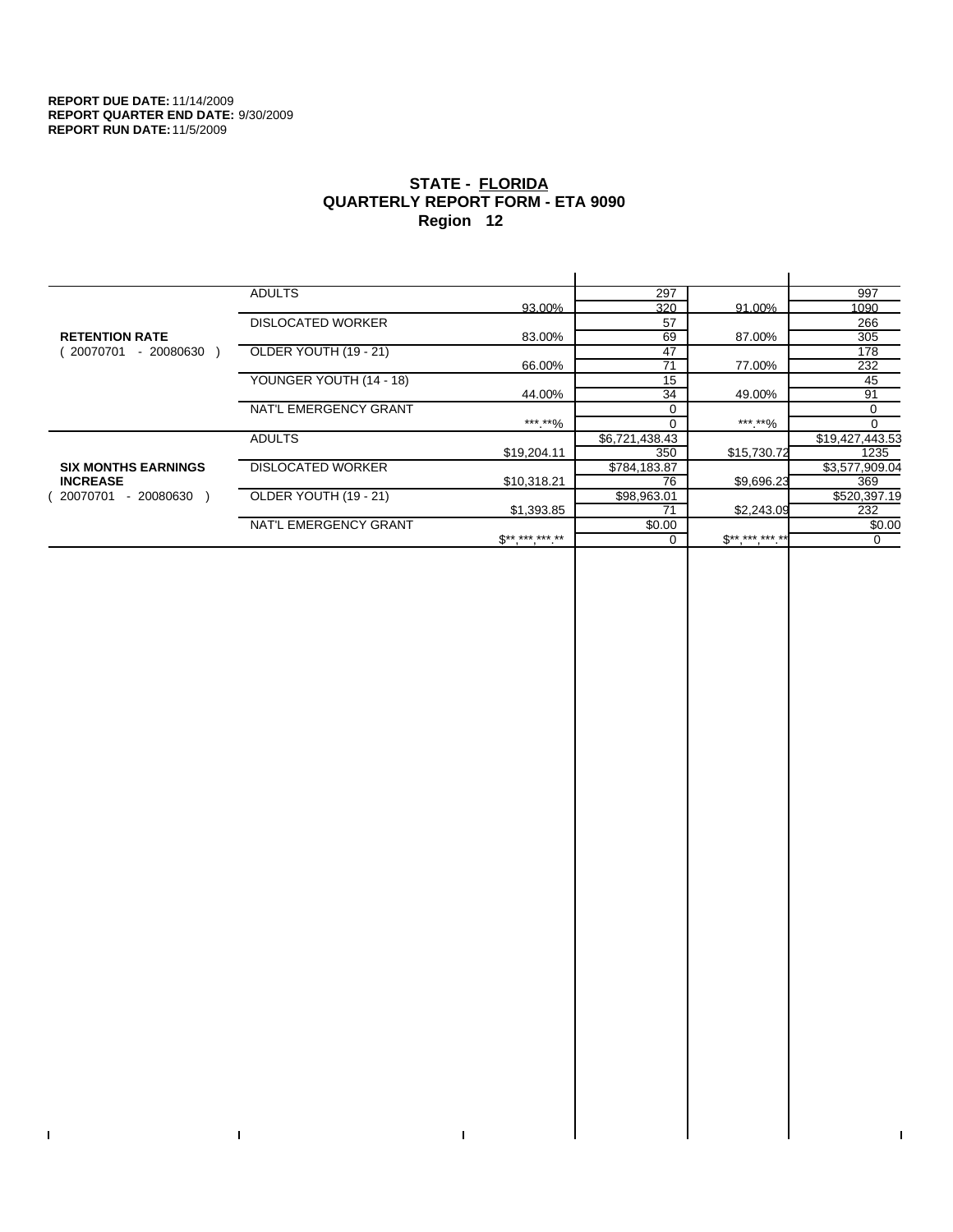| <b>PERFORMANCE ITEMS</b>                             | <b>PROGRAM GROUPS</b>                                |                        | <b>CURRENT QUARTER</b> |                        | <b>CUMULATIVE</b>     |
|------------------------------------------------------|------------------------------------------------------|------------------------|------------------------|------------------------|-----------------------|
| TIME PERIOD TO CUMULATE                              |                                                      |                        | (MOST RECENT)          | <b>4-QTR REPORTING</b> |                       |
| PERFORMANCE RESULTS                                  |                                                      |                        |                        |                        | <b>PERIOD</b>         |
|                                                      |                                                      |                        | <b>NUMERATOR</b>       |                        | <b>NUMERATOR</b>      |
|                                                      |                                                      | <b>VALUE</b>           | <b>DENOMINATOR</b>     | VALUE                  | <b>DENOMINATOR</b>    |
|                                                      | <b>TOTAL ADULT PARTICIPANT</b>                       | 533                    |                        | 613                    |                       |
|                                                      | <b>ADULT(SELF SERV ONLY)</b>                         | -N/A-                  |                        | -N/A-                  |                       |
|                                                      | <b>ADULT</b>                                         | 335                    |                        | 395                    |                       |
|                                                      | <b>DISLOCATED WORKER</b>                             | 223                    |                        | 245                    |                       |
|                                                      | NAT'L EMERGENCY GRANT                                | 13                     |                        | 17                     |                       |
| <b>TOTAL PARTICIPANTS</b>                            | <b>RECEIVED TRAINING SERVICES</b><br><b>ADULT</b>    | 281                    |                        | 347                    |                       |
| $(20081001 - 20090930)$                              | <b>DISLOCATED WORKER</b>                             | 192<br>100             |                        | 245<br>114             |                       |
|                                                      | TOTAL YOUTH (14-21) PARTICIPANTS                     | 104                    |                        | 171                    |                       |
|                                                      | YOUNGER YOUTH (14-18                                 | 27                     |                        | 57                     |                       |
|                                                      | OLDER YOUTH (19-21)                                  | 77                     |                        | 114                    |                       |
|                                                      | OUT-OF-SCHOOL YOUTH                                  | 80                     |                        | 138                    |                       |
|                                                      | IN-SCHOOL YOUTH                                      | 24                     |                        | 33                     |                       |
|                                                      | <b>TOTAL ADULT EXITERS</b>                           | 28                     |                        | 100                    |                       |
|                                                      | ADULT(SELF-SERV ONLY                                 | $-N/A$ -               |                        | -N/A-                  |                       |
|                                                      | <b>ADULT</b>                                         | 19                     |                        | 79                     |                       |
| <b>TOTAL EXITERS</b>                                 | <b>DISLOCATED WORKER</b><br>NAT'L EMERGENCY GRANT    | 10<br>4                |                        | 23<br>$\overline{4}$   |                       |
| $(20080701 - 20090630)$                              | TOTAL YOUTH(14-21)                                   | 54                     |                        | 77                     |                       |
|                                                      | YOUNGER YOUTH(14-18)                                 | 28                     |                        | 32                     |                       |
|                                                      | OLDER YOUTH(19-21)                                   | 26                     |                        | 45                     |                       |
|                                                      | OUT-OF-SCHOOL YOUTH                                  | 45                     |                        | 67                     |                       |
|                                                      | IN-SCHOOL YOUTH                                      | 9                      |                        | 10                     |                       |
|                                                      |                                                      |                        |                        |                        |                       |
| <b>PERFORMANCE ITEMS</b>                             | <b>PROGRAM GROUPS</b>                                | <b>CURRENT QUARTER</b> |                        |                        | <b>CUMULATIVE</b>     |
| TIME PERIOD TO CUMULATE                              |                                                      | (MOST RECENT)          |                        | <b>4-QTR REPORTING</b> |                       |
| PERFORMANCE RESULTS                                  |                                                      |                        |                        |                        | <b>PERIOD</b>         |
|                                                      |                                                      |                        | <b>NUMERATOR</b>       |                        | <b>NUMERATOR</b>      |
|                                                      |                                                      | <b>VALUE</b>           | <b>DENOMINATOR</b>     | <b>VALUE</b>           | <b>DENOMINATOR</b>    |
| <b>PLACEMENT IN EMPLOYMENT</b>                       | <b>WIA YOUTH (14 - 21)</b>                           |                        | 4                      |                        | 33                    |
| <b>OR EDUCATION</b>                                  | $(20080101 - 20081231)$                              | 100.00%                | $\overline{4}$         | 66.00%                 | 50                    |
| <b>ATTAINMENT OF DEGREE</b>                          | <b>WIA YOUTH (14 - 21)</b>                           |                        | 5                      |                        | 54                    |
| OR CERTIFICATE                                       | 20080101 - 20081231 )                                | 100.00%                | 5                      | 86.00%                 | 63                    |
| <b>LITERACY OR NUMERACY</b>                          | <b>WIA YOUTH (14 - 21)</b>                           |                        | $-N/A$ -               |                        | -N/A-                 |
| <b>GAINS</b><br>YOUTH DIPLOMA OR                     | 20080101 - 20081231 )                                |                        | $-N/A-$<br>11          |                        | $-N/A-$<br>14         |
| <b>EQUIVALENT RATE</b>                               | WIA YOUNGER YOUTH (14 - 18)<br>20080701 - 20090630 ) | 52.00%                 | 21                     | 58.00%                 | 24                    |
| <b>SKILL ATTAINMENT RATE</b>                         | WIA YOUNGER YOUTH (14 - 18)                          |                        |                        |                        |                       |
|                                                      | (20080701 - 20090630                                 |                        |                        |                        |                       |
|                                                      | <b>ADULTS</b>                                        |                        | 4                      |                        | 37.00                 |
|                                                      |                                                      | 100.00%                | 4                      | 100.00%                | 37                    |
|                                                      | <b>DISLOCATED WORKER</b>                             |                        |                        |                        | 18.00                 |
|                                                      |                                                      | 50.00%                 | $\overline{2}$         | 90.00%                 | 20                    |
| <b>ENTERED EMPLOYMENT RATE OLDER YOUTH (19 - 21)</b> |                                                      |                        | 4                      |                        | 18                    |
| $(20080101 - 20081231)$                              | NAT'L EMERGENCY GRANT                                | 100.00%                | 4<br>0                 | 62.00%                 | 29<br>0               |
|                                                      |                                                      | *** **%                | 0                      | ***.**%                | 0                     |
|                                                      | <b>ADULTS</b>                                        |                        | 8                      |                        | 80                    |
| <b>EMPLOYMENT &amp; CREDENTIAL</b>                   |                                                      | 47.00%                 | $\overline{17}$        | 73.00%                 | 109                   |
| <b>ADULT/DISLOCATED WORKER DISLOCATED WORKER</b>     |                                                      |                        | 1                      |                        | 7                     |
| OR CREDENTIAL RATES                                  |                                                      | 50.00%                 | $\overline{2}$         | 58.00%                 | 12                    |
| <b>OLDER YOUTH</b><br>20080101 - 20081231            | OLDER YOUTH (19 - 21)                                | 80.00%                 | 4<br>5                 | 56.00%                 | $\overline{25}$<br>45 |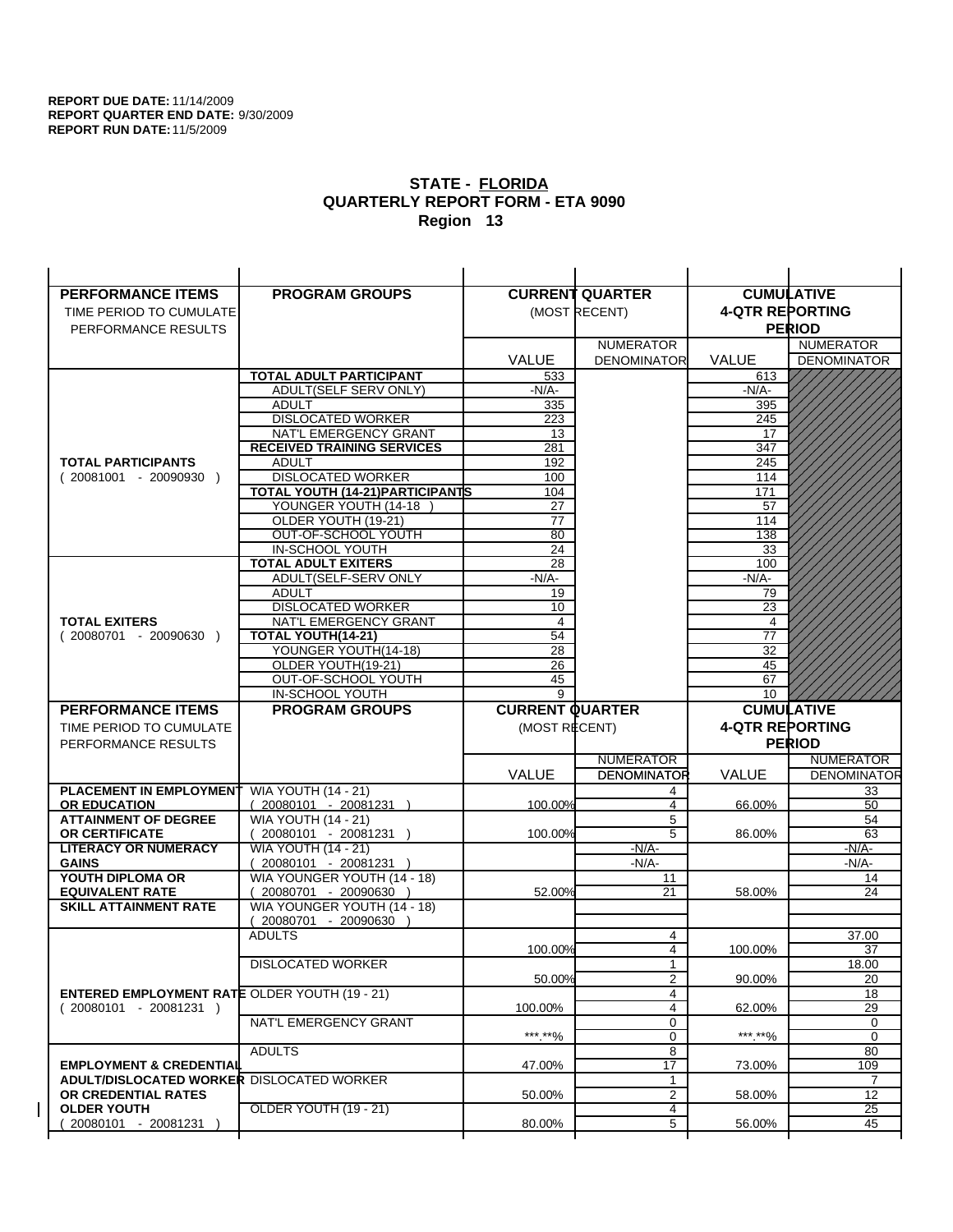$\bar{\Gamma}$ 

 $\Gamma$ 

# **STATE - FLORIDA QUARTERLY REPORT FORM - ETA 9090 Region 13**

|                            | <b>ADULTS</b>            |                 | 56             |             | 167             |
|----------------------------|--------------------------|-----------------|----------------|-------------|-----------------|
|                            |                          | 89.00%          | 63             | 91.00%      | 184             |
|                            | <b>DISLOCATED WORKER</b> |                 | 8              |             | 34              |
| <b>RETENTION RATE</b>      |                          | 89.00%          | 9              | 92.00%      | 37              |
| - 20080630<br>20070701     | OLDER YOUTH (19 - 21)    |                 | 12             |             | $\overline{23}$ |
|                            |                          | 86.00%          | 14             | 88.00%      | 26              |
|                            | YOUNGER YOUTH (14 - 18)  |                 | 5              |             | 15              |
|                            |                          | 29.00%          | 17             | 45.00%      | 33              |
|                            | NAT'L EMERGENCY GRANT    |                 |                |             | $\Omega$        |
|                            |                          | ***.**%         |                | 0.00%       |                 |
|                            | <b>ADULTS</b>            |                 | \$1,345,968.10 |             | \$3,121,714.04  |
|                            |                          | \$21,030.75     | 64             | \$16,604.86 | 188             |
| <b>SIX MONTHS EARNINGS</b> | <b>DISLOCATED WORKER</b> |                 | \$129,478.90   |             | \$471,144.61    |
| <b>INCREASE</b>            |                          | \$12,947.89     | 10             | \$12,080.63 | 39              |
| 20070701<br>- 20080630 )   | OLDER YOUTH (19 - 21)    |                 | \$42,767.00    |             | \$94,883.00     |
|                            |                          | \$3,054.79      | 14             | \$3,649.35  | 26              |
|                            | NAT'L EMERGENCY GRANT    |                 | \$0.00         |             | \$0.00          |
|                            |                          | $S^{*********}$ | $\Omega$       | \$0.00      |                 |
|                            |                          |                 |                |             |                 |

 $\bar{\Gamma}$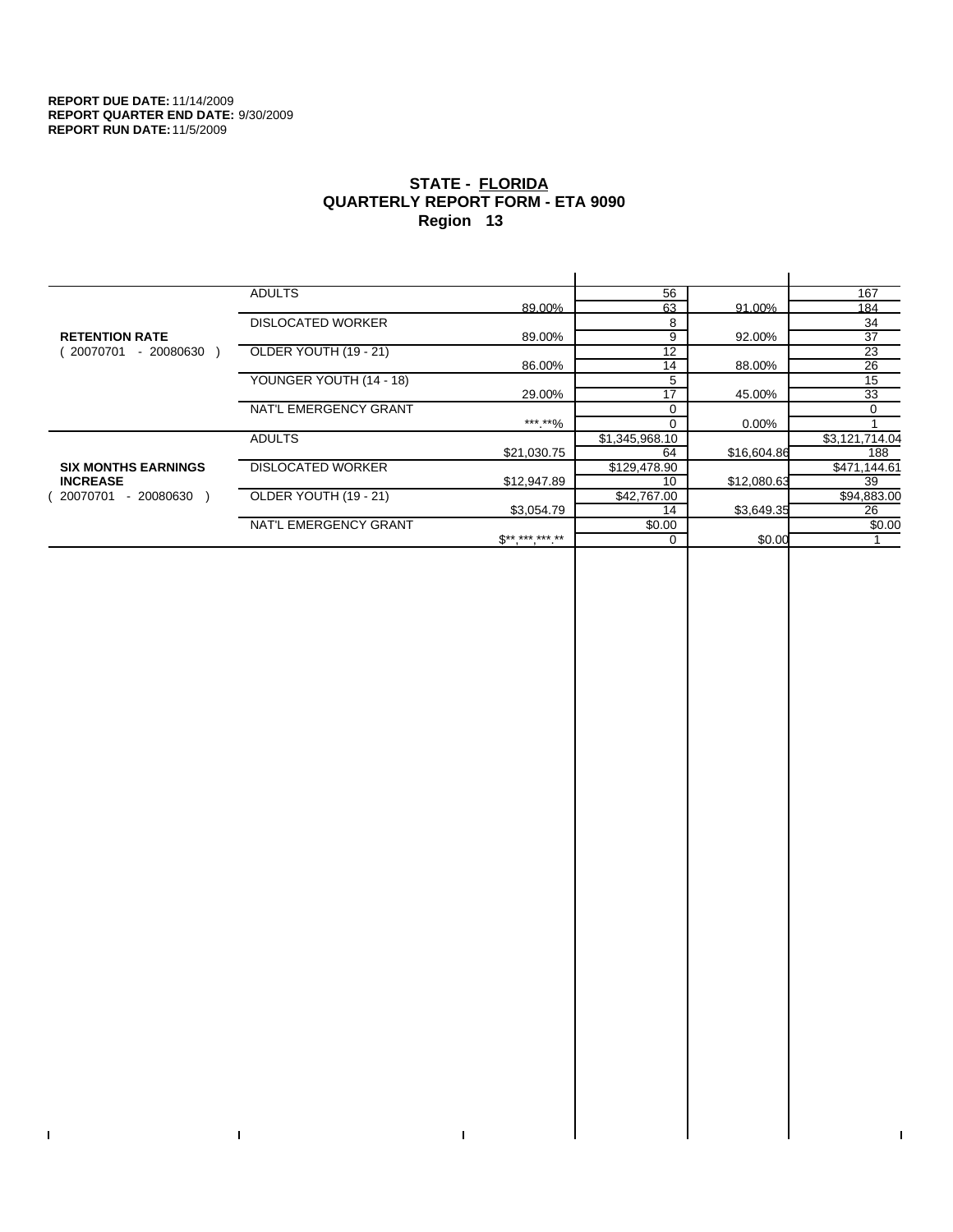| <b>PERFORMANCE ITEMS</b>                             | <b>PROGRAM GROUPS</b>                                    |                        | <b>CURRENT QUARTER</b>   |                        | <b>CUMULATIVE</b>        |
|------------------------------------------------------|----------------------------------------------------------|------------------------|--------------------------|------------------------|--------------------------|
| TIME PERIOD TO CUMULATE                              |                                                          |                        | (MOST RECENT)            | <b>4-QTR REPORTING</b> |                          |
| PERFORMANCE RESULTS                                  |                                                          |                        |                          |                        | <b>PERIOD</b>            |
|                                                      |                                                          |                        | <b>NUMERATOR</b>         |                        | <b>NUMERATOR</b>         |
|                                                      |                                                          | <b>VALUE</b>           | <b>DENOMINATOR</b>       | <b>VALUE</b>           | <b>DENOMINATOR</b>       |
|                                                      | <b>TOTAL ADULT PARTICIPANT</b>                           | 1701                   |                          | 4217                   |                          |
|                                                      | ADULT(SELF SERV ONLY)                                    | $-N/A-$                |                          | -N/A-                  |                          |
|                                                      | <b>ADULT</b>                                             | 904                    |                          | 3151                   |                          |
|                                                      | <b>DISLOCATED WORKER</b>                                 | 802                    |                          | 1071                   |                          |
|                                                      | NAT'L EMERGENCY GRANT                                    | 2                      |                          | 17                     |                          |
|                                                      | <b>RECEIVED TRAINING SERVICES</b>                        | 826                    |                          | 2952                   |                          |
| <b>TOTAL PARTICIPANTS</b>                            | <b>ADULT</b>                                             | 192                    |                          | 2112                   |                          |
| $(20081001 - 20090930)$                              | <b>DISLOCATED WORKER</b>                                 | 637                    |                          | 844                    |                          |
|                                                      | TOTAL YOUTH (14-21) PARTICIPANTS<br>YOUNGER YOUTH (14-18 | 492<br>240             |                          | 645<br>324             |                          |
|                                                      | OLDER YOUTH (19-21)                                      | 252                    |                          | 321                    |                          |
|                                                      | OUT-OF-SCHOOL YOUTH                                      | 355                    |                          | 452                    |                          |
|                                                      | IN-SCHOOL YOUTH                                          | 137                    |                          | 193                    |                          |
|                                                      | <b>TOTAL ADULT EXITERS</b>                               | 2273                   |                          | 2670                   |                          |
|                                                      | ADULT(SELF-SERV ONLY                                     | -N/A-                  |                          | $-N/A$ -               |                          |
|                                                      | <b>ADULT</b>                                             | 2053                   |                          | 2386                   |                          |
|                                                      | <b>DISLOCATED WORKER</b>                                 | 220                    |                          | 284                    |                          |
| <b>TOTAL EXITERS</b>                                 | NAT'L EMERGENCY GRANT                                    | 9                      |                          | 16                     |                          |
| $(20080701 - 20090630)$                              | TOTAL YOUTH(14-21)                                       | 49                     |                          | 221                    |                          |
|                                                      | YOUNGER YOUTH(14-18)                                     | 25                     |                          | 124                    |                          |
|                                                      | OLDER YOUTH(19-21)<br>OUT-OF-SCHOOL YOUTH                | 24<br>33               |                          | 97<br>137              |                          |
|                                                      | <b>IN-SCHOOL YOUTH</b>                                   | $\overline{16}$        |                          | 84                     |                          |
|                                                      |                                                          |                        |                          |                        |                          |
| <b>PERFORMANCE ITEMS</b>                             |                                                          |                        |                          |                        |                          |
|                                                      | <b>PROGRAM GROUPS</b>                                    | <b>CURRENT QUARTER</b> |                          |                        | <b>CUMULATIVE</b>        |
| TIME PERIOD TO CUMULATE                              |                                                          | (MOST RECENT)          |                          | <b>4-QTR REPORTING</b> |                          |
| PERFORMANCE RESULTS                                  |                                                          |                        |                          |                        | <b>PERIOD</b>            |
|                                                      |                                                          |                        | <b>NUMERATOR</b>         |                        | <b>NUMERATOR</b>         |
|                                                      |                                                          | <b>VALUE</b>           | <b>DENOMINATOR</b><br>26 | VALUE                  | <b>DENOMINATOR</b><br>89 |
| PLACEMENT IN EMPLOYMENT<br><b>OR EDUCATION</b>       | <b>WIA YOUTH (14 - 21)</b><br>$(20080101 - 20081231)$    | 87.00%                 | 30                       | 90.00%                 | 99                       |
| <b>ATTAINMENT OF DEGREE</b>                          | <b>WIA YOUTH (14 - 21)</b>                               |                        | 41                       |                        | 154                      |
| <b>OR CERTIFICATE</b>                                | 20080101 - 20081231 )                                    | 95.00%                 | 43                       | 94.00%                 | 163                      |
| <b>LITERACY OR NUMERACY</b>                          | <b>WIA YOUTH (14 - 21)</b>                               |                        | $-N/A-$                  |                        | $-N/A$ -                 |
| <b>GAINS</b>                                         | 20080101 - 20081231 )                                    |                        | $-N/A-$                  |                        | -N/A-                    |
| YOUTH DIPLOMA OR                                     | WIA YOUNGER YOUTH (14 - 18)                              |                        | 12                       |                        | 79                       |
| <b>EQUIVALENT RATE</b>                               | 20080701 - 20090630 )                                    | 92.00%                 | 13                       | 92.00%                 | 86                       |
| <b>SKILL ATTAINMENT RATE</b>                         | WIA YOUNGER YOUTH (14 - 18)                              |                        |                          |                        |                          |
|                                                      | (20080701 - 20090630                                     |                        |                          |                        |                          |
|                                                      | <b>ADULTS</b>                                            | 94.00%                 | 16<br>17                 | 98.00%                 | 95.00<br>97              |
|                                                      | <b>DISLOCATED WORKER</b>                                 |                        |                          |                        | 116.00                   |
|                                                      |                                                          | 93.00%                 | $\overline{26}$<br>28    | 91.00%                 | 127                      |
| <b>ENTERED EMPLOYMENT RATE OLDER YOUTH (19 - 21)</b> |                                                          |                        | 10                       |                        | 28                       |
| $(20080101 - 20081231)$                              |                                                          | 83.00%                 | 12                       | 80.00%                 | 35                       |
|                                                      | NAT'L EMERGENCY GRANT                                    |                        | $\mathbf{1}$             |                        | 2                        |
|                                                      |                                                          | 33.00%                 | 3                        | 40.00%                 | 5                        |
|                                                      | <b>ADULTS</b>                                            |                        | 31                       |                        | 1271                     |
| <b>EMPLOYMENT &amp; CREDENTIAL</b>                   |                                                          | 86.00%                 | 36                       | 85.00%                 | 1502                     |
| <b>ADULT/DISLOCATED WORKER DISLOCATED WORKER</b>     |                                                          |                        | 17                       |                        | 81                       |
| OR CREDENTIAL RATES<br><b>OLDER YOUTH</b>            | <b>OLDER YOUTH (19 - 21)</b>                             | 71.00%                 | 24<br>$\overline{15}$    | 74.00%                 | 109<br>54                |
| 20080101 - 20081231                                  |                                                          | 79.00%                 | 19                       | 82.00%                 | 66                       |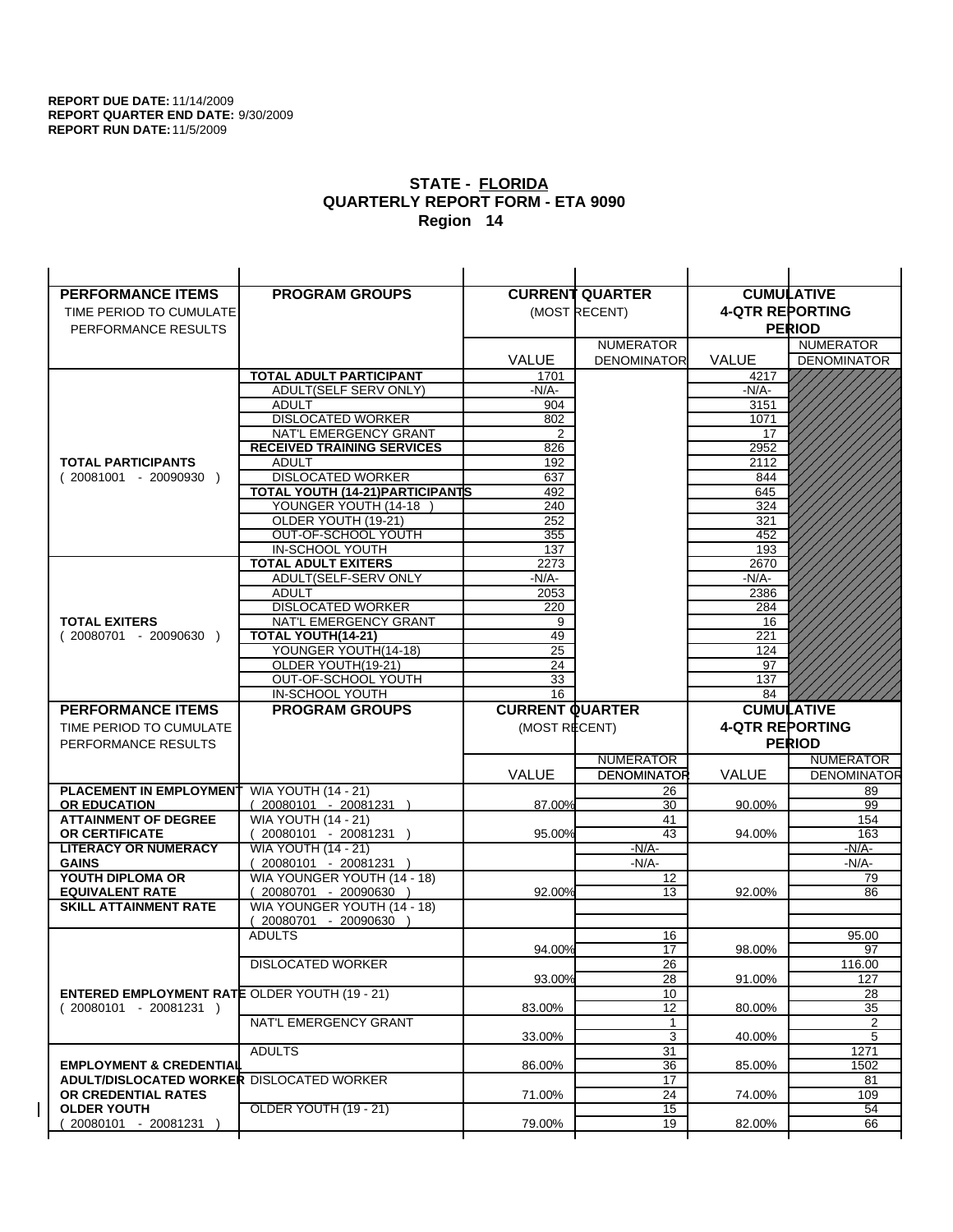$\bar{\Gamma}$ 

 $\Gamma$ 

# **STATE - FLORIDA QUARTERLY REPORT FORM - ETA 9090 Region 14**

|                            | <b>ADULTS</b>            |                              | 1191            |             | 1755            |
|----------------------------|--------------------------|------------------------------|-----------------|-------------|-----------------|
|                            |                          | 97.00%                       | 1230            | 97.00%      | 1813            |
|                            | <b>DISLOCATED WORKER</b> |                              | 50              |             | 110             |
| <b>RETENTION RATE</b>      |                          | 93.00%                       | 54              | 93.00%      | 118             |
| - 20080630<br>20070701     | OLDER YOUTH (19 - 21)    |                              | 9               |             | 25              |
|                            |                          | 82.00%                       | 11              | 86.00%      | 29              |
|                            | YOUNGER YOUTH (14 - 18)  |                              | 21              |             | 78              |
|                            |                          | 88.00%                       | 24              | 90.00%      | 87              |
|                            | NAT'L EMERGENCY GRANT    |                              |                 |             | 3               |
|                            |                          | ***.**%                      |                 | 100.00%     | 3               |
|                            | <b>ADULTS</b>            |                              | \$27,995,861.89 |             | \$42,394,284.89 |
|                            |                          | \$19,374.30                  | 1445            | \$18,733.67 | 2263            |
| <b>SIX MONTHS EARNINGS</b> | <b>DISLOCATED WORKER</b> |                              | \$637,241.55    |             | \$1,858,945.34  |
| <b>INCREASE</b>            |                          | \$10,800.70                  | 59              | \$14,190.42 | 131             |
| - 20080630<br>20070701     | OLDER YOUTH (19 - 21)    |                              | \$104,543.98    |             | \$176,375.50    |
|                            |                          | \$9,504.00                   | 11              | \$7,348.98  | 24              |
|                            | NAT'L EMERGENCY GRANT    |                              | \$0.00          |             | \$73,701.00     |
|                            |                          | $\mathbb{S}^{**}$ *** *** ** |                 | \$24,567.00 | 3               |
|                            |                          |                              |                 |             |                 |

 $\bar{\Gamma}$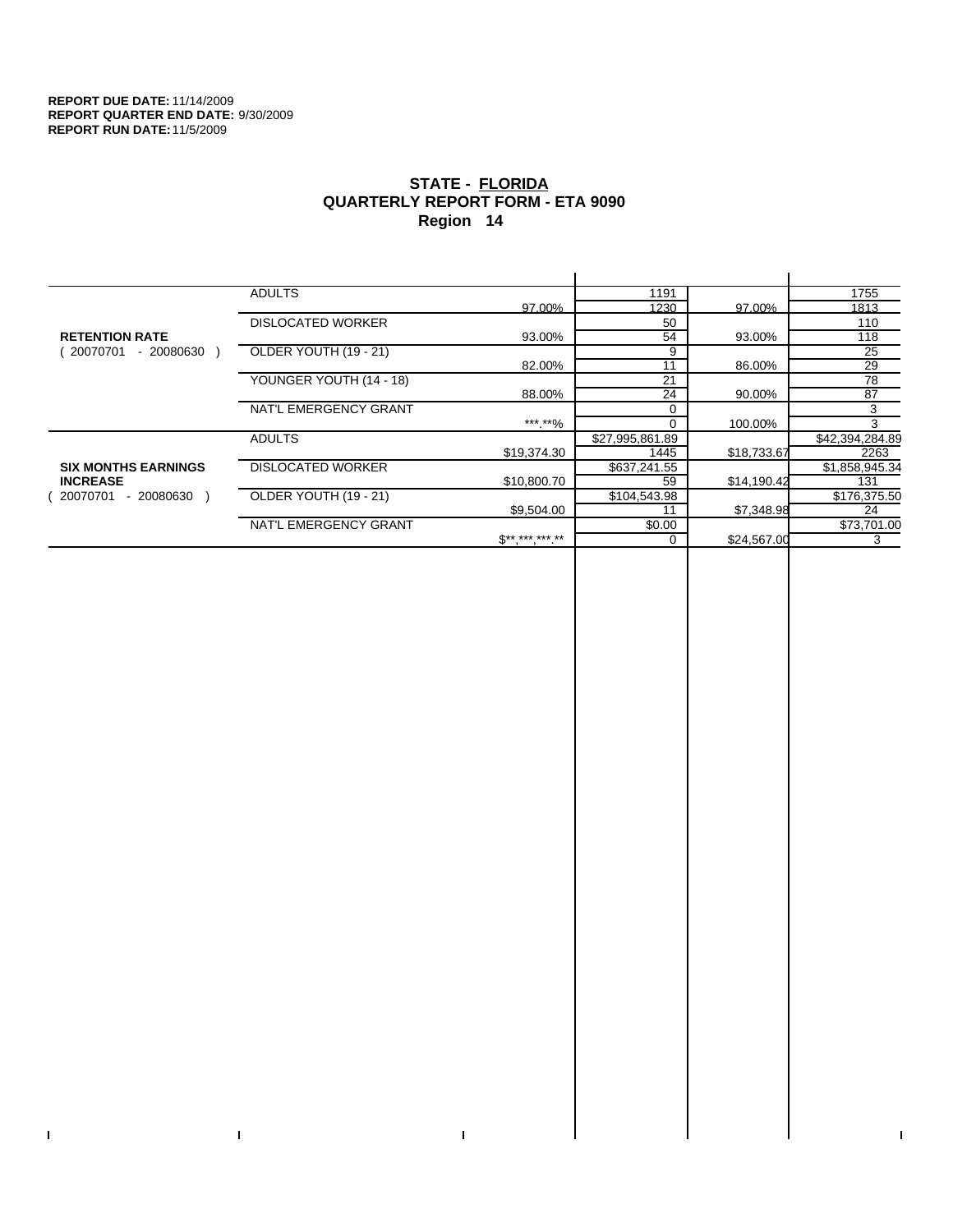| <b>PERFORMANCE ITEMS</b>                             | <b>PROGRAM GROUPS</b>                             |                        | <b>CURRENT QUARTER</b> |                        | <b>CUMULATIVE</b>  |
|------------------------------------------------------|---------------------------------------------------|------------------------|------------------------|------------------------|--------------------|
| TIME PERIOD TO CUMULATE                              |                                                   |                        | (MOST RECENT)          | <b>4-QTR REPORTING</b> |                    |
| PERFORMANCE RESULTS                                  |                                                   |                        |                        |                        | <b>PERIOD</b>      |
|                                                      |                                                   |                        | <b>NUMERATOR</b>       |                        | <b>NUMERATOR</b>   |
|                                                      |                                                   | <b>VALUE</b>           | <b>DENOMINATOR</b>     | <b>VALUE</b>           | <b>DENOMINATOR</b> |
|                                                      | <b>TOTAL ADULT PARTICIPANT</b>                    | 1563                   |                        | 2057                   |                    |
|                                                      | ADULT(SELF SERV ONLY)                             | $-N/A-$                |                        | -N/A-                  |                    |
|                                                      | <b>ADULT</b>                                      | 707                    |                        | 1065                   |                    |
|                                                      | <b>DISLOCATED WORKER</b>                          | 872                    |                        | 1011                   |                    |
|                                                      | NAT'L EMERGENCY GRANT                             | 6                      |                        | 8                      |                    |
|                                                      | <b>RECEIVED TRAINING SERVICES</b>                 | 871                    |                        | 1432                   |                    |
| <b>TOTAL PARTICIPANTS</b>                            | <b>ADULT</b>                                      | 369                    |                        | 756                    |                    |
| $(20081001 - 20090930)$                              | <b>DISLOCATED WORKER</b>                          | 510                    |                        | 689                    |                    |
|                                                      | TOTAL YOUTH (14-21) PARTICIPANTS                  | 668                    |                        | 734                    |                    |
|                                                      | YOUNGER YOUTH (14-18                              | 381                    |                        | 419                    |                    |
|                                                      | OLDER YOUTH (19-21)                               | 286                    |                        | 314                    |                    |
|                                                      | OUT-OF-SCHOOL YOUTH                               | 373                    |                        | 417                    |                    |
|                                                      | IN-SCHOOL YOUTH                                   | 294                    |                        | 316                    |                    |
|                                                      | <b>TOTAL ADULT EXITERS</b>                        | 318                    |                        | 574                    |                    |
|                                                      | ADULT(SELF-SERV ONLY                              | -N/A-                  |                        | $-N/A-$                |                    |
|                                                      | <b>ADULT</b><br><b>DISLOCATED WORKER</b>          | 242                    |                        | 424<br>153             |                    |
| <b>TOTAL EXITERS</b>                                 | NAT'L EMERGENCY GRANT                             | 77<br>2                |                        | 2                      |                    |
| $(20080701 - 20090630)$                              | <b>TOTAL YOUTH(14-21)</b>                         | 22                     |                        | 117                    |                    |
|                                                      | YOUNGER YOUTH(14-18)                              | 16                     |                        | 70                     |                    |
|                                                      | OLDER YOUTH(19-21)                                | 6                      |                        | 47                     |                    |
|                                                      | OUT-OF-SCHOOL YOUTH                               | $\overline{7}$         |                        | 65                     |                    |
|                                                      | IN-SCHOOL YOUTH                                   | $\overline{15}$        |                        | 52                     |                    |
|                                                      |                                                   |                        |                        |                        |                    |
|                                                      |                                                   |                        |                        |                        |                    |
| <b>PERFORMANCE ITEMS</b>                             | <b>PROGRAM GROUPS</b>                             | <b>CURRENT QUARTER</b> |                        |                        | <b>CUMULATIVE</b>  |
| TIME PERIOD TO CUMULATE                              |                                                   | (MOST RECENT)          |                        | <b>4-QTR REPORTING</b> |                    |
| PERFORMANCE RESULTS                                  |                                                   |                        |                        |                        | <b>PERIOD</b>      |
|                                                      |                                                   |                        | <b>NUMERATOR</b>       |                        | <b>NUMERATOR</b>   |
|                                                      |                                                   | <b>VALUE</b>           | <b>DENOMINATOR</b>     | <b>VALUE</b>           | <b>DENOMINATOR</b> |
| PLACEMENT IN EMPLOYMENT                              | <b>WIA YOUTH (14 - 21)</b>                        |                        | 11                     |                        | 71                 |
| <b>OR EDUCATION</b>                                  | $(20080101 - 20081231)$                           | 69.00%                 | 16                     | 68.00%                 | 104                |
| <b>ATTAINMENT OF DEGREE</b><br><b>OR CERTIFICATE</b> | <b>WIA YOUTH (14 - 21)</b>                        | 50.00%                 | 7<br>14                | 74.00%                 | 77<br>104          |
| <b>LITERACY OR NUMERACY</b>                          | $(20080101 - 20081231)$                           |                        | $-N/A-$                |                        | -N/A-              |
| <b>GAINS</b>                                         | <b>WIA YOUTH (14 - 21)</b><br>20080101 - 20081231 |                        | $-N/A-$                |                        | $-N/A-$            |
| YOUTH DIPLOMA OR                                     | WIA YOUNGER YOUTH (14 - 18)                       |                        | 6                      |                        | 36                 |
| <b>EQUIVALENT RATE</b>                               | 20080701 - 20090630 )                             | 75.00%                 | 8                      | 82.00%                 | 44                 |
| <b>SKILL ATTAINMENT RATE</b>                         | WIA YOUNGER YOUTH (14 - 18)                       |                        |                        |                        |                    |
|                                                      | (20080701 - 20090630                              |                        |                        |                        |                    |
|                                                      | <b>ADULTS</b>                                     |                        | 9                      |                        | 31.00              |
|                                                      |                                                   | 64.00%                 | 14                     | 76.00%                 | 41                 |
|                                                      | <b>DISLOCATED WORKER</b>                          |                        | $\overline{29}$        |                        | 102.00             |
|                                                      |                                                   | 88.00%                 | 33                     | 92.00%                 | 111                |
| <b>ENTERED EMPLOYMENT RATE OLDER YOUTH (19 - 21)</b> |                                                   |                        | 6                      |                        | 20                 |
| $(20080101 - 20081231)$                              |                                                   | 86.00%                 | $\overline{7}$         | 74.00%                 | 27                 |
|                                                      | NAT'L EMERGENCY GRANT                             |                        | 0                      |                        | 0                  |
|                                                      |                                                   | ***.**%                | 0                      | ***.**%                | 0                  |
|                                                      | <b>ADULTS</b>                                     |                        | 53                     |                        | 308                |
| <b>EMPLOYMENT &amp; CREDENTIAL</b>                   |                                                   | 87.00%                 | 61                     | 93.00%                 | 332                |
| <b>ADULT/DISLOCATED WORKER DISLOCATED WORKER</b>     |                                                   |                        | 28                     |                        | 98                 |
| OR CREDENTIAL RATES                                  |                                                   | 85.00%                 | 33                     | 89.00%                 | 110                |
| <b>OLDER YOUTH</b><br>20080101 - 20081231            | OLDER YOUTH (19 - 21)                             | 25.00%                 | $\overline{c}$<br>8    | 42.00%                 | 15<br>36           |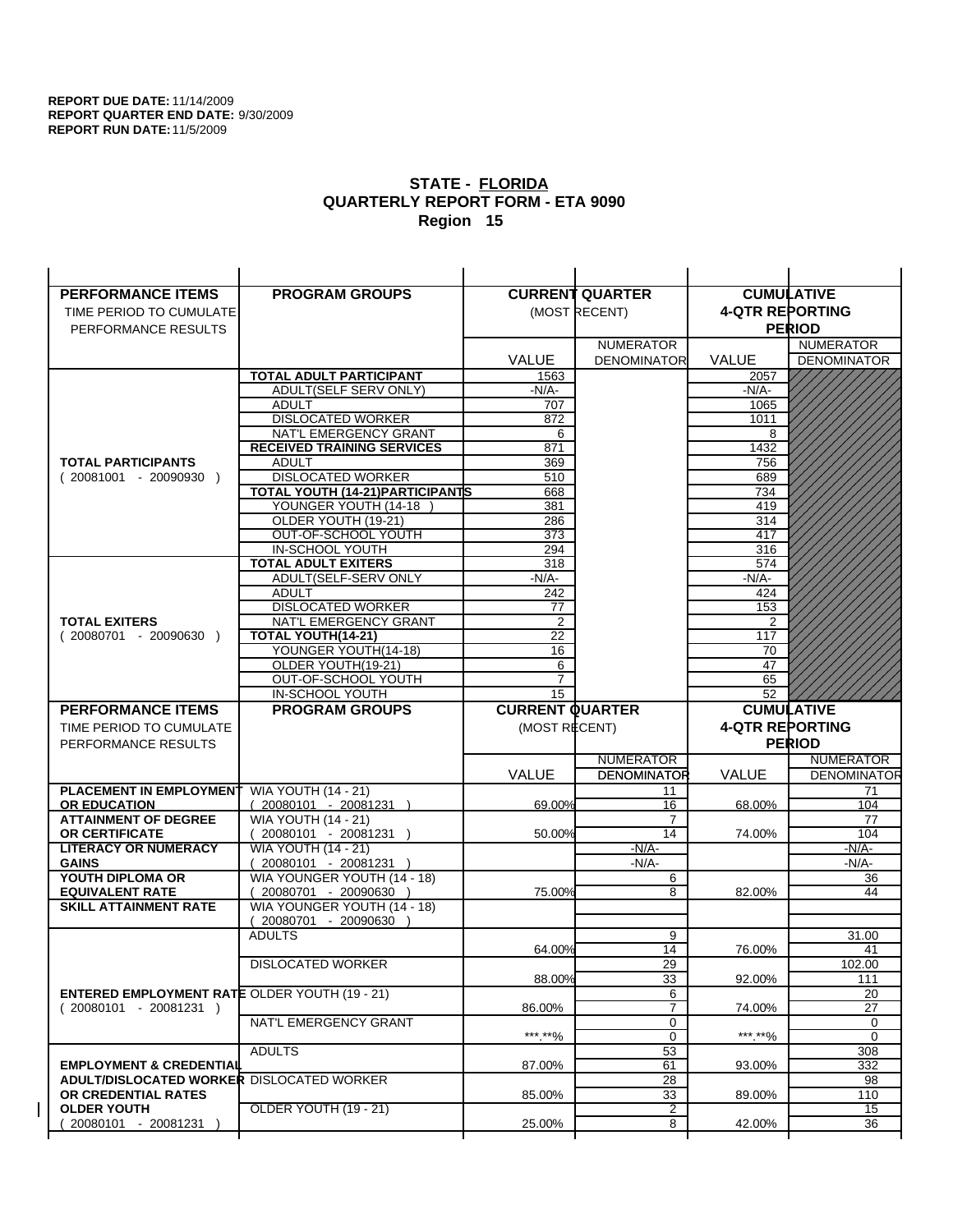$\bar{\Gamma}$ 

 $\Gamma$ 

# **STATE - FLORIDA QUARTERLY REPORT FORM - ETA 9090 Region 15**

|                            | <b>ADULTS</b>            |              | 147            |             | 261            |
|----------------------------|--------------------------|--------------|----------------|-------------|----------------|
|                            |                          | 84.00%       | 175            | 87.00%      | 299            |
|                            | <b>DISLOCATED WORKER</b> |              | 31             |             | 132            |
| <b>RETENTION RATE</b>      |                          | 86.00%       | 36             | 89.00%      | 149            |
| 20070701<br>- 20080630     | OLDER YOUTH (19 - 21)    |              |                |             | 26             |
|                            |                          | 100.00%      |                | 87.00%      | 30             |
|                            | YOUNGER YOUTH (14 - 18)  |              | 20             |             | 41             |
|                            |                          | 87.00%       | 23             | 77.00%      | 53             |
|                            | NAT'L EMERGENCY GRANT    |              | $\Omega$       |             | 2              |
|                            |                          | ***.**%      |                | 100.00%     | $\mathcal{P}$  |
|                            | <b>ADULTS</b>            |              | \$3,925,038.01 |             | \$6,856,028.13 |
|                            |                          | \$21,685.29  | 181            | \$21,834.48 | 314            |
| <b>SIX MONTHS EARNINGS</b> | <b>DISLOCATED WORKER</b> |              | \$633,592.21   |             | \$2,868,343.28 |
| <b>INCREASE</b>            |                          | \$16,245.95  | 39             | \$17,073.47 | 168            |
| 20070701<br>- 20080630     | OLDER YOUTH (19 - 21)    |              | \$26,782.25    |             | \$161,368.09   |
|                            |                          | \$4,463.71   | 6              | \$5,564.42  | 29             |
|                            | NAT'L EMERGENCY GRANT    |              | \$0.00         |             | \$40,920.00    |
|                            |                          | $S*********$ | $\Omega$       | \$20,460.00 | 2              |
|                            |                          |              |                |             |                |

 $\bar{\Gamma}$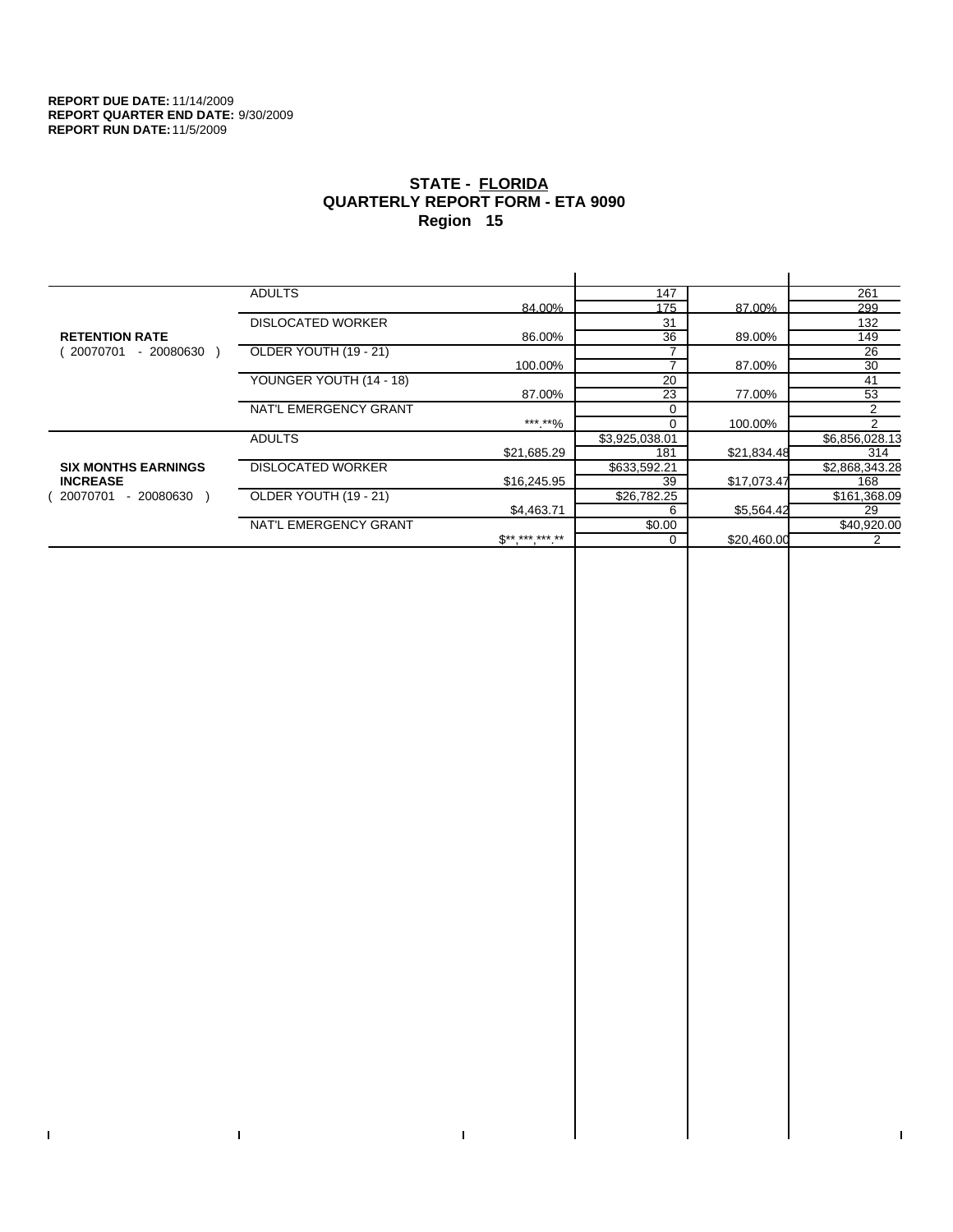| <b>PERFORMANCE ITEMS</b>                                                        | <b>PROGRAM GROUPS</b>                   |                        | <b>CURRENT QUARTER</b> |                        | <b>CUMULATIVE</b>     |
|---------------------------------------------------------------------------------|-----------------------------------------|------------------------|------------------------|------------------------|-----------------------|
| TIME PERIOD TO CUMULATE                                                         |                                         |                        | (MOST RECENT)          | <b>4-QTR REPORTING</b> |                       |
| PERFORMANCE RESULTS                                                             |                                         |                        |                        |                        | <b>PERIOD</b>         |
|                                                                                 |                                         |                        | <b>NUMERATOR</b>       |                        | <b>NUMERATOR</b>      |
|                                                                                 |                                         | <b>VALUE</b>           | <b>DENOMINATOR</b>     | <b>VALUE</b>           | <b>DENOMINATOR</b>    |
|                                                                                 | TOTAL ADULT PARTICIPANT                 | 807                    |                        | 1169                   |                       |
|                                                                                 | ADULT(SELF SERV ONLY)                   | -N/A-                  |                        | -N/A-                  |                       |
|                                                                                 | <b>ADULT</b>                            | 514                    |                        | 849                    |                       |
|                                                                                 | <b>DISLOCATED WORKER</b>                | 303                    |                        | 333                    |                       |
|                                                                                 | NAT'L EMERGENCY GRANT                   | 0                      |                        | $\Omega$               |                       |
|                                                                                 | <b>RECEIVED TRAINING SERVICES</b>       | 640                    |                        | 998                    |                       |
| <b>TOTAL PARTICIPANTS</b>                                                       | <b>ADULT</b>                            | 403                    |                        | 725                    |                       |
| $(20081001 - 20090930)$                                                         | <b>DISLOCATED WORKER</b>                | 243                    |                        | 281                    |                       |
|                                                                                 | <b>TOTAL YOUTH (14-21) PARTICIPANTS</b> | 131                    |                        | 206                    |                       |
|                                                                                 | YOUNGER YOUTH (14-18                    | 81                     |                        | 136                    |                       |
|                                                                                 | OLDER YOUTH (19-21)                     | 50                     |                        | 70                     |                       |
|                                                                                 | OUT-OF-SCHOOL YOUTH<br>IN-SCHOOL YOUTH  | 86                     |                        | 129                    |                       |
|                                                                                 | <b>TOTAL ADULT EXITERS</b>              | 45<br>188              |                        | 77<br>560              |                       |
|                                                                                 | ADULT(SELF-SERV ONLY                    | $-N/A-$                |                        | $-N/A-$                |                       |
|                                                                                 | <b>ADULT</b>                            | 180                    |                        | 512                    |                       |
|                                                                                 | <b>DISLOCATED WORKER</b>                | 8                      |                        | 52                     |                       |
| <b>TOTAL EXITERS</b>                                                            | NAT'L EMERGENCY GRANT                   | 0                      |                        | 0                      |                       |
| $(20080701 - 20090630)$                                                         | TOTAL YOUTH(14-21)                      | 28                     |                        | 93                     |                       |
|                                                                                 | YOUNGER YOUTH(14-18)                    | 23                     |                        | 69                     |                       |
|                                                                                 | OLDER YOUTH(19-21)                      | 5                      |                        | 24                     |                       |
|                                                                                 | OUT-OF-SCHOOL YOUTH                     | 16                     |                        | 56                     |                       |
|                                                                                 | IN-SCHOOL YOUTH                         | $\overline{12}$        |                        | 37                     |                       |
|                                                                                 |                                         |                        |                        |                        |                       |
| <b>PERFORMANCE ITEMS</b>                                                        | <b>PROGRAM GROUPS</b>                   | <b>CURRENT QUARTER</b> |                        |                        | <b>CUMULATIVE</b>     |
| TIME PERIOD TO CUMULATE                                                         |                                         | (MOST RECENT)          |                        | <b>4-QTR REPORTING</b> |                       |
| PERFORMANCE RESULTS                                                             |                                         |                        |                        |                        | <b>PERIOD</b>         |
|                                                                                 |                                         |                        | <b>NUMERATOR</b>       |                        | <b>NUMERATOR</b>      |
|                                                                                 |                                         | <b>VALUE</b>           | <b>DENOMINATOR</b>     | <b>VALUE</b>           | <b>DENOMINATOR</b>    |
| PLACEMENT IN EMPLOYMENT                                                         | <b>WIA YOUTH (14 - 21)</b>              |                        | 14                     |                        | 74                    |
| <b>OR EDUCATION</b>                                                             | $(20080101 - 20081231)$                 | 78.00%                 | 18                     | 58.00%                 | 128                   |
| <b>ATTAINMENT OF DEGREE</b>                                                     | <b>WIA YOUTH (14 - 21)</b>              |                        | 16                     |                        | 107                   |
| <b>OR CERTIFICATE</b>                                                           | $(20080101 - 20081231)$                 | 89.00%                 | 18                     | 93.00%                 | 115                   |
| <b>LITERACY OR NUMERACY</b>                                                     | <b>WIA YOUTH (14 - 21)</b>              |                        | $-N/A-$                |                        | -N/A-                 |
| <b>GAINS</b>                                                                    | 20080101 - 20081231                     |                        | $-N/A-$                |                        | $-N/A-$               |
| YOUTH DIPLOMA OR                                                                | WIA YOUNGER YOUTH (14 - 18)             |                        | 5                      |                        | 20                    |
| <b>EQUIVALENT RATE</b>                                                          | 20080701 - 20090630 )                   | 42.00%                 | 12                     | 56.00%                 | 36                    |
| <b>SKILL ATTAINMENT RATE</b>                                                    | WIA YOUNGER YOUTH (14 - 18)             |                        |                        |                        |                       |
|                                                                                 | (20080701 - 20090630                    |                        |                        |                        |                       |
|                                                                                 | <b>ADULTS</b>                           |                        | 12                     |                        | 53.00                 |
|                                                                                 |                                         | 92.00%                 | 13                     | 75.00%                 | 71                    |
|                                                                                 | <b>DISLOCATED WORKER</b>                |                        | $\overline{9}$         |                        | 73.00                 |
|                                                                                 |                                         | 75.00%                 | 12<br>$\overline{7}$   | 85.00%                 | 86                    |
| <b>ENTERED EMPLOYMENT RATE OLDER YOUTH (19 - 21)</b><br>$(20080101 - 20081231)$ |                                         | 88.00%                 | 8                      | 57.00%                 | 32<br>56              |
|                                                                                 | NAT'L EMERGENCY GRANT                   |                        | 0                      |                        | 0                     |
|                                                                                 |                                         | ***.**%                | $\mathbf 0$            | *** **%                | 0                     |
|                                                                                 | <b>ADULTS</b>                           |                        | 58                     |                        | 223                   |
| <b>EMPLOYMENT &amp; CREDENTIAL</b>                                              |                                         | 81.00%                 | 72                     | 81.00%                 | 274                   |
| <b>ADULT/DISLOCATED WORKER DISLOCATED WORKER</b>                                |                                         |                        | 5                      |                        | 58                    |
| OR CREDENTIAL RATES                                                             |                                         | 56.00%                 | 9                      | 72.00%                 | 81                    |
| <b>OLDER YOUTH</b><br>20080101 - 20081231                                       | OLDER YOUTH (19 - 21)                   | 78.00%                 | 7<br>9                 | 47.00%                 | $\overline{28}$<br>59 |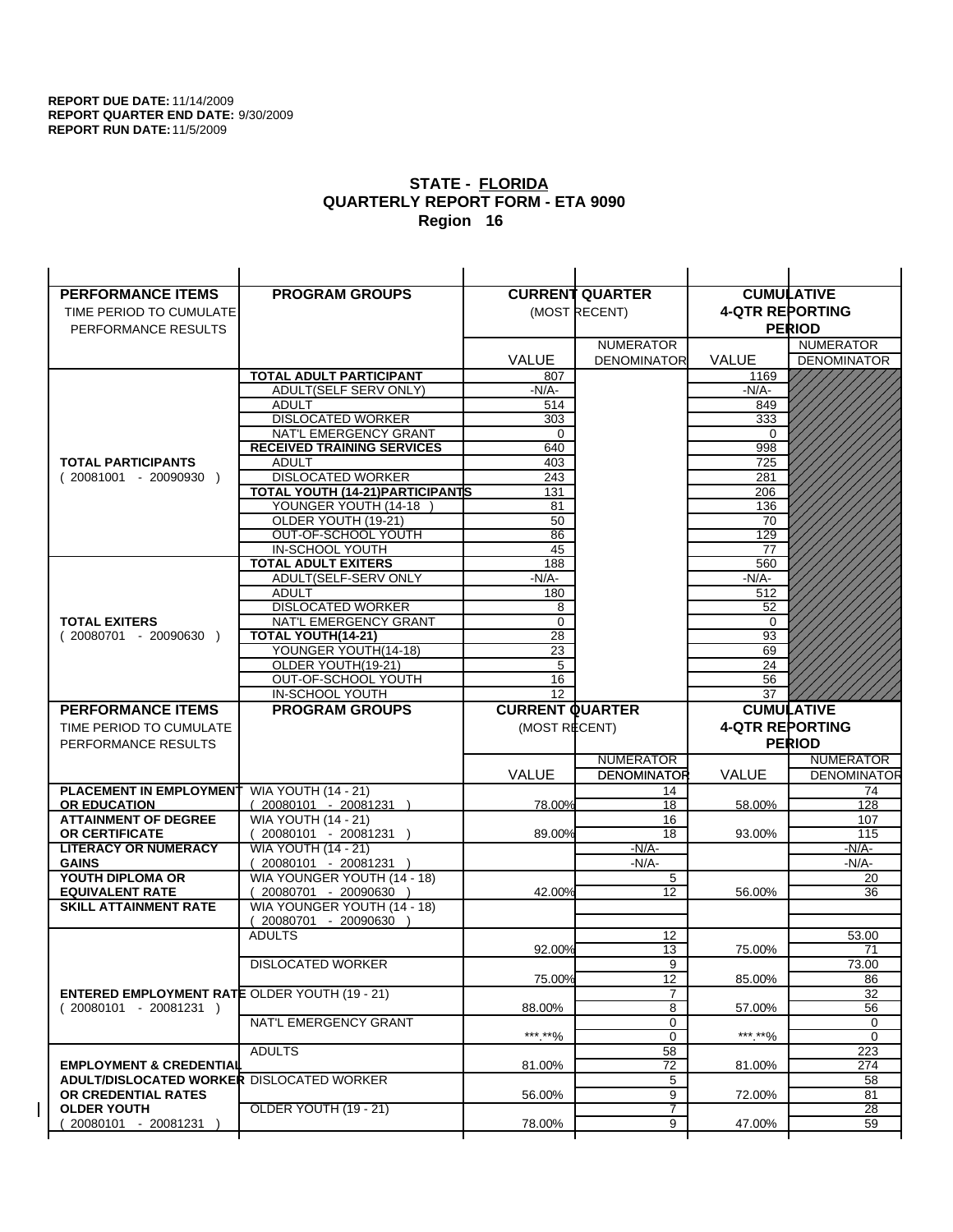$\bar{\Gamma}$ 

 $\Gamma$ 

# **STATE - FLORIDA QUARTERLY REPORT FORM - ETA 9090 Region 16**

|                            | <b>ADULTS</b>            |              | 72             |              | 217            |
|----------------------------|--------------------------|--------------|----------------|--------------|----------------|
|                            |                          | 88.00%       | 82             | 90.00%       | 241            |
|                            | <b>DISLOCATED WORKER</b> |              | 27             |              | 64             |
| <b>RETENTION RATE</b>      |                          | 84.00%       | 32             | 89.00%       | 72             |
| - 20080630<br>20070701     | OLDER YOUTH (19 - 21)    |              | 11             |              | 33             |
|                            |                          | 73.00%       | 15             | 75.00%       | 44             |
|                            | YOUNGER YOUTH (14 - 18)  |              | 20             |              | 46             |
|                            |                          | 49.00%       | 41             | 56.00%       | 82             |
|                            | NAT'L EMERGENCY GRANT    |              |                |              | 0              |
|                            |                          | ***.**%      |                | ***.**%      | $\Omega$       |
|                            | <b>ADULTS</b>            |              | \$1,539,074.82 |              | \$3,874,759.67 |
|                            |                          | \$17,896.22  | 86             | \$13,269.72  | 292            |
| <b>SIX MONTHS EARNINGS</b> | <b>DISLOCATED WORKER</b> |              | \$499,863.36   |              | \$1,157,077.26 |
| <b>INCREASE</b>            |                          | \$13,154.30  | 38             | \$14,110.70  | 82             |
| - 20080630<br>20070701     | OLDER YOUTH (19 - 21)    |              | \$46,679.61    |              | \$166,806.23   |
|                            |                          | \$3,590.74   | 13             | \$3,971.58   | 42             |
|                            | NAT'L EMERGENCY GRANT    |              | \$0.00         |              | \$0.00         |
|                            |                          | $S*********$ |                | $$********"$ | 0              |
|                            |                          |              |                |              |                |

 $\bar{\Gamma}$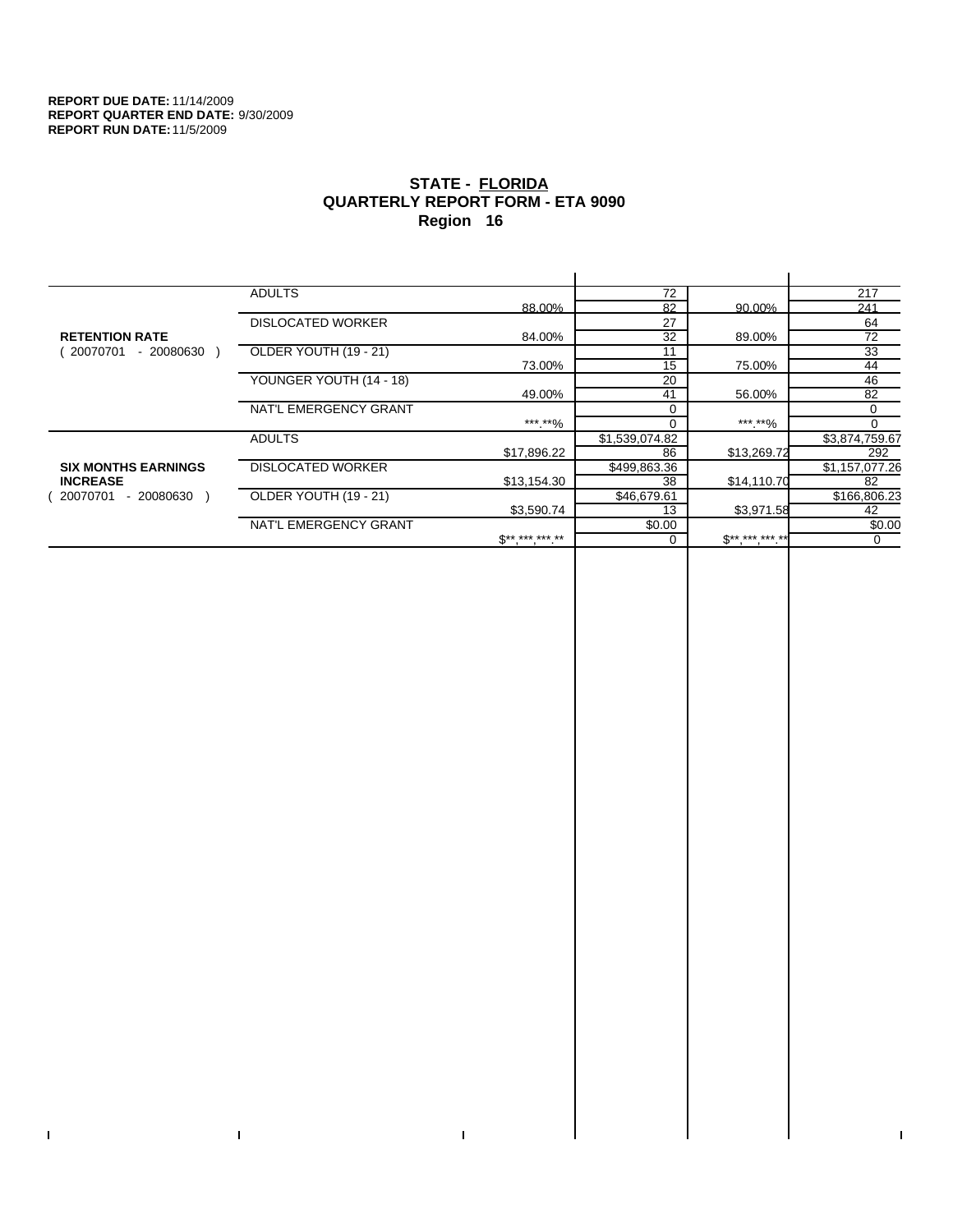| <b>PERFORMANCE ITEMS</b>                             | <b>PROGRAM GROUPS</b>                                        |                        | <b>CURRENT QUARTER</b> |                        | <b>CUMULATIVE</b>    |
|------------------------------------------------------|--------------------------------------------------------------|------------------------|------------------------|------------------------|----------------------|
| TIME PERIOD TO CUMULATE                              |                                                              |                        | (MOST RECENT)          | <b>4-QTR REPORTING</b> |                      |
| PERFORMANCE RESULTS                                  |                                                              |                        |                        |                        | <b>PERIOD</b>        |
|                                                      |                                                              |                        | <b>NUMERATOR</b>       |                        | <b>NUMERATOR</b>     |
|                                                      |                                                              | <b>VALUE</b>           | <b>DENOMINATOR</b>     | VALUE                  | <b>DENOMINATOR</b>   |
|                                                      | <b>TOTAL ADULT PARTICIPANT</b>                               | 812                    |                        | 945                    |                      |
|                                                      | <b>ADULT(SELF SERV ONLY)</b>                                 | -N/A-                  |                        | -N/A-                  |                      |
|                                                      | <b>ADULT</b>                                                 | 505                    |                        | 611                    |                      |
|                                                      | <b>DISLOCATED WORKER</b>                                     | 318                    |                        | 345                    |                      |
|                                                      | NAT'L EMERGENCY GRANT                                        | 0                      |                        |                        |                      |
|                                                      | <b>RECEIVED TRAINING SERVICES</b>                            | 393                    |                        | 573                    |                      |
| <b>TOTAL PARTICIPANTS</b>                            | <b>ADULT</b>                                                 | 285                    |                        | 417                    |                      |
| $(20081001 - 20090930)$                              | <b>DISLOCATED WORKER</b><br>TOTAL YOUTH (14-21) PARTICIPANTS | 114                    |                        | 163                    |                      |
|                                                      | YOUNGER YOUTH (14-18                                         | 291<br>172             |                        | 382<br>232             |                      |
|                                                      | OLDER YOUTH (19-21)                                          | 119                    |                        | 150                    |                      |
|                                                      | OUT-OF-SCHOOL YOUTH                                          | 160                    |                        | 231                    |                      |
|                                                      | IN-SCHOOL YOUTH                                              | 131                    |                        | 151                    |                      |
|                                                      | <b>TOTAL ADULT EXITERS</b>                                   | 71                     |                        | 168                    |                      |
|                                                      | ADULT(SELF-SERV ONLY                                         | $-N/A-$                |                        | $-N/A-$                |                      |
|                                                      | <b>ADULT</b>                                                 | 60                     |                        | 131                    |                      |
|                                                      | <b>DISLOCATED WORKER</b>                                     | 11                     |                        | 40                     |                      |
| <b>TOTAL EXITERS</b>                                 | NAT'L EMERGENCY GRANT                                        | $\mathbf{1}$<br>60     |                        | 2<br>119               |                      |
| $(20080701 - 20090630)$                              | TOTAL YOUTH(14-21)<br>YOUNGER YOUTH(14-18)                   | 40                     |                        | 77                     |                      |
|                                                      | OLDER YOUTH(19-21)                                           | $\overline{20}$        |                        | $\overline{42}$        |                      |
|                                                      | OUT-OF-SCHOOL YOUTH                                          | 43                     |                        | 92                     |                      |
|                                                      | IN-SCHOOL YOUTH                                              | 17                     |                        | 27                     |                      |
|                                                      |                                                              |                        |                        |                        |                      |
| <b>PERFORMANCE ITEMS</b>                             | <b>PROGRAM GROUPS</b>                                        | <b>CURRENT QUARTER</b> |                        |                        | <b>CUMULATIVE</b>    |
| TIME PERIOD TO CUMULATE                              |                                                              | (MOST RECENT)          |                        | <b>4-QTR REPORTING</b> |                      |
| PERFORMANCE RESULTS                                  |                                                              |                        |                        |                        | <b>PERIOD</b>        |
|                                                      |                                                              |                        | <b>NUMERATOR</b>       |                        | <b>NUMERATOR</b>     |
|                                                      |                                                              | <b>VALUE</b>           | <b>DENOMINATOR</b>     | <b>VALUE</b>           | <b>DENOMINATOR</b>   |
| <b>PLACEMENT IN EMPLOYMENT</b>                       | <b>WIA YOUTH (14 - 21)</b>                                   |                        | 10                     |                        | 76                   |
| <b>OR EDUCATION</b>                                  | $(20080101 - 20081231)$                                      | 100.00%                | 10                     | 60.00%                 | 126                  |
| <b>ATTAINMENT OF DEGREE</b>                          | <b>WIA YOUTH (14 - 21)</b>                                   |                        | 11                     |                        | 115                  |
| OR CERTIFICATE                                       | $(20080101 - 20081231)$                                      | 100.00%                | 11                     | 84.00%                 | 137                  |
| <b>LITERACY OR NUMERACY</b>                          | <b>WIA YOUTH (14 - 21)</b>                                   |                        | $-N/A$ -               |                        | -N/A-                |
| <b>GAINS</b><br>YOUTH DIPLOMA OR                     | 20080101 - 20081231                                          |                        | $-N/A-$                |                        | $-N/A-$              |
| <b>EQUIVALENT RATE</b>                               | WIA YOUNGER YOUTH (14 - 18)<br>$(20080701 - 20090630)$       | 64.00%                 | 21<br>33               | 49.00%                 | 31<br>63             |
| <b>SKILL ATTAINMENT RATE</b>                         | WIA YOUNGER YOUTH (14 - 18)                                  |                        |                        |                        |                      |
|                                                      | (20080701 - 20090630                                         |                        |                        |                        |                      |
|                                                      | <b>ADULTS</b>                                                |                        | 13                     |                        | 83.00                |
|                                                      |                                                              | 100.00%                | 13                     | 89.00%                 | 93                   |
|                                                      | <b>DISLOCATED WORKER</b>                                     |                        | 5                      |                        | 46.00                |
|                                                      |                                                              | 100.00%                | 5                      | 94.00%                 | 49                   |
| <b>ENTERED EMPLOYMENT RATE OLDER YOUTH (19 - 21)</b> |                                                              |                        | 4                      |                        | 29                   |
| $(20080101 - 20081231)$                              | NAT'L EMERGENCY GRANT                                        | 100.00%                | 4<br>0                 | 78.00%                 | $\overline{37}$<br>0 |
|                                                      |                                                              | ***.**%                | 0                      | 0.00%                  | 2                    |
|                                                      | <b>ADULTS</b>                                                |                        | 10                     |                        | 99                   |
| <b>EMPLOYMENT &amp; CREDENTIAL</b>                   |                                                              | 77.00%                 | 13                     | 64.00%                 | 155                  |
| ADULT/DISLOCATED WORKER DISLOCATED WORKER            |                                                              |                        | 0                      |                        | 17                   |
| OR CREDENTIAL RATES                                  |                                                              | $0.00\%$               | $\mathbf{1}$           | 52.00%                 | 33                   |
| <b>OLDER YOUTH</b><br>20080101 - 20081231            | OLDER YOUTH (19 - 21)                                        | 100.00%                | 6<br>6                 | 66.00%                 | 27<br>41             |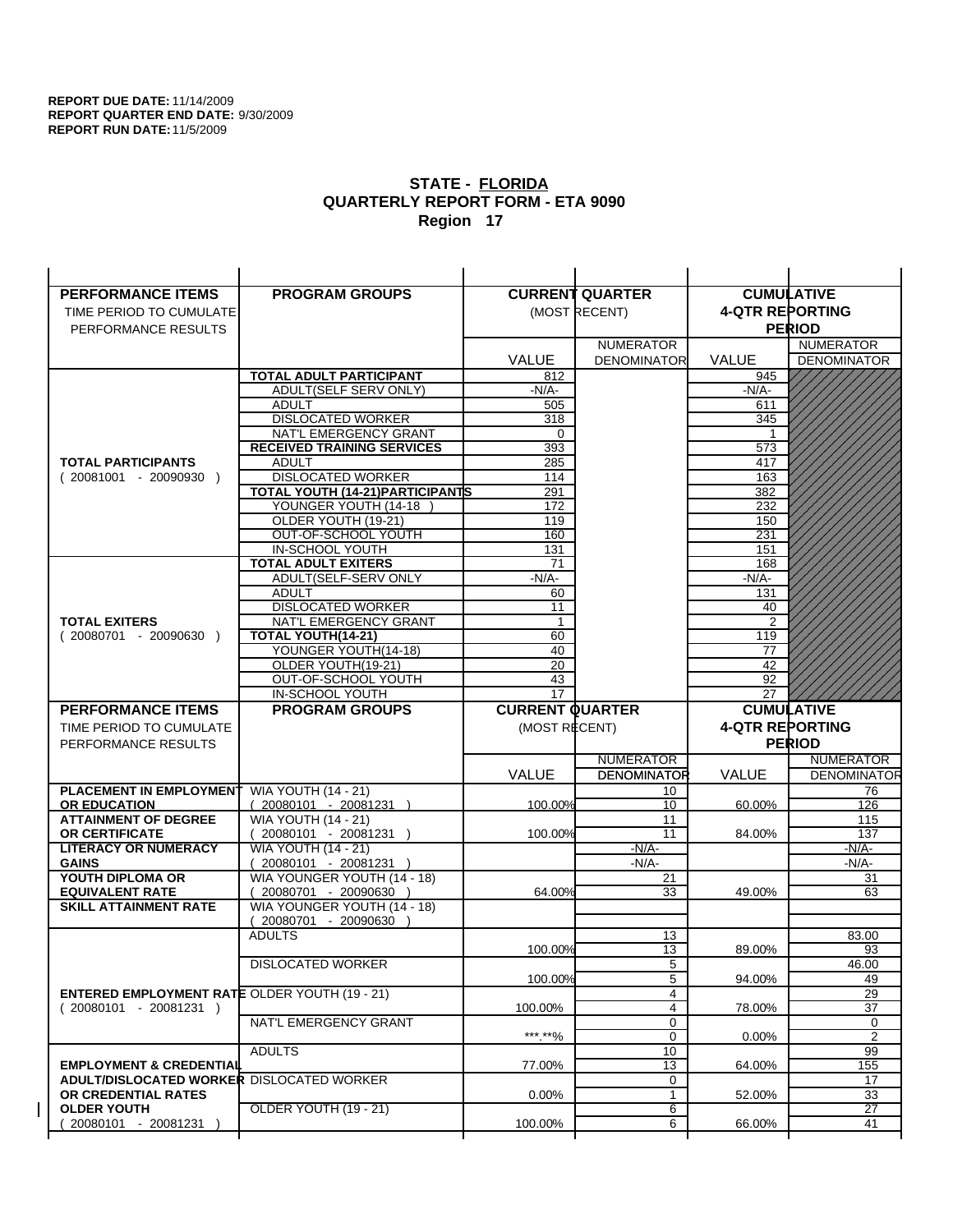$\bar{\Gamma}$ 

 $\mathbf{I}$ 

# **STATE - FLORIDA QUARTERLY REPORT FORM - ETA 9090 Region 17**

|                            | <b>ADULTS</b>            |            | 64           |             | 148            |
|----------------------------|--------------------------|------------|--------------|-------------|----------------|
|                            |                          | 97.00%     | 66           | 97.00%      | 152            |
|                            | <b>DISLOCATED WORKER</b> |            | 15           |             | 48             |
| <b>RETENTION RATE</b>      |                          | 94.00%     | 16           | 92.00%      | 52             |
| 20070701<br>- 20080630     | OLDER YOUTH (19 - 21)    |            | 6            |             | 17             |
|                            |                          | 60.00%     | 10           | 61.00%      | 28             |
|                            | YOUNGER YOUTH (14 - 18)  |            | 20           |             | 36             |
|                            |                          | 39.00%     | 51           | 43.00%      | 83             |
|                            | NAT'L EMERGENCY GRANT    |            |              |             | 0              |
|                            |                          | ***.**%    |              | 0.00%       |                |
|                            | <b>ADULTS</b>            |            | \$661,633.42 |             | \$1,743,967.67 |
|                            |                          | \$8,940.99 | 74           | \$10,139.35 | 172            |
| <b>SIX MONTHS EARNINGS</b> | <b>DISLOCATED WORKER</b> |            | \$123,356.14 |             | \$615,626.14   |
| <b>INCREASE</b>            |                          | \$7,256.24 | 17           | \$10,614.24 | 58             |
| - 20080630<br>20070701     | OLDER YOUTH (19 - 21)    |            | \$25,464.21  |             | \$40,750.89    |
|                            |                          | \$2,546.42 | 10           | \$1,509.29  | 27             |
|                            | NAT'L EMERGENCY GRANT    |            | \$0.00       |             | \$0.00         |
|                            |                          | \$0.00     |              | \$0.00      | 3              |
|                            |                          |            |              |             |                |

 $\bar{\Gamma}$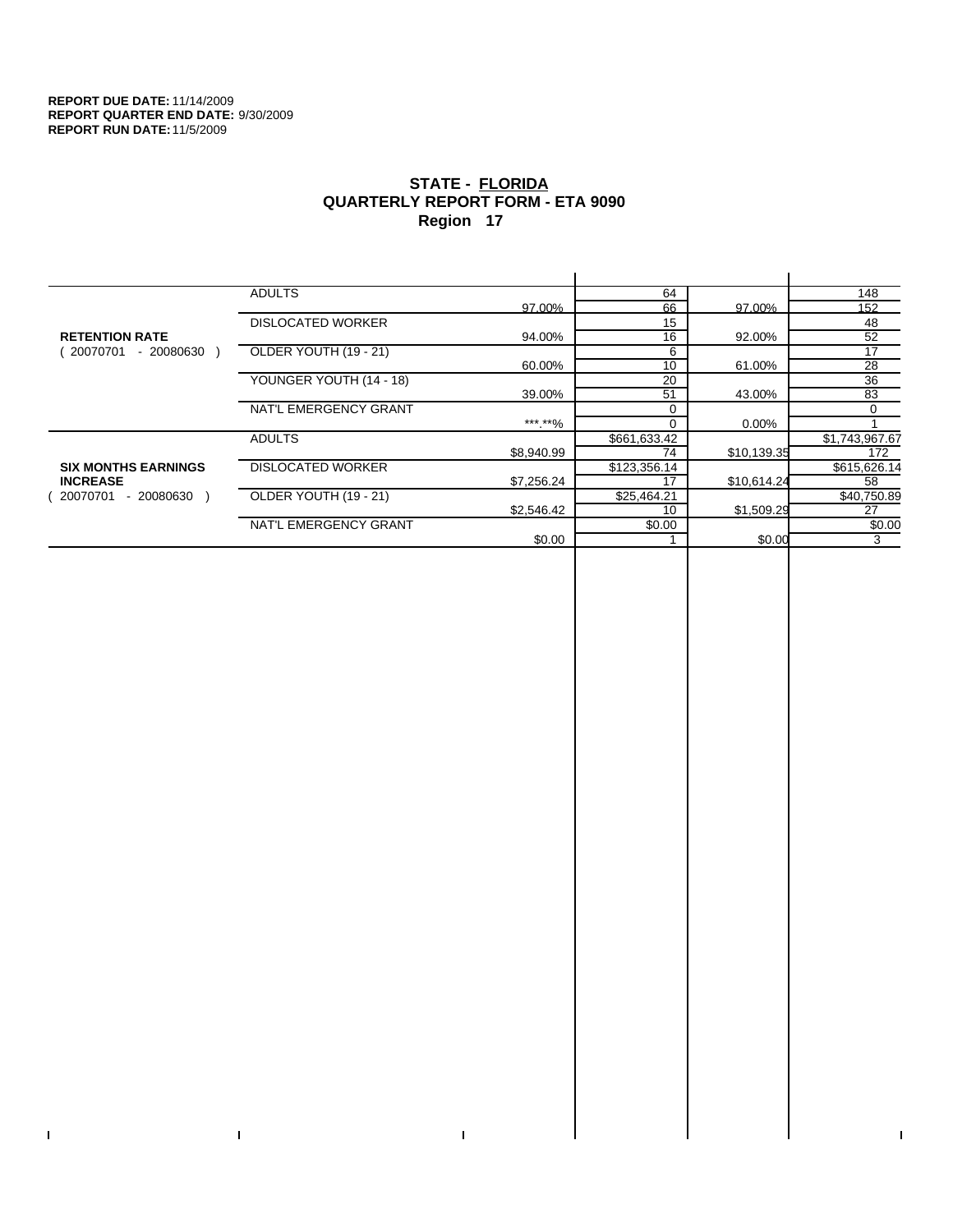$\overline{1}$ 

| <b>PERFORMANCE ITEMS</b>                             | <b>PROGRAM GROUPS</b>                                |                        | <b>CURRENT QUARTER</b> |                        | <b>CUMULATIVE</b>  |
|------------------------------------------------------|------------------------------------------------------|------------------------|------------------------|------------------------|--------------------|
| TIME PERIOD TO CUMULATE                              |                                                      |                        | (MOST RECENT)          | <b>4-QTR REPORTING</b> |                    |
| PERFORMANCE RESULTS                                  |                                                      |                        |                        |                        | <b>PERIOD</b>      |
|                                                      |                                                      |                        | <b>NUMERATOR</b>       |                        | <b>NUMERATOR</b>   |
|                                                      |                                                      | <b>VALUE</b>           | <b>DENOMINATOR</b>     | <b>VALUE</b>           | <b>DENOMINATOR</b> |
|                                                      | TOTAL ADULT PARTICIPANT                              | 360                    |                        | 704                    |                    |
|                                                      | ADULT(SELF SERV ONLY)                                | -N/A-                  |                        | $-N/A-$                |                    |
|                                                      | <b>ADULT</b>                                         | 220                    |                        | 541                    |                    |
|                                                      | <b>DISLOCATED WORKER</b>                             | 151                    |                        | 176                    |                    |
|                                                      | NAT'L EMERGENCY GRANT                                | 0                      |                        | $\Omega$               |                    |
|                                                      | <b>RECEIVED TRAINING SERVICES</b>                    | 236                    |                        | 590                    |                    |
| <b>TOTAL PARTICIPANTS</b>                            | <b>ADULT</b>                                         | 164                    |                        | 505                    |                    |
| $(20081001 - 20090930)$                              | <b>DISLOCATED WORKER</b>                             | 79                     |                        | 96                     |                    |
|                                                      | <b>TOTAL YOUTH (14-21) PARTICIPANTS</b>              | 94                     |                        | 124                    |                    |
|                                                      | YOUNGER YOUTH (14-18                                 | 52                     |                        | 78                     |                    |
|                                                      | OLDER YOUTH (19-21)<br>OUT-OF-SCHOOL YOUTH           | 42<br>$\overline{42}$  |                        | 46<br>44               |                    |
|                                                      | IN-SCHOOL YOUTH                                      | 52                     |                        | 80                     |                    |
|                                                      | <b>TOTAL ADULT EXITERS</b>                           | 305                    |                        | 425                    |                    |
|                                                      | ADULT(SELF-SERV ONLY                                 | $-N/A-$                |                        | $-N/A-$                |                    |
|                                                      | <b>ADULT</b>                                         | 295                    |                        | 396                    |                    |
|                                                      | <b>DISLOCATED WORKER</b>                             | 12                     |                        | 31                     |                    |
| <b>TOTAL EXITERS</b>                                 | NAT'L EMERGENCY GRANT                                | 0                      |                        | 0                      |                    |
| $(20080701 - 20090630)$                              | <b>TOTAL YOUTH(14-21)</b>                            | 28                     |                        | 34                     |                    |
|                                                      | YOUNGER YOUTH(14-18)                                 | 24                     |                        | 28                     |                    |
|                                                      | OLDER YOUTH(19-21)                                   | $\overline{4}$         |                        | 6                      |                    |
|                                                      | OUT-OF-SCHOOL YOUTH                                  | 1                      |                        | 5                      |                    |
|                                                      | IN-SCHOOL YOUTH                                      | 27                     |                        | 29                     |                    |
|                                                      |                                                      |                        |                        |                        |                    |
| <b>PERFORMANCE ITEMS</b>                             | <b>PROGRAM GROUPS</b>                                | <b>CURRENT QUARTER</b> |                        |                        | <b>CUMULATIVE</b>  |
| TIME PERIOD TO CUMULATE                              |                                                      | (MOST RECENT)          |                        | <b>4-QTR REPORTING</b> |                    |
| PERFORMANCE RESULTS                                  |                                                      |                        |                        |                        | <b>PERIOD</b>      |
|                                                      |                                                      |                        | <b>NUMERATOR</b>       |                        | <b>NUMERATOR</b>   |
|                                                      |                                                      | <b>VALUE</b>           | <b>DENOMINATOR</b>     | <b>VALUE</b>           | <b>DENOMINATOR</b> |
| PLACEMENT IN EMPLOYMENT                              | <b>WIA YOUTH (14 - 21)</b>                           |                        | 0                      |                        | 20                 |
| <b>OR EDUCATION</b>                                  | $(20080101 - 20081231)$                              | 0.00%                  | $\mathbf{1}$           | 36.00%                 | 55                 |
| <b>ATTAINMENT OF DEGREE</b>                          | <b>WIA YOUTH (14 - 21)</b>                           |                        | $\mathbf{1}$           |                        | 51                 |
| <b>OR CERTIFICATE</b>                                | $(20080101 - 20081231)$                              | 100.00%                | $\mathbf{1}$           | 88.00%                 | 58                 |
| <b>LITERACY OR NUMERACY</b>                          | <b>WIA YOUTH (14 - 21)</b>                           |                        | $-N/A-$                |                        | -N/A-              |
| <b>GAINS</b>                                         | 20080101 - 20081231                                  |                        | $-N/A-$                |                        | $-N/A-$            |
| YOUTH DIPLOMA OR<br><b>EQUIVALENT RATE</b>           | WIA YOUNGER YOUTH (14 - 18)<br>20080701 - 20090630 ) | 88.00%                 | 14<br>16               | 89.00%                 | 16<br>18           |
| <b>SKILL ATTAINMENT RATE</b>                         | WIA YOUNGER YOUTH (14 - 18)                          |                        |                        |                        |                    |
|                                                      | (20080701 - 20090630                                 |                        |                        |                        |                    |
|                                                      | <b>ADULTS</b>                                        |                        | 5                      |                        | 28.00              |
|                                                      |                                                      | 100.00%                | 5                      | 82.00%                 | 34                 |
|                                                      | <b>DISLOCATED WORKER</b>                             |                        | $\overline{2}$         |                        | 16.00              |
|                                                      |                                                      | 67.00%                 | 3                      | 89.00%                 | 18                 |
| <b>ENTERED EMPLOYMENT RATE OLDER YOUTH (19 - 21)</b> |                                                      |                        | 0                      |                        | 6                  |
| $(20080101 - 20081231)$                              |                                                      | ***.**%                | 0                      | 75.00%                 | 8                  |
|                                                      | NAT'L EMERGENCY GRANT                                |                        | 0                      |                        | 0                  |
|                                                      |                                                      | ***.**%                | 0                      | ***.**%                | 0                  |
| <b>EMPLOYMENT &amp; CREDENTIAL</b>                   | <b>ADULTS</b>                                        | 100.00%                | 19<br>19               | 85.00%                 | 115<br>136         |
| <b>ADULT/DISLOCATED WORKER DISLOCATED WORKER</b>     |                                                      |                        | 1                      |                        | 12                 |
| OR CREDENTIAL RATES                                  |                                                      | 50.00%                 | $\overline{2}$         | 75.00%                 | 16                 |
| <b>OLDER YOUTH</b>                                   | <b>OLDER YOUTH (19 - 21)</b>                         |                        | 0                      |                        | 5                  |
| 20080101 - 20081231                                  |                                                      | ***.**%                | 0                      | 56.00%                 | 9                  |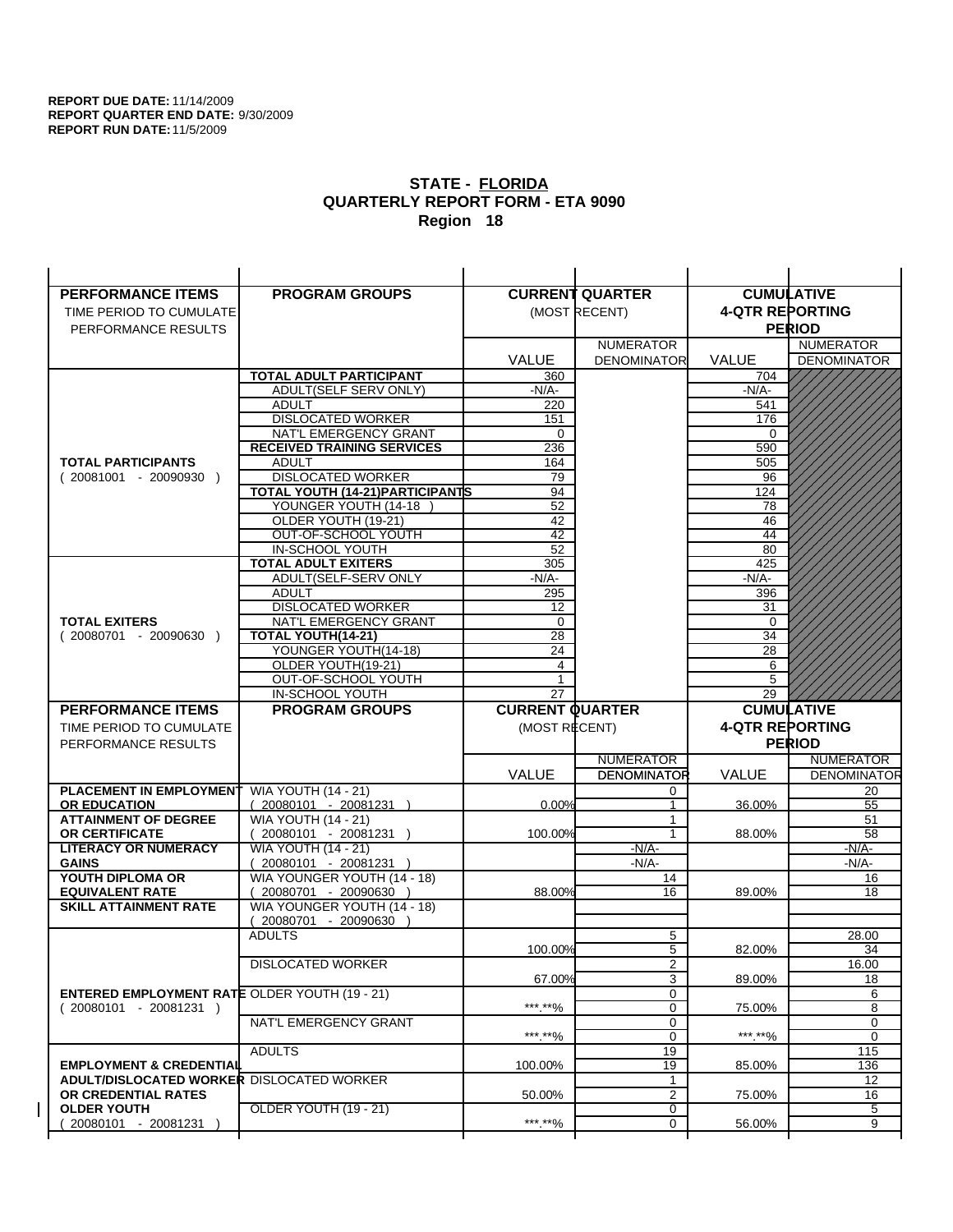$\bar{\Gamma}$ 

 $\mathbf{I}$ 

# **STATE - FLORIDA QUARTERLY REPORT FORM - ETA 9090 Region 18**

|                            | <b>ADULTS</b>            |              | 9            |                     | 72             |
|----------------------------|--------------------------|--------------|--------------|---------------------|----------------|
|                            |                          | 69.00%       | 13           | 90.00%              | 80             |
|                            | <b>DISLOCATED WORKER</b> |              | 2            |                     | 8              |
| <b>RETENTION RATE</b>      |                          | 50.00%       | 4            | 73.00%              | 11             |
| 20070701<br>- 20080630     | OLDER YOUTH (19 - 21)    |              | 2            |                     | 10             |
|                            |                          | 67.00%       | 3            | 83.00%              | 12             |
|                            | YOUNGER YOUTH (14 - 18)  |              | 12           |                     | 13             |
|                            |                          | 48.00%       | 25           | 46.00%              | 28             |
|                            | NAT'L EMERGENCY GRANT    |              |              |                     | 0              |
|                            |                          | *** **%      |              | *** **%             | 0              |
|                            | <b>ADULTS</b>            |              | \$167,002.04 |                     | \$1,232,043.53 |
|                            |                          | \$8,789.58   | 19           | \$14,161.42         | 87             |
| <b>SIX MONTHS EARNINGS</b> | <b>DISLOCATED WORKER</b> |              | \$41,733.11  |                     | \$159,939.11   |
| <b>INCREASE</b>            |                          | \$8,346.62   |              | \$13,328.26         | 12             |
| - 20080630<br>20070701     | OLDER YOUTH (19 - 21)    |              | \$6,640.00   |                     | \$48,596.99    |
|                            |                          | \$3,320.00   |              | \$4,859.70          | 10             |
|                            | NAT'L EMERGENCY GRANT    |              | \$0.00       |                     | \$0.00         |
|                            |                          | $S*********$ |              | $S^{**}$ *** *** ** | 0              |
|                            |                          |              |              |                     |                |

 $\bar{\Gamma}$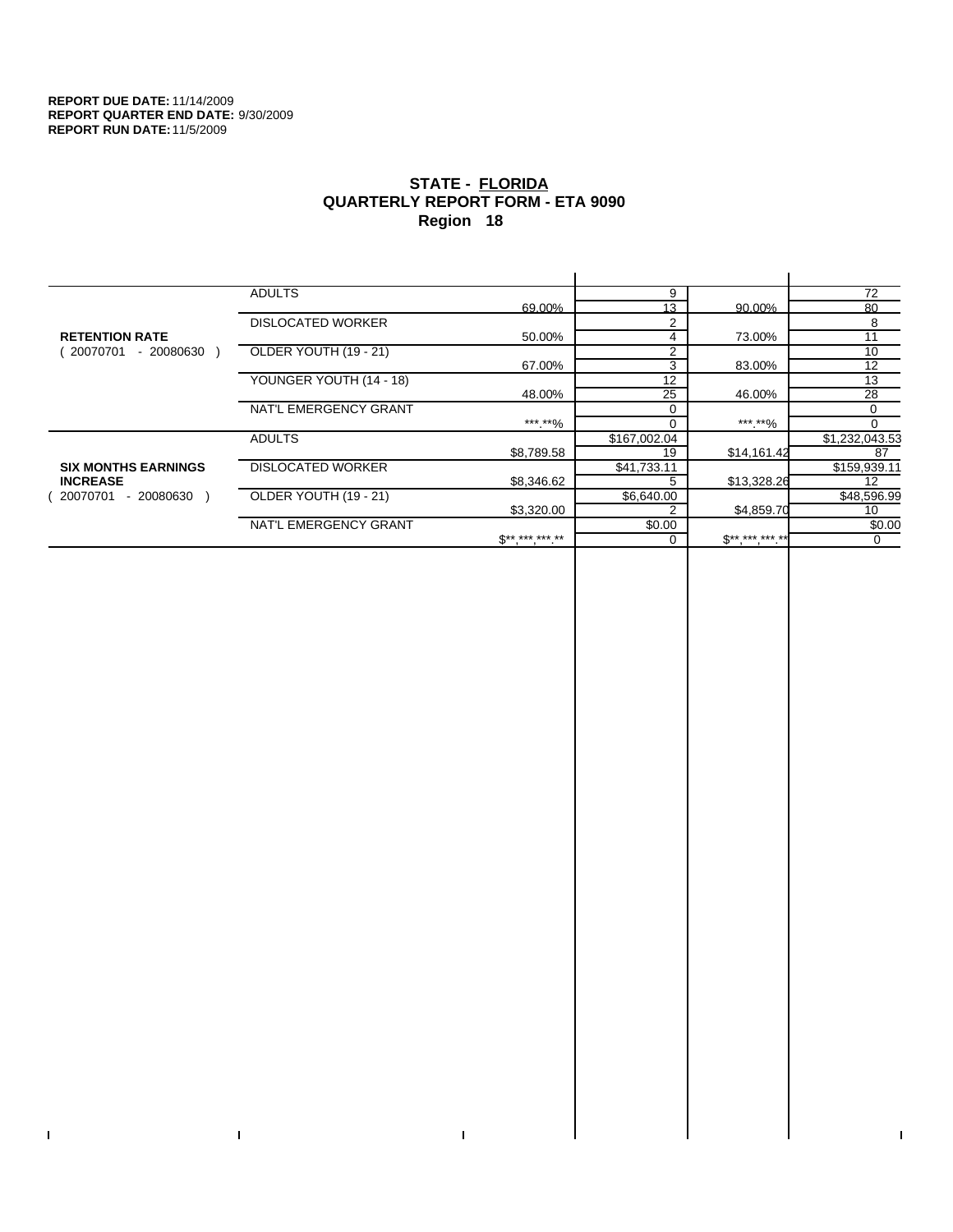| <b>PERFORMANCE ITEMS</b>                                                        | <b>PROGRAM GROUPS</b>                                |                        | <b>CURRENT QUARTER</b> |                        | <b>CUMULATIVE</b>  |
|---------------------------------------------------------------------------------|------------------------------------------------------|------------------------|------------------------|------------------------|--------------------|
| TIME PERIOD TO CUMULATE                                                         |                                                      |                        | (MOST RECENT)          | <b>4-QTR REPORTING</b> |                    |
| PERFORMANCE RESULTS                                                             |                                                      |                        |                        |                        | <b>PERIOD</b>      |
|                                                                                 |                                                      |                        | <b>NUMERATOR</b>       |                        | <b>NUMERATOR</b>   |
|                                                                                 |                                                      | <b>VALUE</b>           | <b>DENOMINATOR</b>     | VALUE                  | <b>DENOMINATOR</b> |
|                                                                                 | <b>TOTAL ADULT PARTICIPANT</b>                       | 150                    |                        | 223                    |                    |
|                                                                                 | ADULT(SELF SERV ONLY)                                | -N/A-                  |                        | -N/A-                  |                    |
|                                                                                 | <b>ADULT</b>                                         | 141                    |                        | 212                    |                    |
|                                                                                 | <b>DISLOCATED WORKER</b>                             | 9                      |                        | 11                     |                    |
|                                                                                 | NAT'L EMERGENCY GRANT                                | 0                      |                        | 0                      |                    |
| <b>TOTAL PARTICIPANTS</b>                                                       | <b>RECEIVED TRAINING SERVICES</b><br><b>ADULT</b>    | 138                    |                        | 207                    |                    |
| $(20081001 - 20090930)$                                                         | <b>DISLOCATED WORKER</b>                             | 129<br>9               |                        | 197<br>10              |                    |
|                                                                                 | TOTAL YOUTH (14-21) PARTICIPANTS                     | 108                    |                        | 139                    |                    |
|                                                                                 | YOUNGER YOUTH (14-18                                 | 79                     |                        | 101                    |                    |
|                                                                                 | OLDER YOUTH (19-21)                                  | 29                     |                        | 38                     |                    |
|                                                                                 | OUT-OF-SCHOOL YOUTH                                  | $\overline{35}$        |                        | 54                     |                    |
|                                                                                 | IN-SCHOOL YOUTH                                      | 73                     |                        | 85                     |                    |
|                                                                                 | <b>TOTAL ADULT EXITERS</b>                           | 21                     |                        | 136                    |                    |
|                                                                                 | ADULT(SELF-SERV ONLY                                 | $-N/A-$                |                        | -N/A-                  |                    |
|                                                                                 | <b>ADULT</b>                                         | 21                     |                        | 133                    |                    |
| <b>TOTAL EXITERS</b>                                                            | <b>DISLOCATED WORKER</b><br>NAT'L EMERGENCY GRANT    | 0<br>$\mathbf 0$       |                        | 3<br>$\mathbf 0$       |                    |
| $(20080701 - 20090630)$                                                         | <b>TOTAL YOUTH(14-21)</b>                            | 6                      |                        | 42                     |                    |
|                                                                                 | YOUNGER YOUTH(14-18)                                 | 3                      |                        | 30                     |                    |
|                                                                                 | OLDER YOUTH(19-21)                                   | $\overline{3}$         |                        | 12                     |                    |
|                                                                                 | OUT-OF-SCHOOL YOUTH                                  | 4                      |                        | 23                     |                    |
|                                                                                 | IN-SCHOOL YOUTH                                      | $\overline{2}$         |                        | 19                     |                    |
|                                                                                 |                                                      |                        |                        |                        |                    |
| <b>PERFORMANCE ITEMS</b>                                                        | <b>PROGRAM GROUPS</b>                                | <b>CURRENT QUARTER</b> |                        |                        | <b>CUMULATIVE</b>  |
| TIME PERIOD TO CUMULATE                                                         |                                                      | (MOST RECENT)          |                        | <b>4-QTR REPORTING</b> |                    |
| PERFORMANCE RESULTS                                                             |                                                      |                        |                        |                        | <b>PERIOD</b>      |
|                                                                                 |                                                      |                        | <b>NUMERATOR</b>       |                        | <b>NUMERATOR</b>   |
|                                                                                 |                                                      | <b>VALUE</b>           | <b>DENOMINATOR</b>     | <b>VALUE</b>           | <b>DENOMINATOR</b> |
| <b>PLACEMENT IN EMPLOYMENT</b>                                                  | <b>WIA YOUTH (14 - 21)</b>                           |                        | 5                      |                        | 24                 |
| <b>OR EDUCATION</b>                                                             | $(20080101 - 20081231)$                              | 45.00%                 | 11                     | 60.00%                 | 40                 |
| <b>ATTAINMENT OF DEGREE</b>                                                     | <b>WIA YOUTH (14 - 21)</b>                           |                        | 12                     |                        | 32                 |
| OR CERTIFICATE                                                                  | 20080101 - 20081231 )                                | 100.00%                | 12                     | 71.00%                 | 45                 |
| <b>LITERACY OR NUMERACY</b>                                                     | <b>WIA YOUTH (14 - 21)</b>                           |                        | $-N/A$ -               |                        | -N/A-              |
| <b>GAINS</b><br>YOUTH DIPLOMA OR                                                | 20080101 - 20081231 )<br>WIA YOUNGER YOUTH (14 - 18) |                        | $-N/A-$<br>3           |                        | $-N/A-$<br>23      |
| <b>EQUIVALENT RATE</b>                                                          | 20080701 - 20090630 )                                | 100.00%                | 3                      | 88.00%                 | 26                 |
| <b>SKILL ATTAINMENT RATE</b>                                                    | WIA YOUNGER YOUTH (14 - 18)                          |                        |                        |                        |                    |
|                                                                                 | 20080701 - 20090630                                  |                        |                        |                        |                    |
|                                                                                 | <b>ADULTS</b>                                        |                        | 6                      |                        | 31.00              |
|                                                                                 |                                                      | 100.00%                | 6                      | 91.00%                 | 34                 |
|                                                                                 | <b>DISLOCATED WORKER</b>                             |                        | 1                      |                        | 6.00               |
|                                                                                 |                                                      | 100.00%                | 1                      | 86.00%                 | 7                  |
| <b>ENTERED EMPLOYMENT RATE OLDER YOUTH (19 - 21)</b><br>$(20080101 - 20081231)$ |                                                      |                        | 1<br>$\mathbf{1}$      |                        | 6                  |
|                                                                                 | NAT'L EMERGENCY GRANT                                | 100.00%                | 0                      | 67.00%                 | 9<br>0             |
|                                                                                 |                                                      | ***.**%                | 0                      | ***.**%                | 0                  |
|                                                                                 | <b>ADULTS</b>                                        |                        | 26                     |                        | 124                |
| <b>EMPLOYMENT &amp; CREDENTIAL</b>                                              |                                                      | 93.00%                 | 28                     | 95.00%                 | 130                |
| <b>ADULT/DISLOCATED WORKER DISLOCATED WORKER</b>                                |                                                      |                        | 0                      |                        | 2                  |
| OR CREDENTIAL RATES                                                             |                                                      | ***.**%                | 0                      | 50.00%                 | 4                  |
| <b>OLDER YOUTH</b><br>20080101 - 20081231                                       | OLDER YOUTH (19 - 21)                                | 100.00%                | 2<br>2                 | 40.00%                 | 6<br>15            |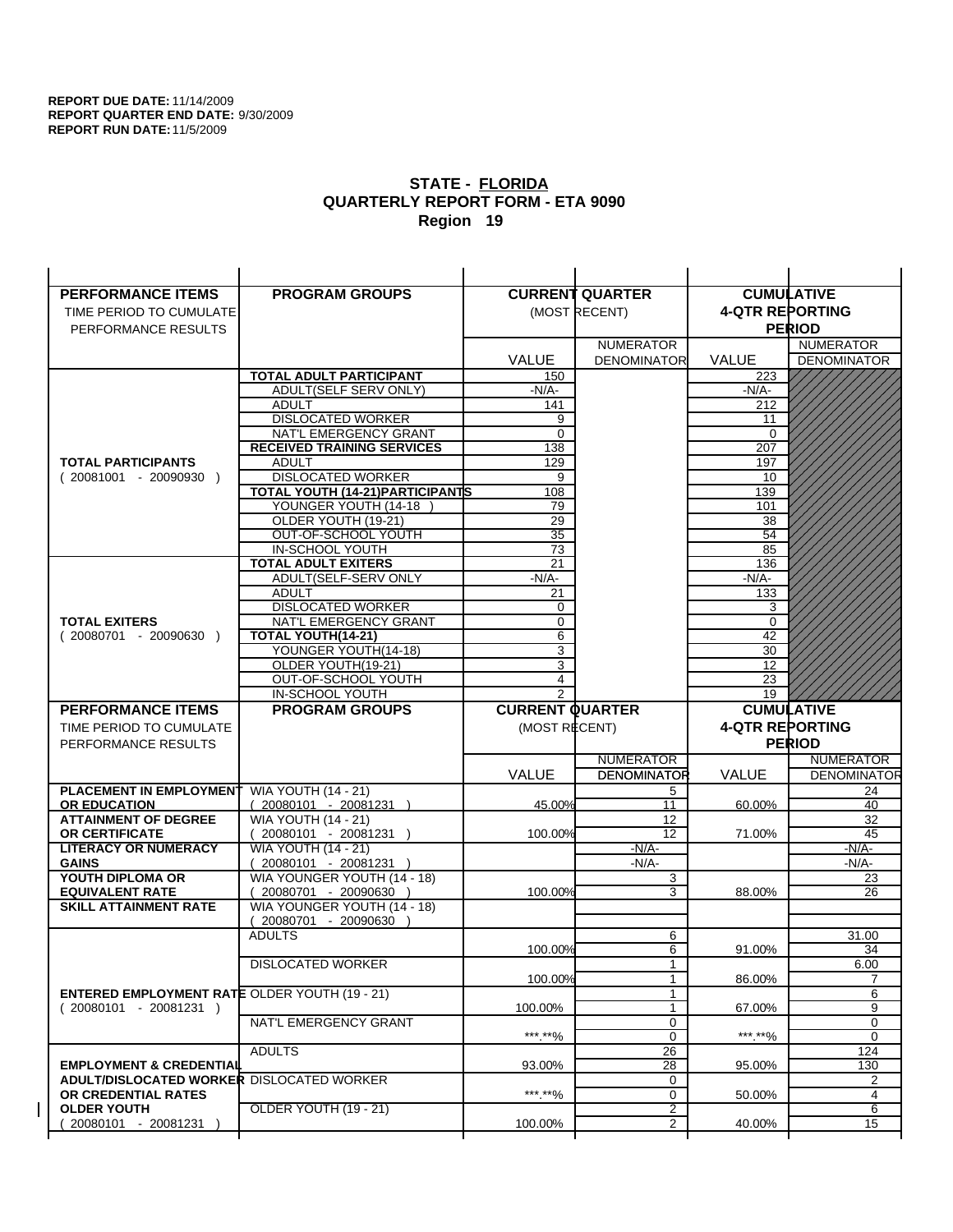$\mathbf I$ 

 $\Gamma$ 

# **STATE - FLORIDA QUARTERLY REPORT FORM - ETA 9090 Region 19**

|                            | <b>ADULTS</b>            |                | 21             |             | 78             |
|----------------------------|--------------------------|----------------|----------------|-------------|----------------|
|                            |                          | 91.00%         | 23             | 93.00%      | 84             |
|                            | <b>DISLOCATED WORKER</b> |                |                |             |                |
| <b>RETENTION RATE</b>      |                          | 50.00%         | $\overline{2}$ | 78.00%      | 9              |
| - 20080630<br>20070701     | OLDER YOUTH (19 - 21)    |                | 3              |             | 8              |
|                            |                          | 75.00%         | 4              | 73.00%      | 11             |
|                            | YOUNGER YOUTH (14 - 18)  |                | 2              |             | 30             |
|                            |                          | 40.00%         | 5              | 86.00%      | 35             |
|                            | NAT'L EMERGENCY GRANT    |                | 0              |             | 0              |
|                            |                          | *** **%        | 0              | *** **%     | 0              |
|                            | <b>ADULTS</b>            |                | \$283,554.20   |             | \$1,147,489.34 |
|                            |                          | \$10,502.01    | 27             | \$12,472.71 | 92             |
| <b>SIX MONTHS EARNINGS</b> | <b>DISLOCATED WORKER</b> |                | \$4,010.00     |             | \$85,407.37    |
| <b>INCREASE</b>            |                          | \$1,336.67     | 3              | \$8,540.74  | 10             |
| - 20080630 \<br>20070701   | OLDER YOUTH (19 - 21)    |                | \$16,372.00    |             | \$40,456.00    |
|                            |                          | \$5,457.33     | 3              | \$5,057.00  | 8              |
|                            | NAT'L EMERGENCY GRANT    |                | \$0.00         |             | \$0.00         |
|                            |                          | $S^{********}$ | 0              | $S********$ | 0              |
|                            |                          |                |                |             |                |

 $\bar{\Gamma}$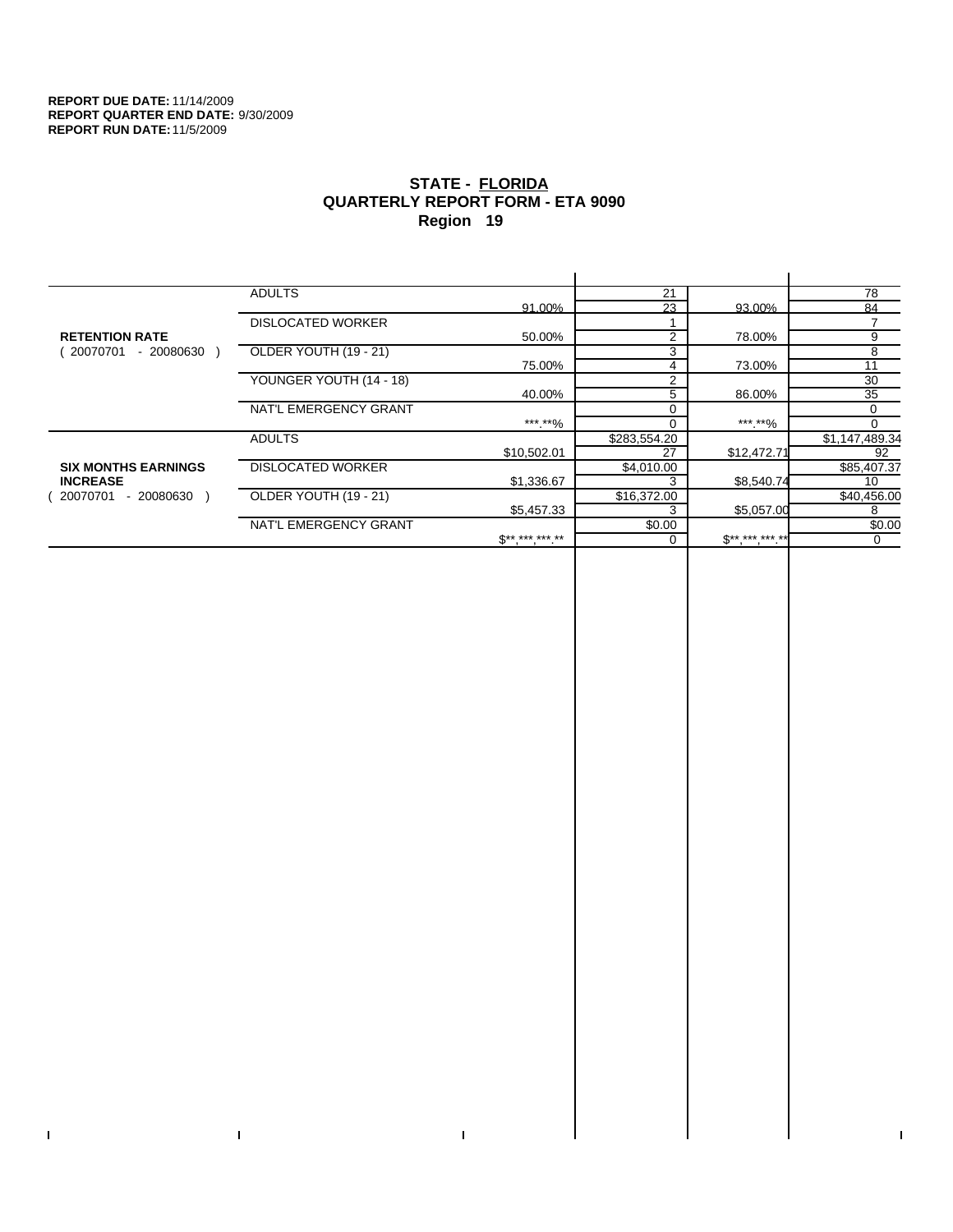| <b>PERFORMANCE ITEMS</b>                                                        | <b>PROGRAM GROUPS</b>                         |                        | <b>CURRENT QUARTER</b> |                        | <b>CUMULATIVE</b>  |
|---------------------------------------------------------------------------------|-----------------------------------------------|------------------------|------------------------|------------------------|--------------------|
| TIME PERIOD TO CUMULATE                                                         |                                               |                        | (MOST RECENT)          | <b>4-QTR REPORTING</b> |                    |
| PERFORMANCE RESULTS                                                             |                                               |                        |                        |                        | <b>PERIOD</b>      |
|                                                                                 |                                               |                        | <b>NUMERATOR</b>       |                        | <b>NUMERATOR</b>   |
|                                                                                 |                                               | <b>VALUE</b>           | <b>DENOMINATOR</b>     | <b>VALUE</b>           | <b>DENOMINATOR</b> |
|                                                                                 | TOTAL ADULT PARTICIPANT                       | 1044                   |                        | 1325                   |                    |
|                                                                                 | ADULT(SELF SERV ONLY)                         | $-N/A-$                |                        | -N/A-                  |                    |
|                                                                                 | <b>ADULT</b>                                  | 651                    |                        | 865                    |                    |
|                                                                                 | <b>DISLOCATED WORKER</b>                      | 406                    |                        | 475                    |                    |
|                                                                                 | NAT'L EMERGENCY GRANT                         | 5                      |                        |                        |                    |
|                                                                                 | <b>RECEIVED TRAINING SERVICES</b>             | 683                    |                        | 922                    |                    |
| <b>TOTAL PARTICIPANTS</b>                                                       | <b>ADULT</b>                                  | 455                    |                        | 646                    |                    |
| $(20081001 - 20090930)$                                                         | <b>DISLOCATED WORKER</b>                      | 237                    |                        | 287                    |                    |
|                                                                                 | TOTAL YOUTH (14-21) PARTICIPANTS              | 173                    |                        | 326                    |                    |
|                                                                                 | YOUNGER YOUTH (14-18                          | 152                    |                        | 265                    |                    |
|                                                                                 | OLDER YOUTH (19-21)                           | 21                     |                        | 61                     |                    |
|                                                                                 | OUT-OF-SCHOOL YOUTH                           | $\overline{70}$        |                        | 129                    |                    |
|                                                                                 | IN-SCHOOL YOUTH<br><b>TOTAL ADULT EXITERS</b> | 103<br>123             |                        | 197<br>345             |                    |
|                                                                                 | ADULT(SELF-SERV ONLY                          | $-N/A-$                |                        | $-N/A-$                |                    |
|                                                                                 | <b>ADULT</b>                                  | 110                    |                        | 263                    |                    |
|                                                                                 | <b>DISLOCATED WORKER</b>                      | 14                     |                        | 84                     |                    |
| <b>TOTAL EXITERS</b>                                                            | NAT'L EMERGENCY GRANT                         | 0                      |                        | 2                      |                    |
| $(20080701 - 20090630)$                                                         | TOTAL YOUTH(14-21)                            | 118                    |                        | 171                    |                    |
|                                                                                 | YOUNGER YOUTH(14-18)                          | 94                     |                        | 128                    |                    |
|                                                                                 | OLDER YOUTH(19-21)                            | 24                     |                        | 43                     |                    |
|                                                                                 | OUT-OF-SCHOOL YOUTH                           | 33                     |                        | 69                     |                    |
|                                                                                 | IN-SCHOOL YOUTH                               | 85                     |                        | 102                    |                    |
|                                                                                 |                                               |                        |                        |                        |                    |
| <b>PERFORMANCE ITEMS</b>                                                        | <b>PROGRAM GROUPS</b>                         | <b>CURRENT QUARTER</b> |                        |                        | <b>CUMULATIVE</b>  |
| TIME PERIOD TO CUMULATE                                                         |                                               | (MOST RECENT)          |                        | <b>4-QTR REPORTING</b> |                    |
| PERFORMANCE RESULTS                                                             |                                               |                        |                        |                        | <b>PERIOD</b>      |
|                                                                                 |                                               |                        | <b>NUMERATOR</b>       |                        | <b>NUMERATOR</b>   |
|                                                                                 |                                               | <b>VALUE</b>           | <b>DENOMINATOR</b>     | <b>VALUE</b>           | <b>DENOMINATOR</b> |
| PLACEMENT IN EMPLOYMENT                                                         | <b>WIA YOUTH (14 - 21)</b>                    |                        | 4                      |                        | 63                 |
| <b>OR EDUCATION</b>                                                             | $(20080101 - 20081231)$                       | 44.00%                 | 9                      | 51.00%                 | 124                |
| <b>ATTAINMENT OF DEGREE</b>                                                     | <b>WIA YOUTH (14 - 21)</b>                    |                        | 9                      |                        | 125                |
| <b>OR CERTIFICATE</b>                                                           | $(20080101 - 20081231)$                       | 82.00%                 | 11                     | 91.00%                 | 137                |
| <b>LITERACY OR NUMERACY</b>                                                     | <b>WIA YOUTH (14 - 21)</b>                    |                        | $-N/A-$                |                        | -N/A-              |
| <b>GAINS</b>                                                                    | 20080101 - 20081231                           |                        | $-N/A-$                |                        | $-N/A-$            |
| YOUTH DIPLOMA OR                                                                | WIA YOUNGER YOUTH (14 - 18)                   |                        | 51                     |                        | 66                 |
| <b>EQUIVALENT RATE</b>                                                          | 20080701 - 20090630 )                         | 78.00%                 | 65                     | 75.00%                 | 88                 |
| <b>SKILL ATTAINMENT RATE</b>                                                    | WIA YOUNGER YOUTH (14 - 18)                   |                        |                        |                        |                    |
|                                                                                 | (20080701 - 20090630                          |                        |                        |                        |                    |
|                                                                                 | <b>ADULTS</b>                                 |                        | 21                     |                        | 70.00              |
|                                                                                 |                                               | 60.00%                 | 35                     | 77.00%                 | 91                 |
|                                                                                 | <b>DISLOCATED WORKER</b>                      |                        | $\overline{26}$        |                        | 94.00              |
|                                                                                 |                                               | 62.00%                 | 42                     | 78.00%                 | 121<br>13          |
| <b>ENTERED EMPLOYMENT RATE OLDER YOUTH (19 - 21)</b><br>$(20080101 - 20081231)$ |                                               | 33.00%                 | 3                      | 36.00%                 | 36                 |
|                                                                                 | NAT'L EMERGENCY GRANT                         |                        | $\mathbf{1}$           |                        | 1                  |
|                                                                                 |                                               | 100.00%                | 1                      | 100.00%                | $\mathbf{1}$       |
|                                                                                 | <b>ADULTS</b>                                 |                        | 28                     |                        | 126                |
| <b>EMPLOYMENT &amp; CREDENTIAL</b>                                              |                                               | 50.00%                 | 56                     | 64.00%                 | 198                |
| <b>ADULT/DISLOCATED WORKER DISLOCATED WORKER</b>                                |                                               |                        | 8                      |                        | 40                 |
| OR CREDENTIAL RATES                                                             |                                               | 30.00%                 | 27                     | 53.00%                 | 75                 |
| <b>OLDER YOUTH</b><br>20080101 - 20081231                                       | <b>OLDER YOUTH (19 - 21)</b>                  | 50.00%                 | 2<br>4                 | 42.00%                 | 21<br>50           |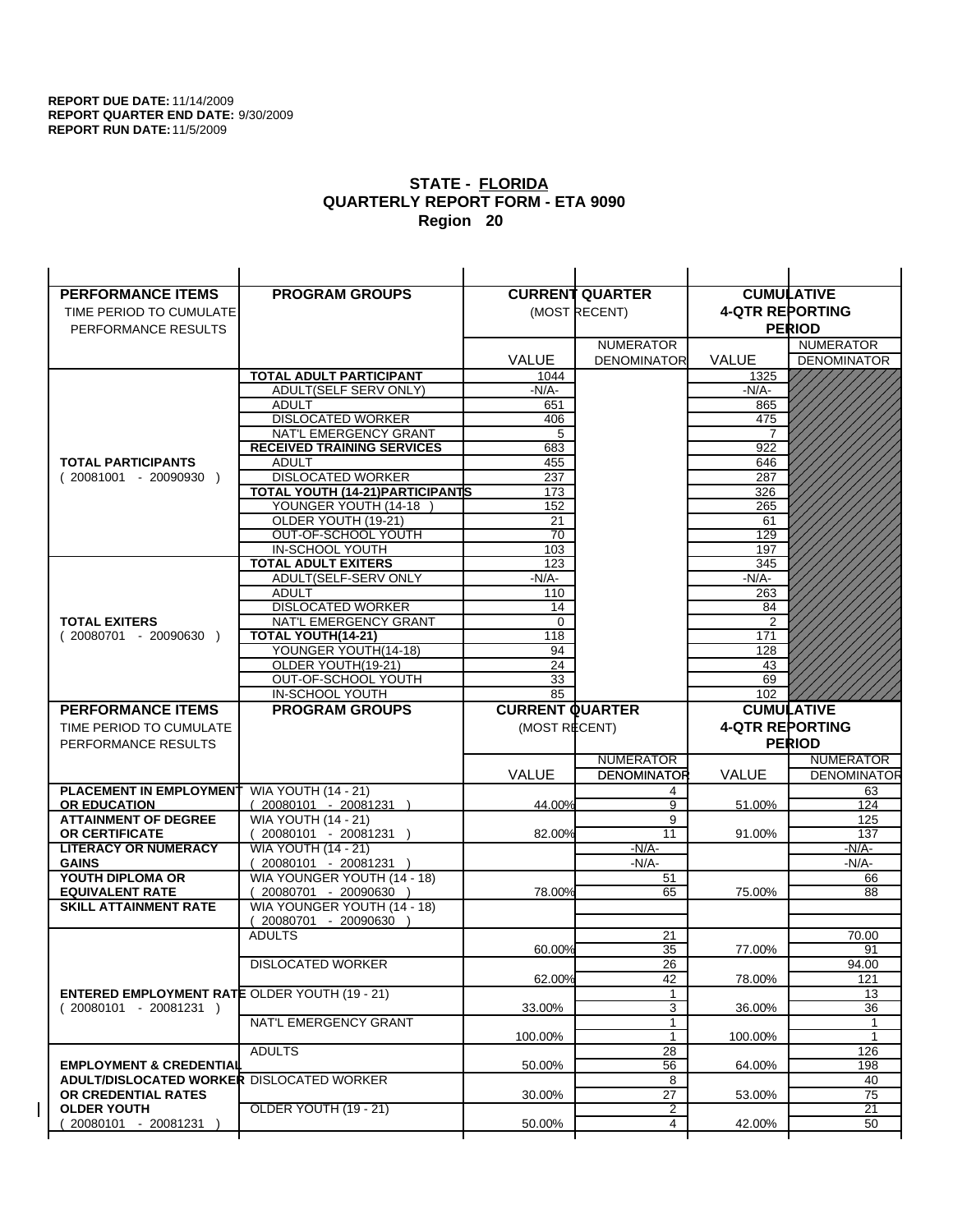$\bar{\Gamma}$ 

 $\Gamma$ 

# **STATE - FLORIDA QUARTERLY REPORT FORM - ETA 9090 Region 20**

|                            | <b>ADULTS</b>            |              | 38           |              | 245            |
|----------------------------|--------------------------|--------------|--------------|--------------|----------------|
|                            |                          | 86.00%       | 44           | 90.00%       | 271            |
|                            | <b>DISLOCATED WORKER</b> |              | 21           |              | 106            |
| <b>RETENTION RATE</b>      |                          | 88.00%       | 24           | 83.00%       | 128            |
| 20070701<br>- 20080630     | OLDER YOUTH (19 - 21)    |              | 6            |              | 18             |
|                            |                          | 40.00%       | 15           | 62.00%       | 29             |
|                            | YOUNGER YOUTH (14 - 18)  |              | 18           |              | 41             |
|                            |                          | 33.00%       | 55           | 46.00%       | 90             |
|                            | NAT'L EMERGENCY GRANT    |              | $\Omega$     |              | 0              |
|                            |                          | ***.**%      |              | *** **%      |                |
|                            | <b>ADULTS</b>            |              | \$951,398.42 |              | \$4,694,676.76 |
|                            |                          | \$18,654.87  | 51           | \$14,763.13  | 318            |
| <b>SIX MONTHS EARNINGS</b> | <b>DISLOCATED WORKER</b> |              | \$252,374.69 |              | \$1,426,607.02 |
| <b>INCREASE</b>            |                          | \$9,013.38   | 28           | \$9,838.67   | 145            |
| 20070701<br>- 20080630     | OLDER YOUTH (19 - 21)    |              | \$7,179.51   |              | \$53,574.51    |
|                            |                          | \$478.63     | 15           | \$1,847.40   | 29             |
|                            | NAT'L EMERGENCY GRANT    |              | \$0.00       |              | \$0.00         |
|                            |                          | $S*********$ |              | $S*********$ | 0              |
|                            |                          |              |              |              |                |

 $\bar{\Gamma}$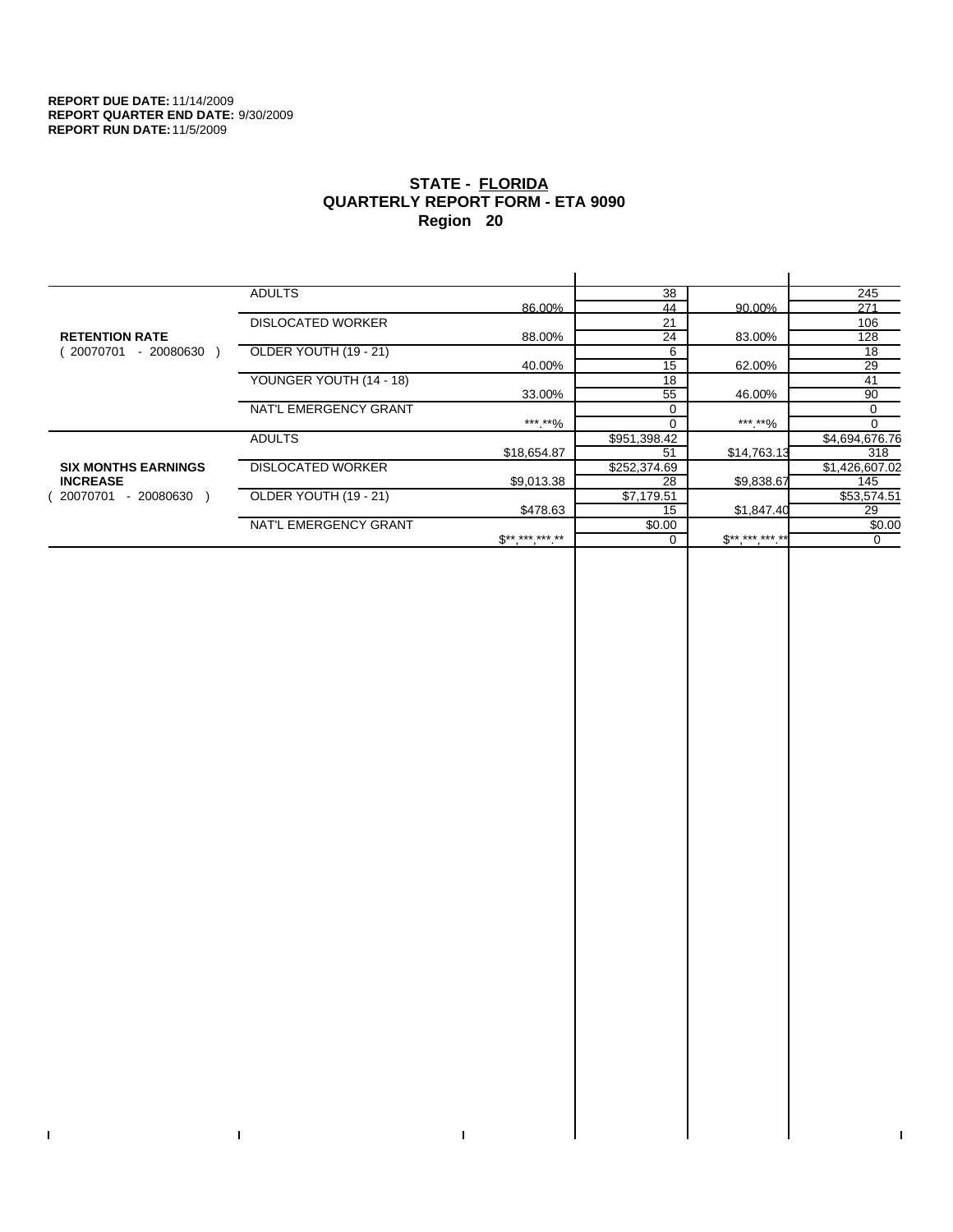| <b>PERFORMANCE ITEMS</b>                             | <b>PROGRAM GROUPS</b>                   |                        | <b>CURRENT QUARTER</b> |                        | <b>CUMULATIVE</b>  |
|------------------------------------------------------|-----------------------------------------|------------------------|------------------------|------------------------|--------------------|
| TIME PERIOD TO CUMULATE                              |                                         |                        | (MOST RECENT)          | <b>4-QTR REPORTING</b> |                    |
| PERFORMANCE RESULTS                                  |                                         |                        |                        |                        | <b>PERIOD</b>      |
|                                                      |                                         |                        | <b>NUMERATOR</b>       |                        | <b>NUMERATOR</b>   |
|                                                      |                                         | <b>VALUE</b>           | <b>DENOMINATOR</b>     | VALUE                  | <b>DENOMINATOR</b> |
|                                                      | <b>TOTAL ADULT PARTICIPANT</b>          | 1257                   |                        | 1844                   |                    |
|                                                      | ADULT(SELF SERV ONLY)                   | $-N/A-$                |                        | -N/A-                  |                    |
|                                                      | <b>ADULT</b>                            | 902                    |                        | 1453                   |                    |
|                                                      | <b>DISLOCATED WORKER</b>                | 370                    |                        | 410                    |                    |
|                                                      | NAT'L EMERGENCY GRANT                   | 2                      |                        | 3                      |                    |
|                                                      | <b>RECEIVED TRAINING SERVICES</b>       | 799                    |                        | 1359                   |                    |
| <b>TOTAL PARTICIPANTS</b>                            | <b>ADULT</b>                            | 606                    |                        | 1148                   |                    |
| $(20081001 - 20090930)$                              | <b>DISLOCATED WORKER</b>                | 201                    |                        | 221                    |                    |
|                                                      | <b>TOTAL YOUTH (14-21) PARTICIPANTS</b> | 282                    |                        | 439                    |                    |
|                                                      | YOUNGER YOUTH (14-18                    | 124                    |                        | 192                    |                    |
|                                                      | OLDER YOUTH (19-21)                     | 158                    |                        | 247                    |                    |
|                                                      | OUT-OF-SCHOOL YOUTH<br>IN-SCHOOL YOUTH  | 190                    |                        | 313<br>126             |                    |
|                                                      | <b>TOTAL ADULT EXITERS</b>              | 92<br>435              |                        | 756                    |                    |
|                                                      | ADULT(SELF-SERV ONLY                    | $-N/A-$                |                        | $-N/A-$                |                    |
|                                                      | <b>ADULT</b>                            | 422                    |                        | 707                    |                    |
|                                                      | <b>DISLOCATED WORKER</b>                | 16                     |                        | 54                     |                    |
| <b>TOTAL EXITERS</b>                                 | NAT'L EMERGENCY GRANT                   | 1                      |                        | $\overline{2}$         |                    |
| $(20080701 - 20090630)$                              | <b>TOTAL YOUTH(14-21)</b>               | 51                     |                        | 255                    |                    |
|                                                      | YOUNGER YOUTH(14-18)                    | 22                     |                        | 151                    |                    |
|                                                      | OLDER YOUTH(19-21)                      | 29                     |                        | 104                    |                    |
|                                                      | OUT-OF-SCHOOL YOUTH                     | 37                     |                        | 157                    |                    |
|                                                      | IN-SCHOOL YOUTH                         | 14                     |                        | 98                     |                    |
|                                                      |                                         |                        |                        |                        |                    |
| <b>PERFORMANCE ITEMS</b>                             | <b>PROGRAM GROUPS</b>                   | <b>CURRENT QUARTER</b> |                        |                        | <b>CUMULATIVE</b>  |
| TIME PERIOD TO CUMULATE                              |                                         | (MOST RECENT)          |                        | <b>4-QTR REPORTING</b> |                    |
| PERFORMANCE RESULTS                                  |                                         |                        |                        |                        | <b>PERIOD</b>      |
|                                                      |                                         |                        | <b>NUMERATOR</b>       |                        | <b>NUMERATOR</b>   |
|                                                      |                                         | <b>VALUE</b>           | <b>DENOMINATOR</b>     | <b>VALUE</b>           | <b>DENOMINATOR</b> |
| <b>PLACEMENT IN EMPLOYMENT</b>                       | <b>WIA YOUTH (14 - 21)</b>              |                        | 22                     |                        | 113                |
| <b>OR EDUCATION</b>                                  | $(20080101 - 20081231)$                 | 71.00%                 | 31                     | 62.00%                 | 182                |
| <b>ATTAINMENT OF DEGREE</b>                          | <b>WIA YOUTH (14 - 21)</b>              |                        | 23                     |                        | 143                |
| <b>OR CERTIFICATE</b>                                | $(20080101 - 20081231)$                 | 85.00%                 | 27                     | 77.00%                 | 186                |
| <b>LITERACY OR NUMERACY</b>                          | <b>WIA YOUTH (14 - 21)</b>              |                        | -N/A-                  |                        | -N/A-              |
| <b>GAINS</b>                                         | 20080101 - 20081231                     |                        | $-N/A-$                |                        | $-N/A-$            |
| YOUTH DIPLOMA OR                                     | WIA YOUNGER YOUTH (14 - 18)             |                        | 10                     |                        | 39                 |
| <b>EQUIVALENT RATE</b>                               | 20080701 - 20090630 )                   | 59.00%                 | 17                     | 52.00%                 | 75                 |
| <b>SKILL ATTAINMENT RATE</b>                         | WIA YOUNGER YOUTH (14 - 18)             |                        |                        |                        |                    |
|                                                      | (20080701 - 20090630                    |                        |                        |                        |                    |
|                                                      | <b>ADULTS</b>                           | 95.00%                 | 18<br>19               | 89.00%                 | 72.00<br>81        |
|                                                      |                                         |                        |                        |                        |                    |
|                                                      | <b>DISLOCATED WORKER</b>                | 82.00%                 | $\overline{9}$<br>11   | 92.00%                 | 59.00<br>64        |
| <b>ENTERED EMPLOYMENT RATE OLDER YOUTH (19 - 21)</b> |                                         |                        | 8                      |                        | 34                 |
| $(20080101 - 20081231)$                              |                                         | 80.00%                 | 10                     | 77.00%                 | 44                 |
|                                                      | NAT'L EMERGENCY GRANT                   |                        | 0                      |                        | 0                  |
|                                                      |                                         | ***.**%                | $\mathbf 0$            | 0.00%                  | 2                  |
|                                                      | <b>ADULTS</b>                           |                        | 32                     |                        | 545                |
| <b>EMPLOYMENT &amp; CREDENTIAL</b>                   |                                         | 86.00%                 | 37                     | 93.00%                 | 583                |
| <b>ADULT/DISLOCATED WORKER DISLOCATED WORKER</b>     |                                         |                        | 5                      |                        | 40                 |
| OR CREDENTIAL RATES                                  |                                         | 63.00%                 | 8                      | 80.00%                 | 50                 |
| <b>OLDER YOUTH</b><br>20080101 - 20081231            | OLDER YOUTH (19 - 21)                   | 71.00%                 | 12<br>17               | 63.00%                 | 43<br>68           |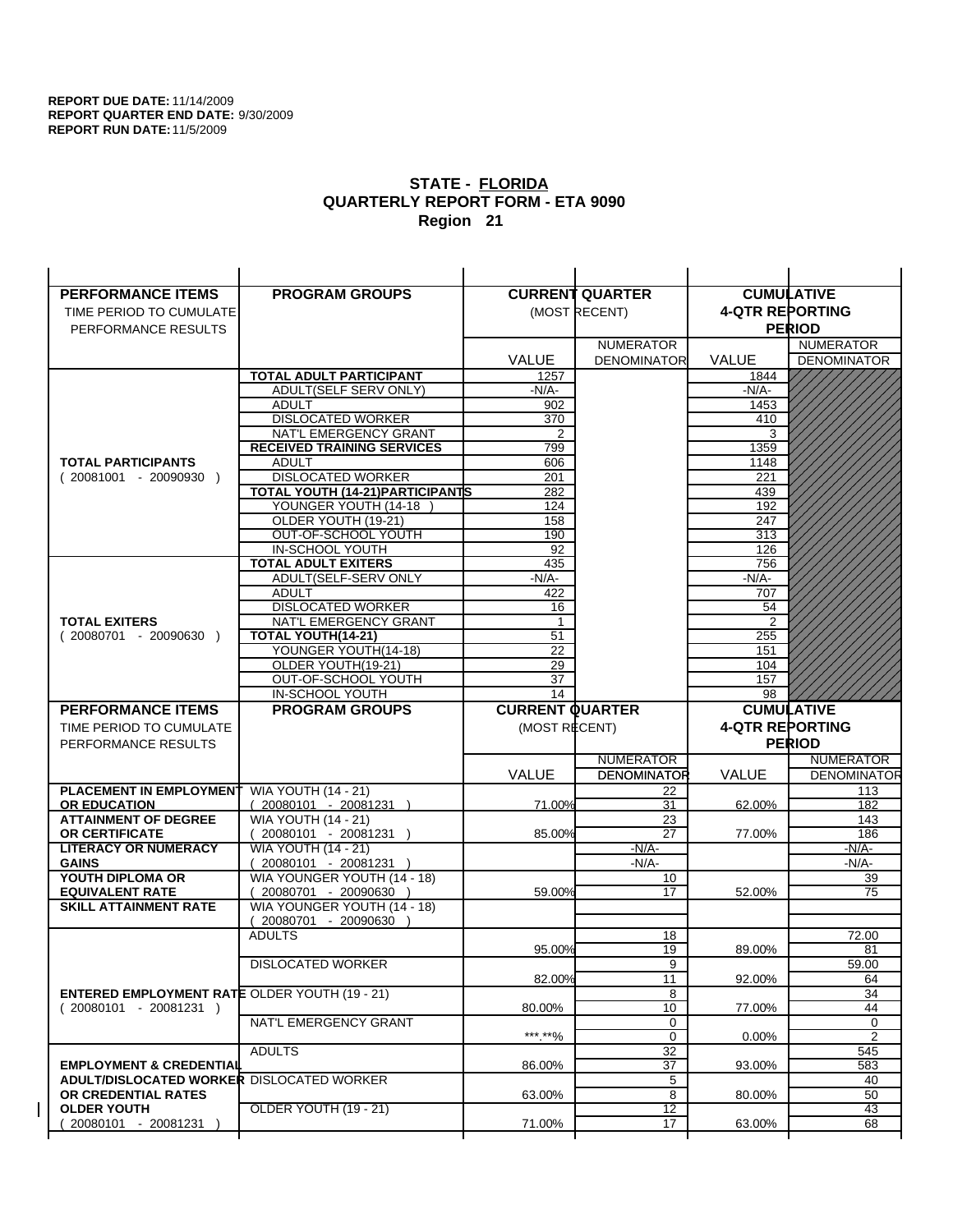$\bar{\Gamma}$ 

 $\mathbf{I}$ 

# **STATE - FLORIDA QUARTERLY REPORT FORM - ETA 9090 Region 21**

|                            | <b>ADULTS</b>            |             | 316            |             | 594             |
|----------------------------|--------------------------|-------------|----------------|-------------|-----------------|
|                            |                          | 91.00%      | 346            | 91.00%      | 656             |
|                            | <b>DISLOCATED WORKER</b> |             | 17             |             | 65              |
| <b>RETENTION RATE</b>      |                          | 94.00%      | 18             | 83.00%      | 78              |
| 20070701<br>- 20080630     | OLDER YOUTH (19 - 21)    |             | 13             |             | 37              |
|                            |                          | 62.00%      | 21             | 71.00%      | 52              |
|                            | YOUNGER YOUTH (14 - 18)  |             | 21             |             | 56              |
|                            |                          | 68.00%      | 31             | 76.00%      | 74              |
|                            | NAT'L EMERGENCY GRANT    |             |                |             | 2               |
|                            |                          | 100.00%     |                | 50.00%      |                 |
|                            | <b>ADULTS</b>            |             | \$8,009,240.19 |             | \$15,252,473.70 |
|                            |                          | \$22,309.86 | 359            | \$21,977.63 | 694             |
| <b>SIX MONTHS EARNINGS</b> | <b>DISLOCATED WORKER</b> |             | \$222,973.00   |             | \$1,045,924.62  |
| <b>INCREASE</b>            |                          | \$12,387.39 | 18             | \$12,601.50 | 83              |
| - 20080630<br>20070701     | OLDER YOUTH (19 - 21)    |             | \$28,976.00    |             | \$117,120.30    |
|                            |                          | \$1,525.05  | 19             | \$2,723.73  | 43              |
|                            | NAT'L EMERGENCY GRANT    |             | \$15,498.00    |             | \$36,382.94     |
|                            |                          | \$15,498.00 |                | \$6,063.82  | 6               |
|                            |                          |             |                |             |                 |

 $\bar{\Gamma}$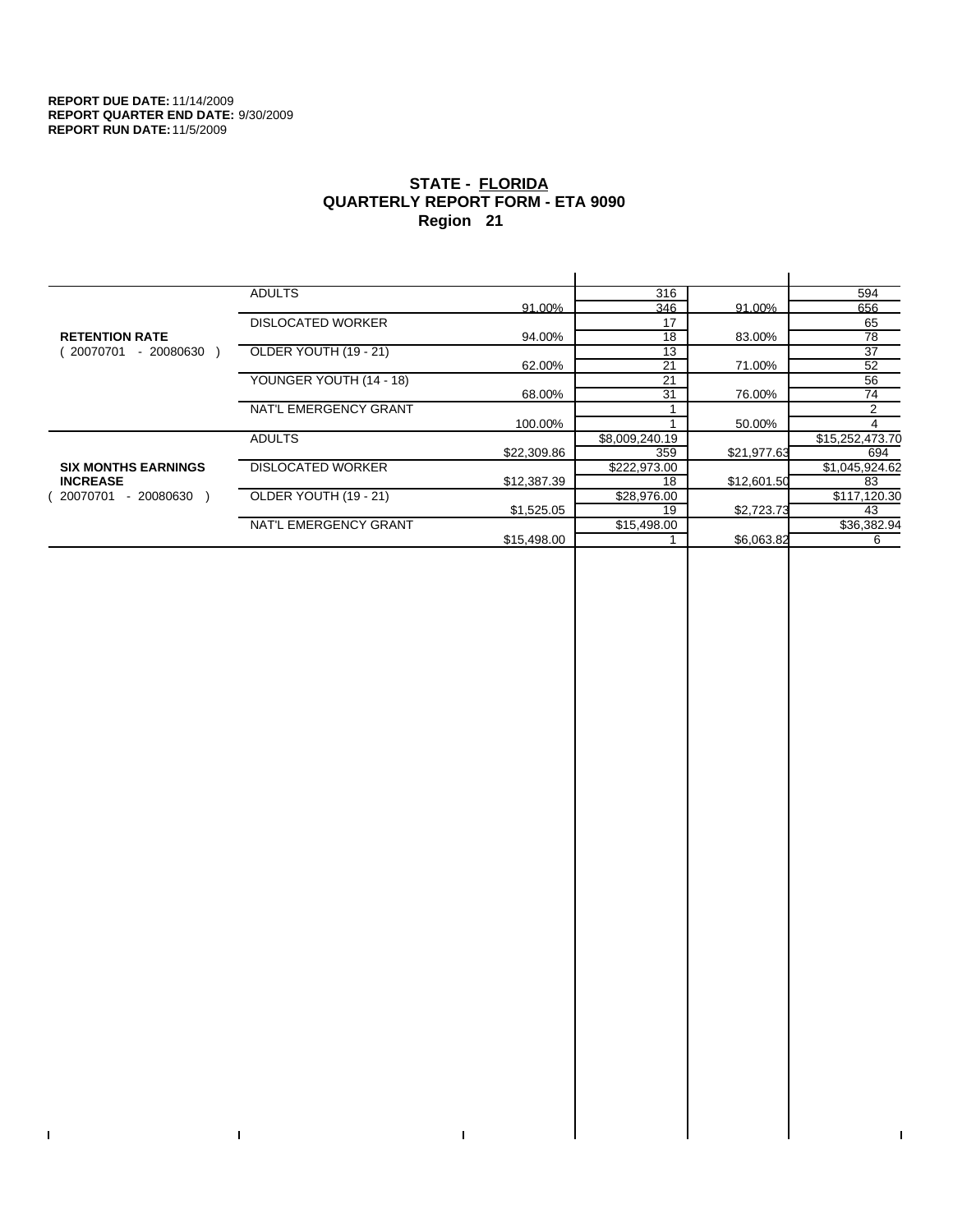| <b>PERFORMANCE ITEMS</b>                             | <b>PROGRAM GROUPS</b>                                |                        | <b>CURRENT QUARTER</b> |                        | <b>CUMULATIVE</b>  |
|------------------------------------------------------|------------------------------------------------------|------------------------|------------------------|------------------------|--------------------|
| TIME PERIOD TO CUMULATE                              |                                                      |                        | (MOST RECENT)          | <b>4-QTR REPORTING</b> |                    |
| PERFORMANCE RESULTS                                  |                                                      |                        |                        |                        | <b>PERIOD</b>      |
|                                                      |                                                      |                        | <b>NUMERATOR</b>       |                        | <b>NUMERATOR</b>   |
|                                                      |                                                      | <b>VALUE</b>           | <b>DENOMINATOR</b>     | <b>VALUE</b>           | <b>DENOMINATOR</b> |
|                                                      | <b>TOTAL ADULT PARTICIPANT</b>                       | 1398                   |                        | 2190                   |                    |
|                                                      | ADULT(SELF SERV ONLY)                                | $-N/A-$                |                        | -N/A-                  |                    |
|                                                      | <b>ADULT</b>                                         | 532                    |                        | 1042                   |                    |
|                                                      | <b>DISLOCATED WORKER</b>                             | 907                    |                        | 1194                   |                    |
|                                                      | NAT'L EMERGENCY GRANT                                | $\Omega$               |                        |                        |                    |
|                                                      | <b>RECEIVED TRAINING SERVICES</b>                    | 840                    |                        | 1346                   |                    |
| <b>TOTAL PARTICIPANTS</b>                            | <b>ADULT</b>                                         | 259                    |                        | 632                    |                    |
| $(20081001 - 20090930)$                              | <b>DISLOCATED WORKER</b>                             | 604                    |                        | 743                    |                    |
|                                                      | <b>TOTAL YOUTH (14-21) PARTICIPANTS</b>              | 458                    |                        | 777                    |                    |
|                                                      | YOUNGER YOUTH (14-18                                 | 234                    |                        | 433                    |                    |
|                                                      | OLDER YOUTH (19-21)                                  | 224<br>280             |                        | 344<br>404             |                    |
|                                                      | OUT-OF-SCHOOL YOUTH<br>IN-SCHOOL YOUTH               | 178                    |                        | 373                    |                    |
|                                                      | <b>TOTAL ADULT EXITERS</b>                           | 447                    |                        | 940                    |                    |
|                                                      | ADULT(SELF-SERV ONLY                                 | $-N/A$ -               |                        | $-N/A$ -               |                    |
|                                                      | <b>ADULT</b>                                         | 341                    |                        | 587                    |                    |
|                                                      | <b>DISLOCATED WORKER</b>                             | 108                    |                        | 359                    |                    |
| <b>TOTAL EXITERS</b>                                 | NAT'L EMERGENCY GRANT                                | 1                      |                        | 2                      |                    |
| $(20080701 - 20090630)$                              | TOTAL YOUTH(14-21)                                   | 216                    |                        | 404                    |                    |
|                                                      | YOUNGER YOUTH(14-18)                                 | 173                    |                        | 253                    |                    |
|                                                      | OLDER YOUTH(19-21)                                   | 43                     |                        | 151                    |                    |
|                                                      | OUT-OF-SCHOOL YOUTH                                  | 35                     |                        | 160                    |                    |
|                                                      | IN-SCHOOL YOUTH                                      | 181                    |                        | 244                    |                    |
|                                                      |                                                      |                        |                        |                        |                    |
| <b>PERFORMANCE ITEMS</b>                             | <b>PROGRAM GROUPS</b>                                | <b>CURRENT QUARTER</b> |                        |                        | <b>CUMULATIVE</b>  |
| TIME PERIOD TO CUMULATE                              |                                                      | (MOST RECENT)          |                        | <b>4-QTR REPORTING</b> |                    |
| PERFORMANCE RESULTS                                  |                                                      |                        |                        |                        | <b>PERIOD</b>      |
|                                                      |                                                      |                        | <b>NUMERATOR</b>       |                        | <b>NUMERATOR</b>   |
|                                                      |                                                      | <b>VALUE</b>           | <b>DENOMINATOR</b>     | VALUE                  | <b>DENOMINATOR</b> |
| <b>PLACEMENT IN EMPLOYMENT</b>                       | <b>WIA YOUTH (14 - 21)</b>                           |                        | 50                     |                        | 359                |
| <b>OR EDUCATION</b>                                  | $(20080101 - 20081231)$                              | 94.00%                 | 53                     | 90.00%                 | 397                |
| <b>ATTAINMENT OF DEGREE</b>                          | <b>WIA YOUTH (14 - 21)</b>                           |                        | 21                     |                        | 310                |
| OR CERTIFICATE                                       | $(20080101 - 20081231)$                              | 48.00%                 | 44                     | 78.00%                 | 397                |
| <b>LITERACY OR NUMERACY</b>                          | <b>WIA YOUTH (14 - 21)</b>                           |                        | $-N/A$ -               |                        | -N/A-              |
| <b>GAINS</b>                                         | 20080101 - 20081231                                  |                        | $-N/A-$                |                        | $-N/A-$            |
| YOUTH DIPLOMA OR<br><b>EQUIVALENT RATE</b>           | WIA YOUNGER YOUTH (14 - 18)                          |                        | 157<br>157             | 96.00%                 | 199<br>208         |
| <b>SKILL ATTAINMENT RATE</b>                         | 20080701 - 20090630 )<br>WIA YOUNGER YOUTH (14 - 18) | 100.00%                |                        |                        |                    |
|                                                      | (20080701 - 20090630                                 |                        |                        |                        |                    |
|                                                      | <b>ADULTS</b>                                        |                        | 41                     |                        | 234.00             |
|                                                      |                                                      | 93.00%                 | 44                     | 80.00%                 | 294                |
|                                                      | <b>DISLOCATED WORKER</b>                             |                        | $\overline{92}$        |                        | 472.00             |
|                                                      |                                                      | 95.00%                 | 97                     | 85.00%                 | 555                |
| <b>ENTERED EMPLOYMENT RATE OLDER YOUTH (19 - 21)</b> |                                                      |                        | 35                     |                        | 93                 |
| $(20080101 - 20081231)$                              |                                                      | 95.00%                 | 37                     | 86.00%                 | 108                |
|                                                      | NAT'L EMERGENCY GRANT                                |                        | 0                      |                        | 0                  |
|                                                      |                                                      | ***.**%                | 0                      | $0.00\%$               | 3                  |
| <b>EMPLOYMENT &amp; CREDENTIAL</b>                   | <b>ADULTS</b>                                        | 87.00%                 | 39<br>45               | 77.00%                 | 394<br>514         |
| <b>ADULT/DISLOCATED WORKER DISLOCATED WORKER</b>     |                                                      |                        | 16                     |                        | 153                |
| OR CREDENTIAL RATES                                  |                                                      | 62.00%                 | 26                     | 73.00%                 | 211                |
| <b>OLDER YOUTH</b>                                   | OLDER YOUTH (19 - 21)                                |                        | 13                     |                        | 51                 |
| 20080101 - 20081231                                  |                                                      | 29.00%                 | 45                     | 36.00%                 | 140                |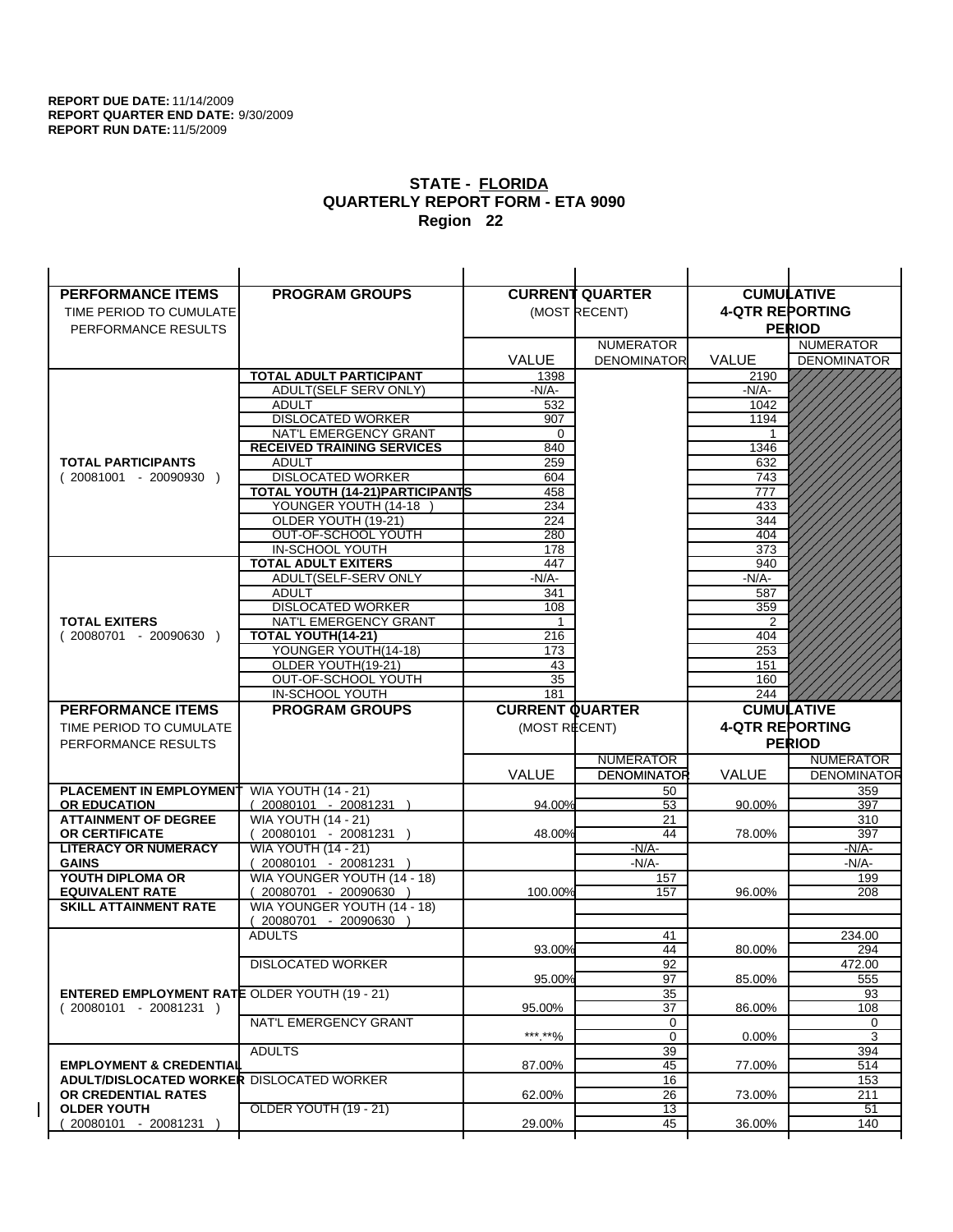$\bar{\Gamma}$ 

 $\Gamma$ 

# **STATE - FLORIDA QUARTERLY REPORT FORM - ETA 9090 Region 22**

|                            | <b>ADULTS</b>            |             | 258            |             | 578             |
|----------------------------|--------------------------|-------------|----------------|-------------|-----------------|
|                            |                          | 90.00%      | 286            | 87.00%      | 662             |
|                            | <b>DISLOCATED WORKER</b> |             | 142            |             | 569             |
| <b>RETENTION RATE</b>      |                          | 85.00%      | 168            | 89.00%      | 641             |
| $-20080630$<br>20070701    | OLDER YOUTH (19 - 21)    |             | 23             |             | 93              |
|                            |                          | 72.00%      | 32             | 79.00%      | 118             |
|                            | YOUNGER YOUTH (14 - 18)  |             | 193            |             | 232             |
|                            |                          | 89.00%      | 218            | 88.00%      | 263             |
|                            | NAT'L EMERGENCY GRANT    |             | $\Omega$       |             | 6               |
|                            |                          | ***.**%     | $\Omega$       | 100.00%     | 6               |
|                            | <b>ADULTS</b>            |             | \$5,151,169.00 |             | \$9,839,797.83  |
|                            |                          | \$15,285.37 | 337            | \$13,015.61 | 756             |
| <b>SIX MONTHS EARNINGS</b> | <b>DISLOCATED WORKER</b> |             | \$2,642,963.95 |             | \$11,880,464.05 |
| <b>INCREASE</b>            |                          | \$11,851.86 | 223            | \$16,296.93 | 729             |
| 20070701<br>$-20080630$    | OLDER YOUTH (19 - 21)    |             | \$81,110.24    |             | \$251,233.73    |
|                            |                          | \$3,526.53  | 23             | \$3,180.17  | 79              |
|                            | NAT'L EMERGENCY GRANT    |             | \$0.00         |             | \$80,092.00     |
|                            |                          | \$0.00      |                | \$10,011.50 | 8               |
|                            |                          |             |                |             |                 |

 $\bar{\Gamma}$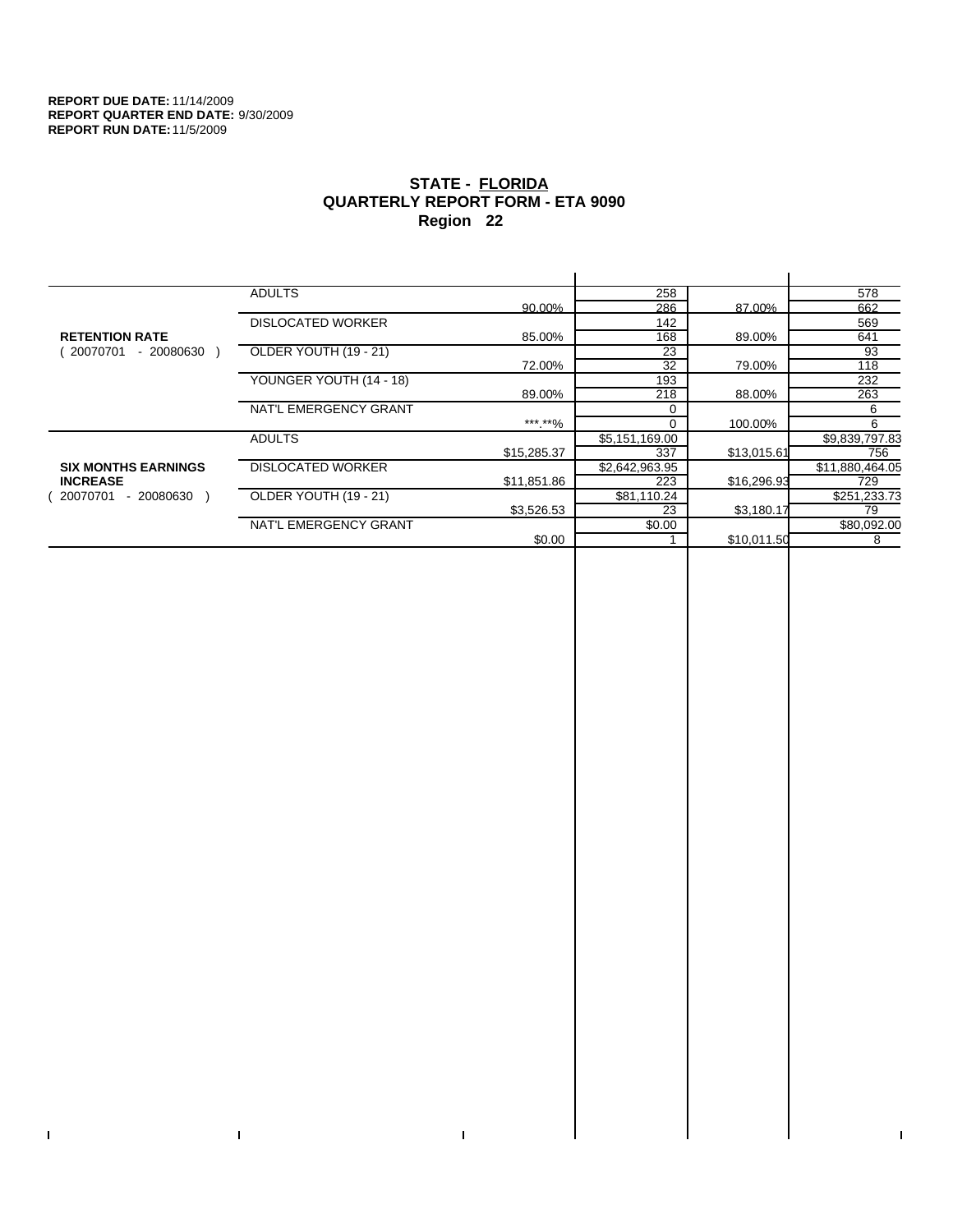| <b>PERFORMANCE ITEMS</b>                             | <b>PROGRAM GROUPS</b>                  |                        | <b>CURRENT QUARTER</b> |                        | <b>CUMULATIVE</b>  |
|------------------------------------------------------|----------------------------------------|------------------------|------------------------|------------------------|--------------------|
| TIME PERIOD TO CUMULATE                              |                                        |                        | (MOST RECENT)          | <b>4-QTR REPORTING</b> |                    |
| PERFORMANCE RESULTS                                  |                                        |                        |                        |                        | <b>PERIOD</b>      |
|                                                      |                                        |                        | <b>NUMERATOR</b>       |                        | <b>NUMERATOR</b>   |
|                                                      |                                        | <b>VALUE</b>           | <b>DENOMINATOR</b>     | <b>VALUE</b>           | <b>DENOMINATOR</b> |
|                                                      | TOTAL ADULT PARTICIPANT                | 4735                   |                        | 7043                   |                    |
|                                                      | ADULT(SELF SERV ONLY)                  | $-N/A-$                |                        | -N/A-                  |                    |
|                                                      | <b>ADULT</b>                           | 3247                   |                        | 5294                   |                    |
|                                                      | <b>DISLOCATED WORKER</b>               | 1612                   |                        | 1894                   |                    |
|                                                      | NAT'L EMERGENCY GRANT                  | 41                     |                        | 53                     |                    |
|                                                      | <b>RECEIVED TRAINING SERVICES</b>      | 2411                   |                        | 3212                   |                    |
| <b>TOTAL PARTICIPANTS</b>                            | <b>ADULT</b>                           | 1445                   |                        | 2048                   |                    |
| $(20081001 - 20090930)$                              | <b>DISLOCATED WORKER</b>               | 991                    |                        | 1208                   |                    |
|                                                      | TOTAL YOUTH (14-21) PARTICIPANTS       | 3275                   |                        | 4071                   |                    |
|                                                      | YOUNGER YOUTH (14-18                   | 2444                   |                        | 2953                   |                    |
|                                                      | OLDER YOUTH (19-21)                    | 831                    |                        | 1118                   |                    |
|                                                      | OUT-OF-SCHOOL YOUTH<br>IN-SCHOOL YOUTH | 1503                   |                        | 1945<br>2126           |                    |
|                                                      | <b>TOTAL ADULT EXITERS</b>             | 1772<br>819            |                        | 3194                   |                    |
|                                                      | ADULT(SELF-SERV ONLY                   | $-N/A-$                |                        | $-N/A-$                |                    |
|                                                      | <b>ADULT</b>                           | 709                    |                        | 2843                   |                    |
|                                                      | <b>DISLOCATED WORKER</b>               | 116                    |                        | 385                    |                    |
| <b>TOTAL EXITERS</b>                                 | NAT'L EMERGENCY GRANT                  | 6                      |                        | 15                     |                    |
| $(20080701 - 20090630)$                              | TOTAL YOUTH(14-21)                     | 151                    |                        | 901                    |                    |
|                                                      | YOUNGER YOUTH(14-18)                   | 97                     |                        | 573                    |                    |
|                                                      | OLDER YOUTH(19-21)                     | 54                     |                        | 328                    |                    |
|                                                      | OUT-OF-SCHOOL YOUTH                    | 98                     |                        | 497                    |                    |
|                                                      | IN-SCHOOL YOUTH                        | 53                     |                        | 404                    |                    |
|                                                      |                                        |                        |                        |                        |                    |
| <b>PERFORMANCE ITEMS</b>                             | <b>PROGRAM GROUPS</b>                  | <b>CURRENT QUARTER</b> |                        |                        | <b>CUMULATIVE</b>  |
| TIME PERIOD TO CUMULATE                              |                                        | (MOST RECENT)          |                        | <b>4-QTR REPORTING</b> |                    |
| PERFORMANCE RESULTS                                  |                                        |                        |                        |                        | <b>PERIOD</b>      |
|                                                      |                                        |                        | <b>NUMERATOR</b>       |                        | <b>NUMERATOR</b>   |
|                                                      |                                        | <b>VALUE</b>           | <b>DENOMINATOR</b>     | <b>VALUE</b>           | <b>DENOMINATOR</b> |
| PLACEMENT IN EMPLOYMENT                              | <b>WIA YOUTH (14 - 21)</b>             |                        | 177                    |                        | 345                |
| <b>OR EDUCATION</b>                                  | $(20080101 - 20081231)$                | 74.00%                 | 240                    | 76.00%                 | 453                |
| <b>ATTAINMENT OF DEGREE</b>                          | <b>WIA YOUTH (14 - 21)</b>             |                        | 158                    |                        | 287                |
| <b>OR CERTIFICATE</b>                                | $(20080101 - 20081231)$                | 63.00%                 | 251                    | 61.00%                 | 468                |
| <b>LITERACY OR NUMERACY</b>                          | <b>WIA YOUTH (14 - 21)</b>             |                        | -N/A-                  |                        | -N/A-              |
| <b>GAINS</b>                                         | 20080101 - 20081231                    |                        | $-N/A-$                |                        | $-N/A-$            |
| YOUTH DIPLOMA OR                                     | WIA YOUNGER YOUTH (14 - 18)            |                        | 43                     |                        | 251                |
| <b>EQUIVALENT RATE</b>                               | 20080701 - 20090630 )                  | 73.00%                 | 59                     | 70.00%                 | 360                |
| <b>SKILL ATTAINMENT RATE</b>                         | WIA YOUNGER YOUTH (14 - 18)            |                        |                        |                        |                    |
|                                                      | (20080701 - 20090630                   |                        |                        |                        |                    |
|                                                      | <b>ADULTS</b>                          | 89.00%                 | 562<br>633             | 89.00%                 | 2010.00<br>2271    |
|                                                      |                                        |                        |                        |                        |                    |
|                                                      | <b>DISLOCATED WORKER</b>               | 88.00%                 | $\overline{78}$<br>89  | 88.00%                 | 426.00<br>482      |
| <b>ENTERED EMPLOYMENT RATE OLDER YOUTH (19 - 21)</b> |                                        |                        | 55                     |                        | 111                |
| $(20080101 - 20081231)$                              |                                        | 74.00%                 | 74                     | 77.00%                 | 144                |
|                                                      | NAT'L EMERGENCY GRANT                  |                        | $\overline{2}$         |                        | 12                 |
|                                                      |                                        | 40.00%                 | 5                      | 63.00%                 | 19                 |
|                                                      | <b>ADULTS</b>                          |                        | 158                    |                        | 1181               |
| <b>EMPLOYMENT &amp; CREDENTIAL</b>                   |                                        | 72.00%                 | 218                    | 80.00%                 | 1477               |
| <b>ADULT/DISLOCATED WORKER DISLOCATED WORKER</b>     |                                        |                        | 35                     |                        | 227                |
| OR CREDENTIAL RATES                                  |                                        | 60.00%                 | 58                     | 65.00%                 | 351                |
| <b>OLDER YOUTH</b><br>20080101 - 20081231            | <b>OLDER YOUTH (19 - 21)</b>           | 41.00%                 | 40<br>98               | 40.00%                 | 77<br>192          |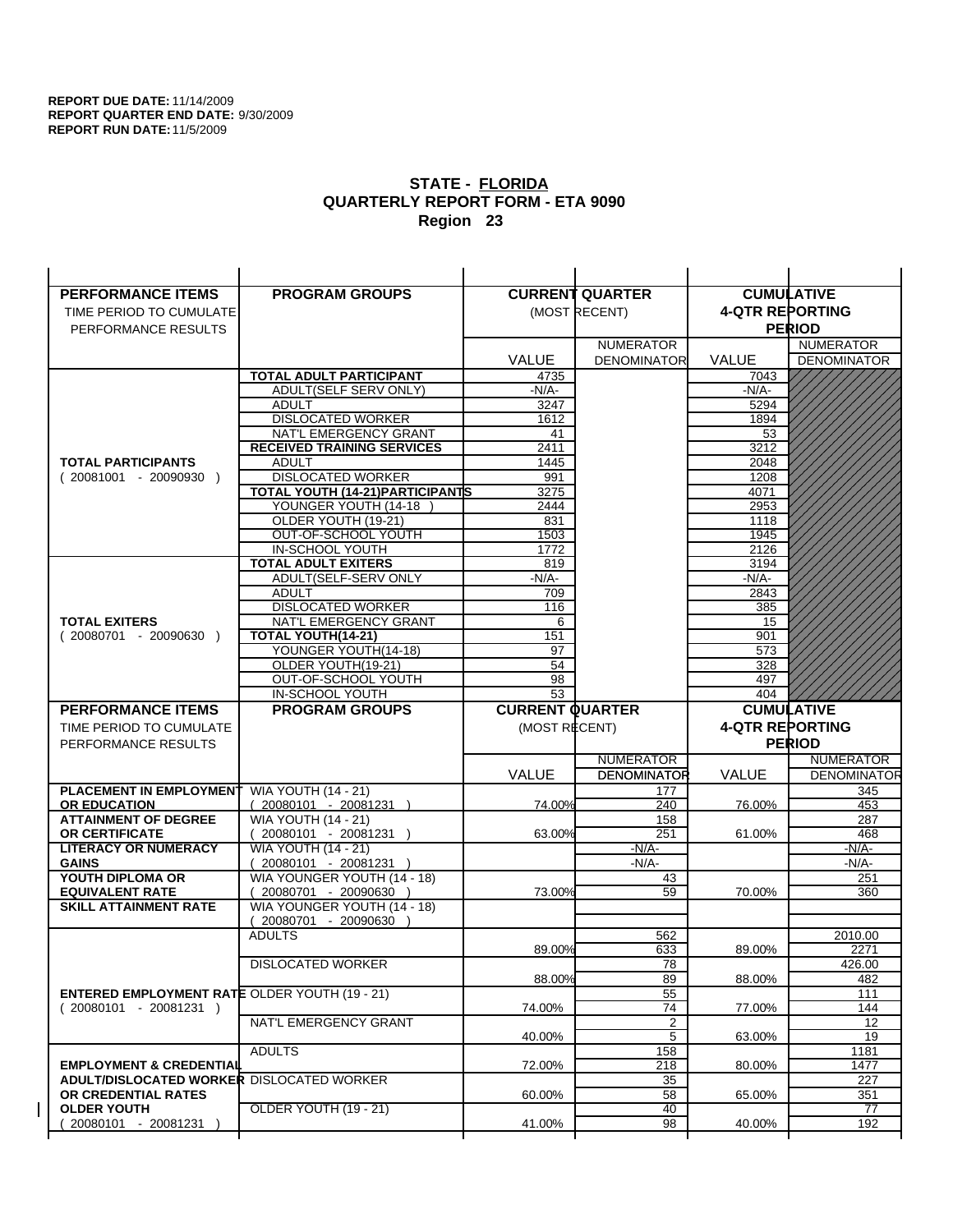$\bar{\Gamma}$ 

 $\Gamma$ 

# **STATE - FLORIDA QUARTERLY REPORT FORM - ETA 9090 Region 23**

|                            | <b>ADULTS</b>            |             | 677             |             | 2685            |
|----------------------------|--------------------------|-------------|-----------------|-------------|-----------------|
|                            |                          | 85.00%      | 792             | 88.00%      | 3039            |
|                            | <b>DISLOCATED WORKER</b> |             | 112             |             | 527             |
| <b>RETENTION RATE</b>      |                          | 95.00%      | 118             | 91.00%      | 576             |
| 20070701<br>- 20080630     | OLDER YOUTH (19 - 21)    |             | 19              |             | 77              |
|                            |                          | 90.00%      | 21              | 88.00%      | 88              |
|                            | YOUNGER YOUTH (14 - 18)  |             | 37              |             | 178             |
|                            |                          | 79.00%      | 47              | 76.00%      | 234             |
|                            | NAT'L EMERGENCY GRANT    |             | 5               |             | 15              |
|                            |                          | 83.00%      | 6               | 75.00%      | 20              |
|                            | <b>ADULTS</b>            |             | \$10,460,396.27 |             | \$47,716,315.50 |
|                            |                          | \$11,558.45 | 905             | \$14,503.44 | 3290            |
| <b>SIX MONTHS EARNINGS</b> | <b>DISLOCATED WORKER</b> |             | \$1,540,858.98  |             | \$7,987,530.81  |
| <b>INCREASE</b>            |                          | \$10,928.08 | 141             | \$12,658.53 | 631             |
| - 20080630<br>20070701     | OLDER YOUTH (19 - 21)    |             | \$123,001.00    |             | \$500,353.52    |
|                            |                          | \$6,150.05  | 20              | \$6,414.79  | 78              |
|                            | NAT'L EMERGENCY GRANT    |             | \$53,528.00     |             | \$170,414.00    |
|                            |                          | \$7,646.86  |                 | \$6,311.63  | 27              |
|                            |                          |             |                 |             |                 |

 $\bar{\Gamma}$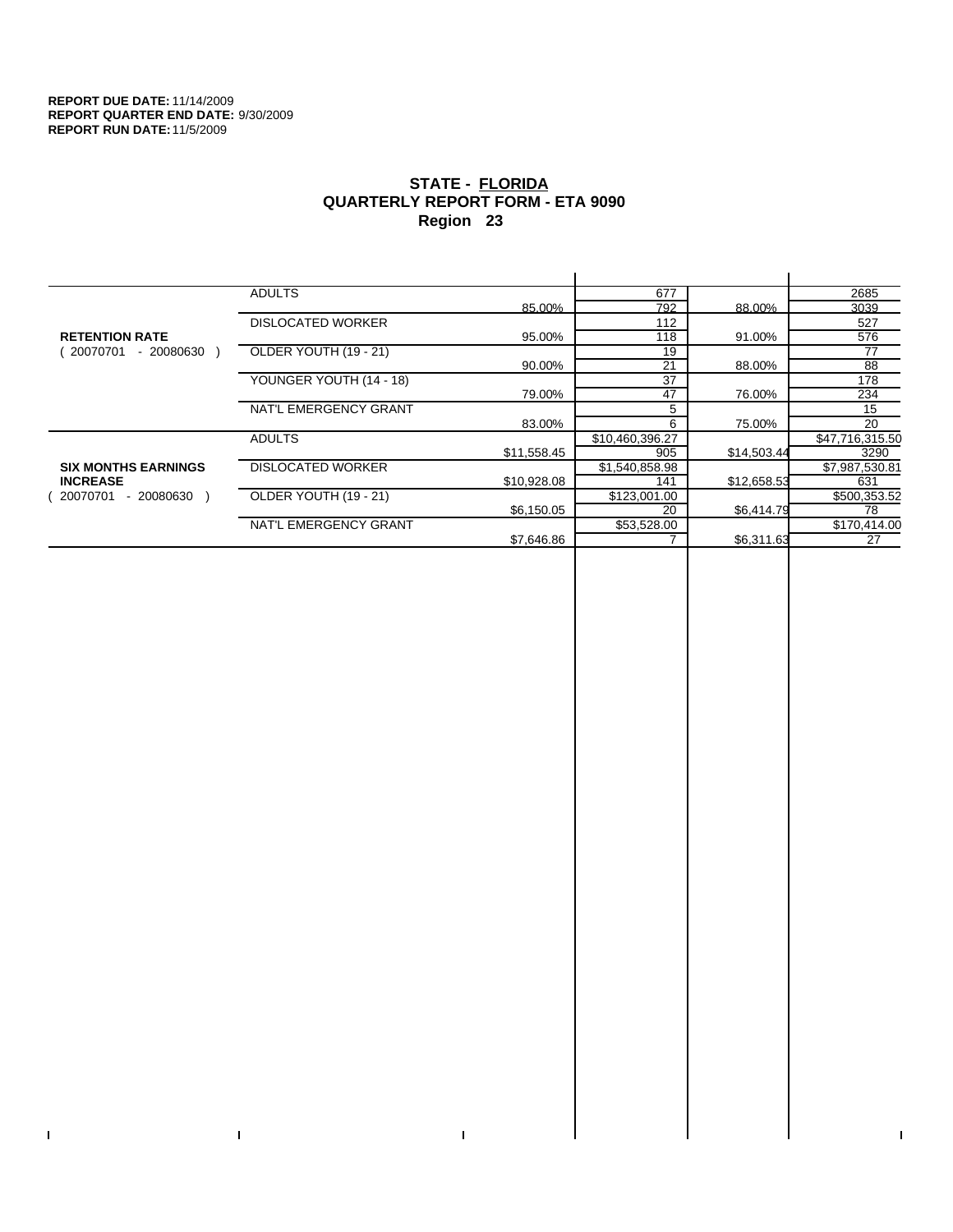| <b>PERFORMANCE ITEMS</b>                                                        | <b>PROGRAM GROUPS</b>                   |                        | <b>CURRENT QUARTER</b> |                        | <b>CUMULATIVE</b>  |
|---------------------------------------------------------------------------------|-----------------------------------------|------------------------|------------------------|------------------------|--------------------|
| TIME PERIOD TO CUMULATE                                                         |                                         |                        | (MOST RECENT)          | <b>4-QTR REPORTING</b> |                    |
| PERFORMANCE RESULTS                                                             |                                         |                        |                        |                        | <b>PERIOD</b>      |
|                                                                                 |                                         |                        | <b>NUMERATOR</b>       |                        | <b>NUMERATOR</b>   |
|                                                                                 |                                         | <b>VALUE</b>           | <b>DENOMINATOR</b>     | <b>VALUE</b>           | <b>DENOMINATOR</b> |
|                                                                                 | TOTAL ADULT PARTICIPANT                 | 2327                   |                        | 2600                   |                    |
|                                                                                 | ADULT(SELF SERV ONLY)                   | -N/A-                  |                        | -N/A-                  |                    |
|                                                                                 | <b>ADULT</b>                            | 1487                   |                        | 1722                   |                    |
|                                                                                 | <b>DISLOCATED WORKER</b>                | 943                    |                        | 996                    |                    |
|                                                                                 | NAT'L EMERGENCY GRANT                   | 0                      |                        |                        |                    |
|                                                                                 | <b>RECEIVED TRAINING SERVICES</b>       | 1771                   |                        | 2030                   |                    |
| <b>TOTAL PARTICIPANTS</b>                                                       | <b>ADULT</b>                            | 1084                   |                        | 1310                   |                    |
| $(20081001 - 20090930)$                                                         | <b>DISLOCATED WORKER</b>                | 733                    |                        | 783                    |                    |
|                                                                                 | <b>TOTAL YOUTH (14-21) PARTICIPANTS</b> | 182                    |                        | 266                    |                    |
|                                                                                 | YOUNGER YOUTH (14-18                    | 83                     |                        | 111                    |                    |
|                                                                                 | OLDER YOUTH (19-21)                     | 99                     |                        | 155                    |                    |
|                                                                                 | OUT-OF-SCHOOL YOUTH<br>IN-SCHOOL YOUTH  | 167                    |                        | 244<br>22              |                    |
|                                                                                 | <b>TOTAL ADULT EXITERS</b>              | 15<br>107              |                        | 355                    |                    |
|                                                                                 | ADULT(SELF-SERV ONLY                    | $-N/A$ -               |                        | $-N/A-$                |                    |
|                                                                                 | <b>ADULT</b>                            | 99                     |                        | 295                    |                    |
|                                                                                 | <b>DISLOCATED WORKER</b>                | 14                     |                        | 82                     |                    |
| <b>TOTAL EXITERS</b>                                                            | NAT'L EMERGENCY GRANT                   | $\mathbf 0$            |                        | 1                      |                    |
| $(20080701 - 20090630)$                                                         | TOTAL YOUTH(14-21)                      | 35                     |                        | 98                     |                    |
|                                                                                 | YOUNGER YOUTH(14-18)                    | 15                     |                        | 36                     |                    |
|                                                                                 | OLDER YOUTH(19-21)                      | 20                     |                        | 62                     |                    |
|                                                                                 | OUT-OF-SCHOOL YOUTH                     | 31                     |                        | 86                     |                    |
|                                                                                 | IN-SCHOOL YOUTH                         | 4                      |                        | 12 <sup>°</sup>        |                    |
|                                                                                 |                                         |                        |                        |                        |                    |
| <b>PERFORMANCE ITEMS</b>                                                        | <b>PROGRAM GROUPS</b>                   | <b>CURRENT QUARTER</b> |                        |                        | <b>CUMULATIVE</b>  |
| TIME PERIOD TO CUMULATE                                                         |                                         | (MOST RECENT)          |                        | <b>4-QTR REPORTING</b> |                    |
| PERFORMANCE RESULTS                                                             |                                         |                        |                        |                        | <b>PERIOD</b>      |
|                                                                                 |                                         |                        | <b>NUMERATOR</b>       |                        | <b>NUMERATOR</b>   |
|                                                                                 |                                         | <b>VALUE</b>           | <b>DENOMINATOR</b>     | <b>VALUE</b>           | <b>DENOMINATOR</b> |
| PLACEMENT IN EMPLOYMENT                                                         | <b>WIA YOUTH (14 - 21)</b>              |                        | 19                     |                        | 75                 |
| <b>OR EDUCATION</b>                                                             | $(20080101 - 20081231)$                 | 90.00%                 | 21                     | 67.00%                 | 112                |
| <b>ATTAINMENT OF DEGREE</b>                                                     | <b>WIA YOUTH (14 - 21)</b>              |                        | 15                     |                        | 88                 |
| <b>OR CERTIFICATE</b>                                                           | $(20080101 - 20081231)$                 | 65.00%                 | 23                     | 65.00%                 | 135                |
| <b>LITERACY OR NUMERACY</b>                                                     | <b>WIA YOUTH (14 - 21)</b>              |                        | $-N/A-$                |                        | -N/A-              |
| <b>GAINS</b>                                                                    | 20080101 - 20081231                     |                        | $-N/A-$                |                        | $-N/A-$            |
| YOUTH DIPLOMA OR                                                                | WIA YOUNGER YOUTH (14 - 18)             |                        | 1                      |                        | 6                  |
| <b>EQUIVALENT RATE</b>                                                          | 20080701 - 20090630 )                   | 20.00%                 | 5                      | 46.00%                 | 13                 |
| <b>SKILL ATTAINMENT RATE</b>                                                    | WIA YOUNGER YOUTH (14 - 18)             |                        |                        |                        |                    |
|                                                                                 | (20080701 - 20090630                    |                        |                        |                        |                    |
|                                                                                 | <b>ADULTS</b>                           |                        | 22                     |                        | 148.00             |
|                                                                                 |                                         | 96.00%                 | 23                     | 81.00%                 | 182                |
|                                                                                 | <b>DISLOCATED WORKER</b>                |                        | 16                     |                        | 94.00              |
|                                                                                 |                                         | 94.00%                 | 17                     | 92.00%                 | 102                |
| <b>ENTERED EMPLOYMENT RATE OLDER YOUTH (19 - 21)</b><br>$(20080101 - 20081231)$ |                                         | 100.00%                | 14<br>14               | 69.00%                 | 41<br>59           |
|                                                                                 | NAT'L EMERGENCY GRANT                   |                        | 0                      |                        | 0                  |
|                                                                                 |                                         | ***.**%                | 0                      | ***.**%                | 0                  |
|                                                                                 | <b>ADULTS</b>                           |                        | 80                     |                        | 202                |
| <b>EMPLOYMENT &amp; CREDENTIAL</b>                                              |                                         | 87.00%                 | $\overline{92}$        | 85.00%                 | 237                |
| <b>ADULT/DISLOCATED WORKER DISLOCATED WORKER</b>                                |                                         |                        | 11                     |                        | 49                 |
| OR CREDENTIAL RATES                                                             |                                         | 73.00%                 | 15                     | 80.00%                 | 61                 |
| <b>OLDER YOUTH</b><br>20080101 - 20081231                                       | OLDER YOUTH (19 - 21)                   | 74.00%                 | $\overline{14}$<br>19  | 50.00%                 | 40<br>80           |